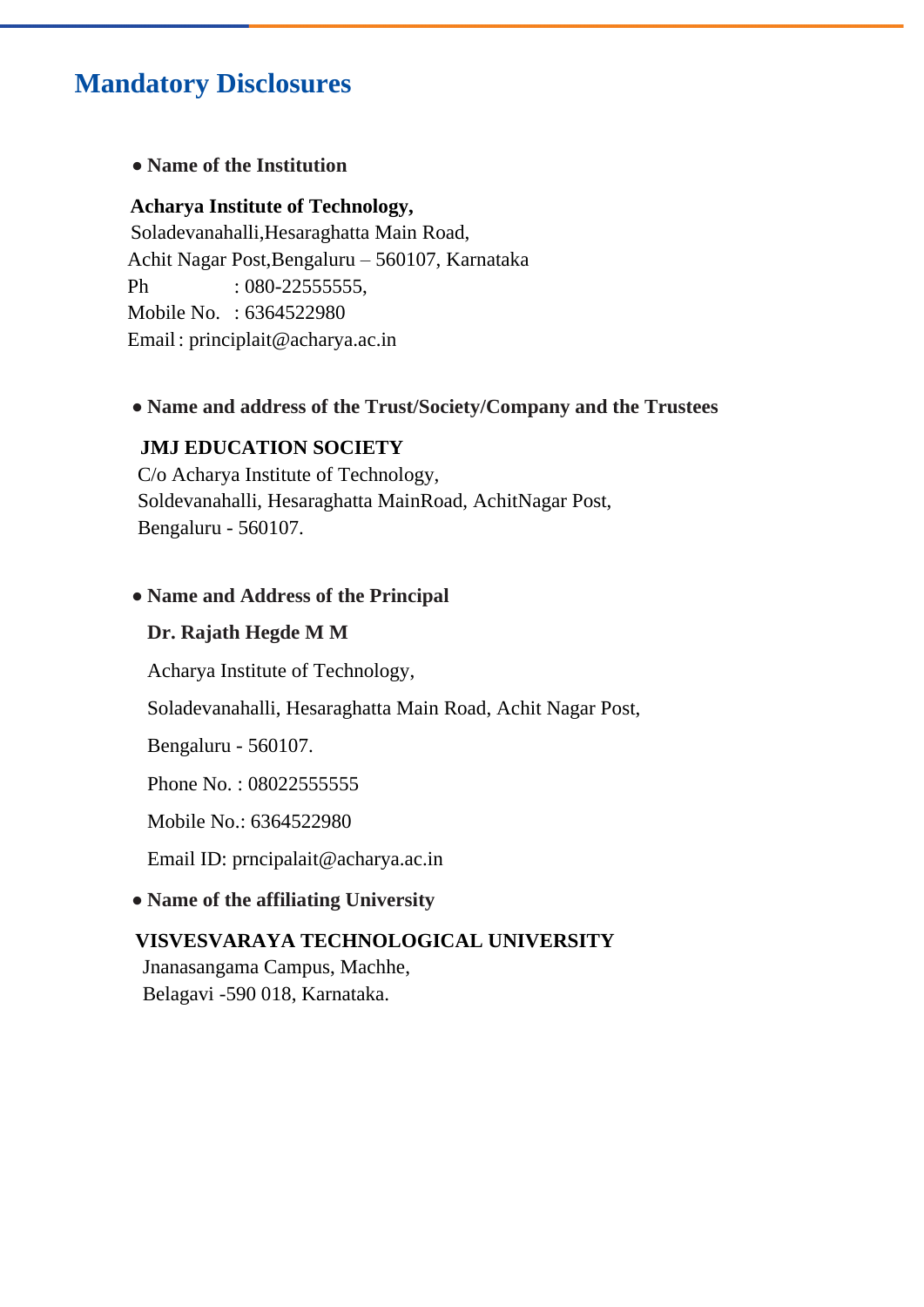# **• Governance**

# • Membeof the Board and their brief background

| Name of the Governing<br><b>Council Members</b>                                                                      | <b>Designation</b>  | Qualification |
|----------------------------------------------------------------------------------------------------------------------|---------------------|---------------|
| Shri. B. Premnath Reddy, Chairman, Acharya Institute of<br>Technology                                                | Chairman            | B.E.          |
| Dr. R. Natarajan, Former Chairman, AICTE, New Delhi                                                                  | Member              | M.Tech., Ph.D |
| Dr. K. Ramachandra, Former Director, GTRE, Bangalore.                                                                | Member              | M.Tech., Ph.D |
| Dr. Venkatarami Reddy,<br>Former Vice Chancellor, JNTU, Hyderabad, A.P.                                              | Member              | Ph.D          |
| Dr. H.N. Shivashankar, Director, RNSIT, Bangalore                                                                    | Member              | M.E., Ph.D    |
| Dr. Rajeshwari, Professor,<br>E&CE., Representative of Faculty, Acharya Institute of<br>Technology                   | Member              | M.Tech., Ph.D |
| Dr.Rajath Hegde M M,<br>Principal<br>Acharya Institute of Technology                                                 | Member<br>Secretary | M.E., Ph.D    |
| Mr. George Punnoose, Chief Operating Officer,<br>Kalkitech, Kalki Communication, Technologies Limited.,<br>Bangalore | Member              | M.Tech        |
| Dr. D.K. Subramanian, Representative of GOK                                                                          | Member              | Ph.D.         |
| Dr. Maneesh Paul, Campus Director Acharya Institutes                                                                 | Member              | Ph.D          |
| Nominee of State Government-Director of<br>TechnicalEducation                                                        | Member              |               |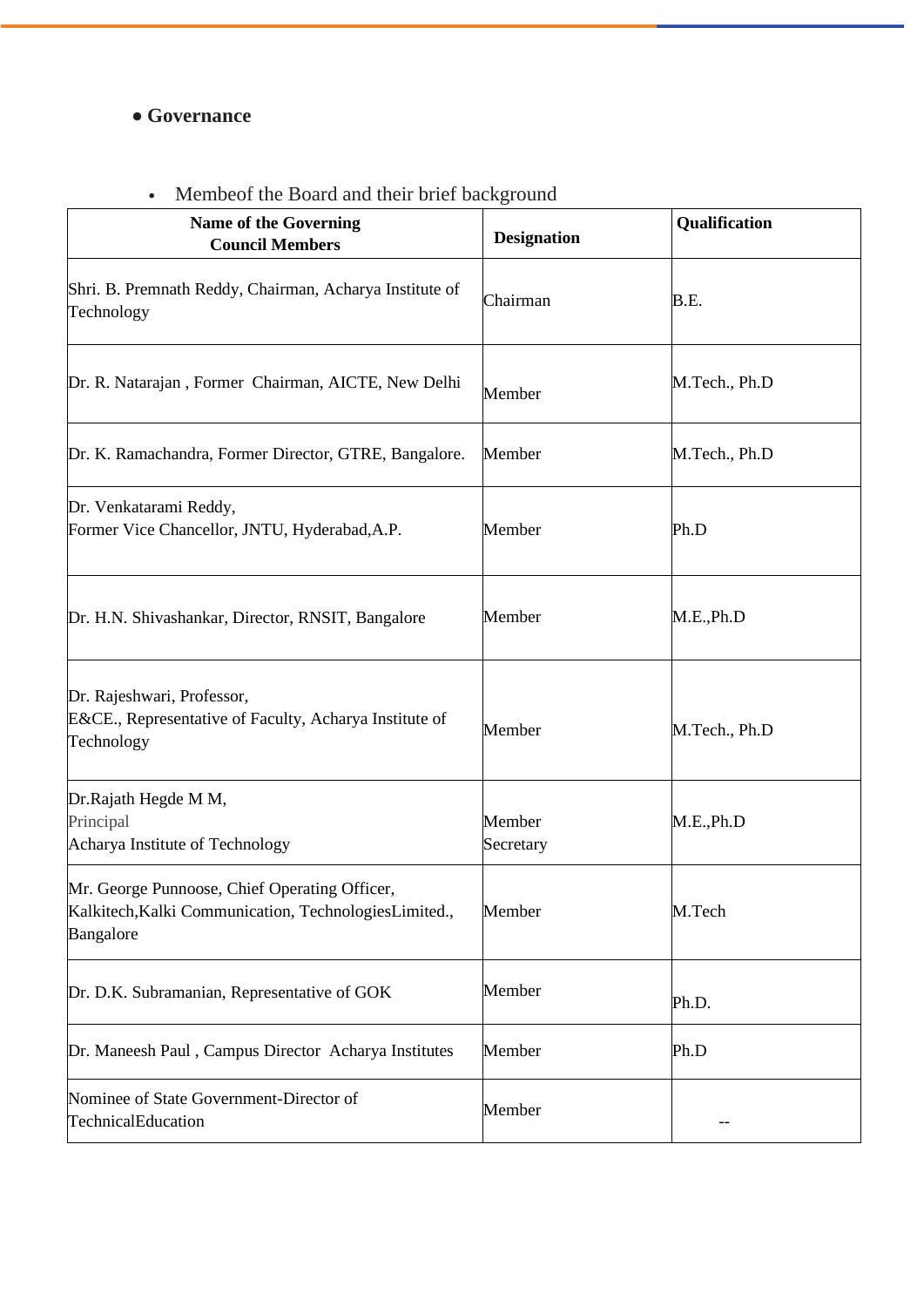# **Membeof Academic Advisory Body**

Acharya Institute of Technology is having an academic council with the following members.

Every department is having Advisory Board membe

# Academic Advisory committee of the Institute

| <b>Name of the Members</b>                                               | <b>Designation</b> | Qualification |
|--------------------------------------------------------------------------|--------------------|---------------|
| Dr. Rajath Hegde M M ,Principal<br>Acharya Institute of Technology       | Chairman           | Ph.D          |
| Dr.Sarat Kumar Maharana,<br>HOD-Aeronautical Engineering                 | Member             | Ph.D          |
| Dr. Prashanth KP<br>HOD-Automobile Engineering                           | Member             | Ph.D          |
| Dr.Suneetha T B<br>HOD-Biotechnology                                     | Member             | Ph.D          |
| Prof.Dhananjay M<br>HOD-Civil Engineering                                | Member             | M.Tech        |
| Dr.Ajith Padyana<br>HOD- Artificial Intelligence and<br>Machine Learning | Member             | Ph.D          |
| Dr.Ajith Padyana<br>HOD-Computer Science and<br>Engineering              | Member             | Ph.D          |
| Dr.Rajeswari<br>HOD-Electronics and Communication<br>Engineering         | Member             | Ph.D          |
| Dr.Prakash .R<br><b>HOD-Electrical Electronics</b><br>Engineering.       | Member             | Ph.D          |
| Dr. Chayapathi A R<br>HOD-InformationSc, & Engineering.                  | Member             | Ph.D          |
| Dr.Devarajaiah. R. M,<br><b>HOD-Mechatronics</b>                         | Member             | Ph.D          |
| Dr.Attel Manjunath<br><b>HOD-Mechanical Engineering</b>                  | Member             | Ph.D          |
| Dr.Kavyashree D<br>HOD-Physics                                           | Member             | Ph.D          |
| Prof.Shwetha R<br>HOD-Chemistry                                          | Member             | MSc           |
| Dr.Rami Reddy<br>HOD-Mathematics                                         | Member             | Ph.D          |
| Dr.Juin Chaudhary<br>HOD-M.B.A                                           | Member             | MBA, Ph.D     |
| 9 meetings in a year last meeting held on 04.05.2022                     |                    |               |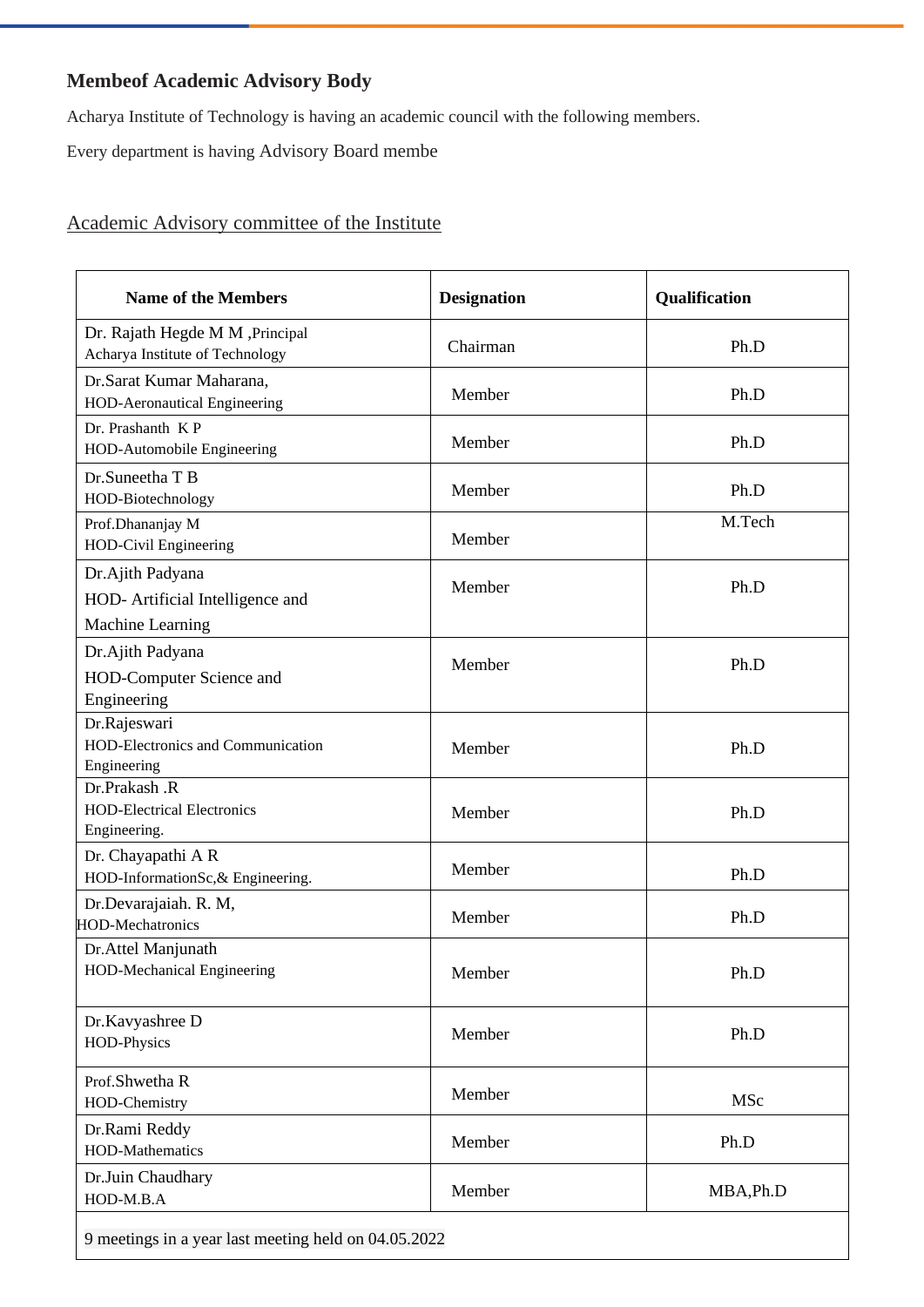# **AERONAUTICAL DEPARTMENT- ADVISORY BOARD MEMBERS**

| SL.NO. | <b>NAME</b>                         | <b>DESIGNATION</b>      | <b>ADDRESS</b>                                                                                                                                     |
|--------|-------------------------------------|-------------------------|----------------------------------------------------------------------------------------------------------------------------------------------------|
| 01     | DR. RAJATH HEGDE                    | <b>Chief Advisor</b>    | Principal<br>Acharya Institute Of Technology                                                                                                       |
| 02     | DR. S.K. MAHARANA                   | Chairman                | Professor & Head<br>Department<br>of Aeronautical Engineering                                                                                      |
| 03     | DR. SHWETHA. S                      | <b>Member Secretary</b> | <b>Assistant Professor,</b><br>Department of Aeronautical Engineering                                                                              |
| 04     | DR.K.<br><b>RAMACHANDRA</b>         | Member                  | Farmer Director, GTRE & Director of<br>NDRF Bengaluru.                                                                                             |
| 05     | DR. MADHUKAR M.<br><b>RAO</b>       | Member                  | Technical Director, ACRICFD, Bengaluru.                                                                                                            |
| 06     | MR. VINOD S.<br><b>CHOUDHARI</b>    | Member                  | Technical Director, Dheya Engineering<br>Technologies Pvt Ltd, Bengaluru.                                                                          |
| 07     | DR. AMOL<br><b>MAHULKAR</b>         | Member                  | Senior Intellectual Property & Intelligence<br>Analyst, Airbus, Bengaluru                                                                          |
| 08     | DR. RAVI PULLEPUDI                  | Member                  | Research Follow – Electric machines,<br><b>Energy Innovation Center, Warwick</b><br>Manufacturing Group, University of<br>Warwick, United Kingdom. |
| 09     | MR. MAHANTAYYA K<br><b>HIREMATH</b> | Member                  | Assistant Professor,<br>Department of Aeronautical Engineering                                                                                     |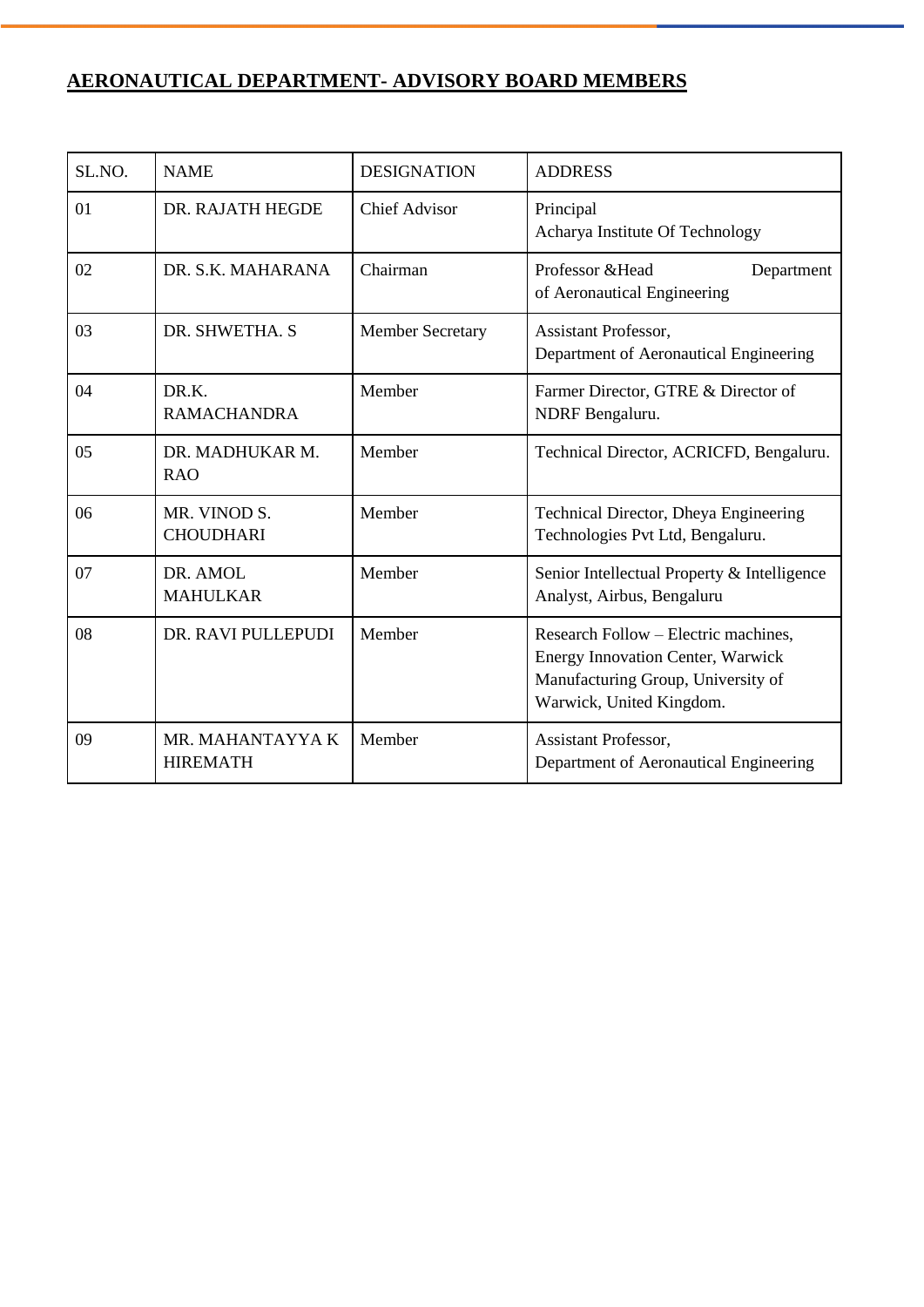# **AUTOMOBILE DEPARTMENT- ADVISORY BOARD MEMBERS**

| SL.NO. | <b>NAME</b>                        | <b>DESIGNATION</b>   | <b>ADDRESS</b>                                                                                    |
|--------|------------------------------------|----------------------|---------------------------------------------------------------------------------------------------|
| 01     | DR. RAJATH HEGDE<br>M <sub>M</sub> | <b>Chief Advisor</b> | Principal<br>Acharya Institute Of Technology                                                      |
| 02     | DR. PRASHATH K P                   | Chairman             | Head of the Department<br>Department of Automobile engineering<br>Acharya institute of technology |
| 03     | MR. ATHITH D                       | Member secretary     | Assistant professor<br>Department of Automobile engineering<br>Acharya institute of technology    |
| 04     | MR. ARUNKUMAR K                    | Member               | DGM, Operations<br>JBM Ogihara Automotive India ltd<br>Bengaluru - 562 109                        |
| 05     | DR. K R DINESH                     | Member               | Principal & professor<br>Government engineering college<br>Krishna Rajpete - 571 426              |
| 06     | DR.H G<br><b>HANUMANTHARAJU</b>    | Member               | Associate professor<br>University of Visvesvaraya college of<br>engineering<br>Bengaluru -560 001 |
| 07     | DR. NANDA KUMAR<br>M <sub>B</sub>  | Member               | Associate professor<br>Dayananda Sagar College of engineering<br>Bengaluru $-560078$              |
| 08     | MR. ABIRAMI B R                    | Member               | Co - Founder & CEO<br>Ignomagine pvt, ltd,<br>Bengaluru - 560060                                  |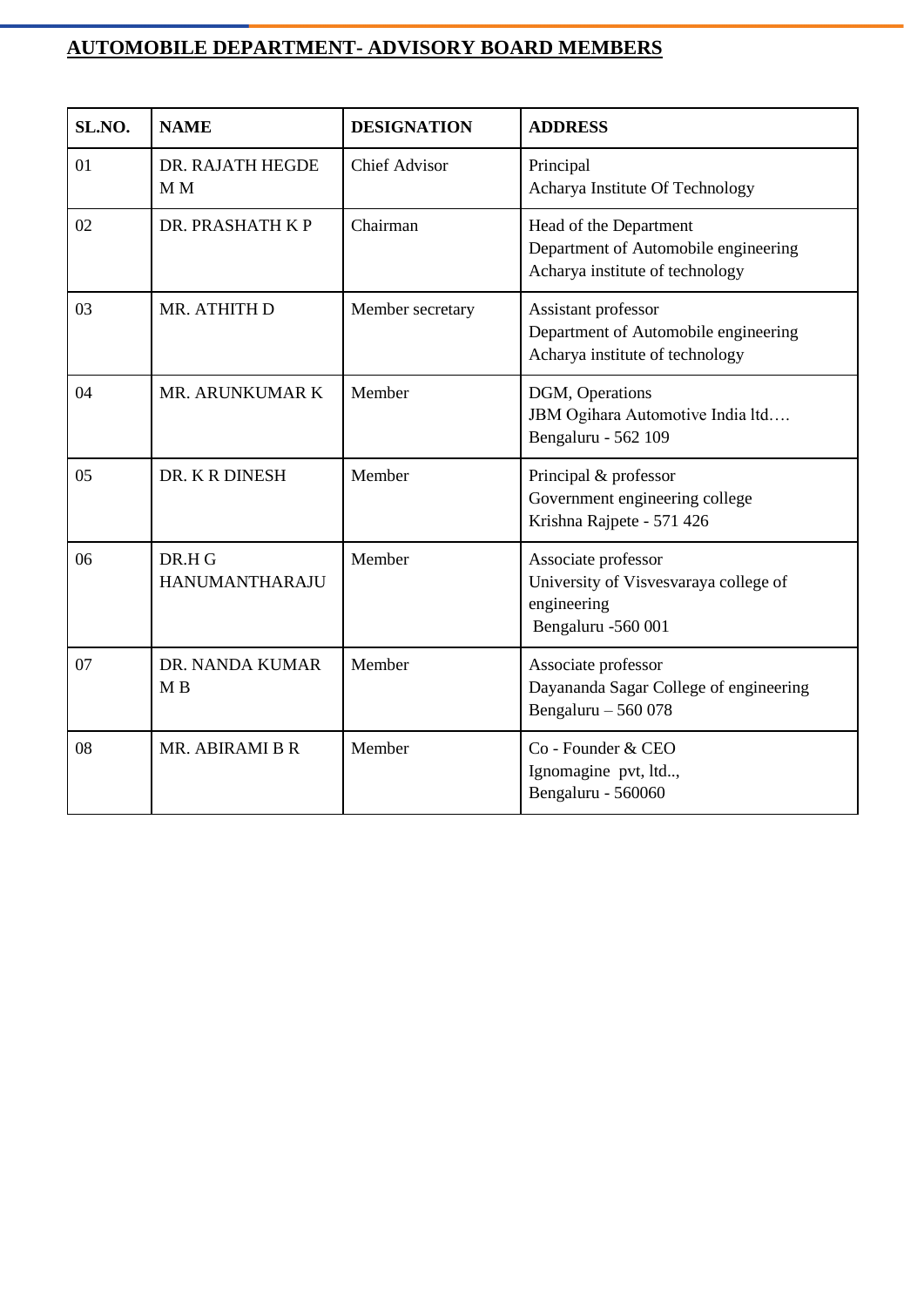# **ARTIFICIAL INTELLIGENCE & MACHINE LEARNING DEPARTMENT-ADVISORY BOARD MEMBE**

| SL.NO. | <b>NAME</b>                        | <b>DESIGNATION</b>      | <b>ADDRESS</b>                                                                                           |
|--------|------------------------------------|-------------------------|----------------------------------------------------------------------------------------------------------|
| 01     | DR. RAJATH HEGDE<br>M <sub>M</sub> | <b>Chief Advisor</b>    | Principal<br>Acharya Institute Of Technology                                                             |
| 02     | MR. MARIGOWDA.<br>C.K              | <b>Chief Advisor</b>    | Vice Principal<br>Acharya Institute of Technology                                                        |
| 03     | DR. AJITH PADYANA                  | Chairman                | <b>Associate Professor &amp; HOD</b>                                                                     |
| 04     | DR. NAGAVENI V.                    | <b>Member Secretary</b> | Professor                                                                                                |
| 05     | DR. PALLAV KUMAR<br><b>BARUAH</b>  | Member                  | <b>Associate Professor</b><br>Department of Mathematics & Computer Science,<br>SSSIHL, Prasanthi Nilayam |
| 06     | PROF. PRASAHNTH<br>C.M.            | Member                  | Professor<br>Department of Computer Science and Engineering,<br>DSATM, Bangalore.                        |
| 07     | PROF.T. G<br><b>BASAVARAJU</b>     | Member                  | Professor & Head<br>Department of Computer Science and Engineering,<br>Govt college of Engg, Hassan.     |
| 08     | PROF.RAVI<br><b>MUKKAMALA</b>      | Member                  | Professor and chair Department of Computer<br>Science, Old Dominion university, USA.                     |
| 09     | DR.C.K.<br><b>NARAYANAN</b>        | Member                  | Assistant Professor Department of Artificial<br>intelligence and Machine Learning, IIT, Ropar.           |
| 10     | <b>DR.SAI HAREESH</b>              | Member                  | Research Expert SAP, Labs India                                                                          |
| 11     | MR. PVSS PRAKASH                   | Member                  | Senior Research Scientist<br>Amazon India.                                                               |
| 12     | MR.L. GANESH<br><b>KUMAR</b>       | Member                  | <b>Consulting Partner and Digital Head</b><br>Wipro India Ltd.                                           |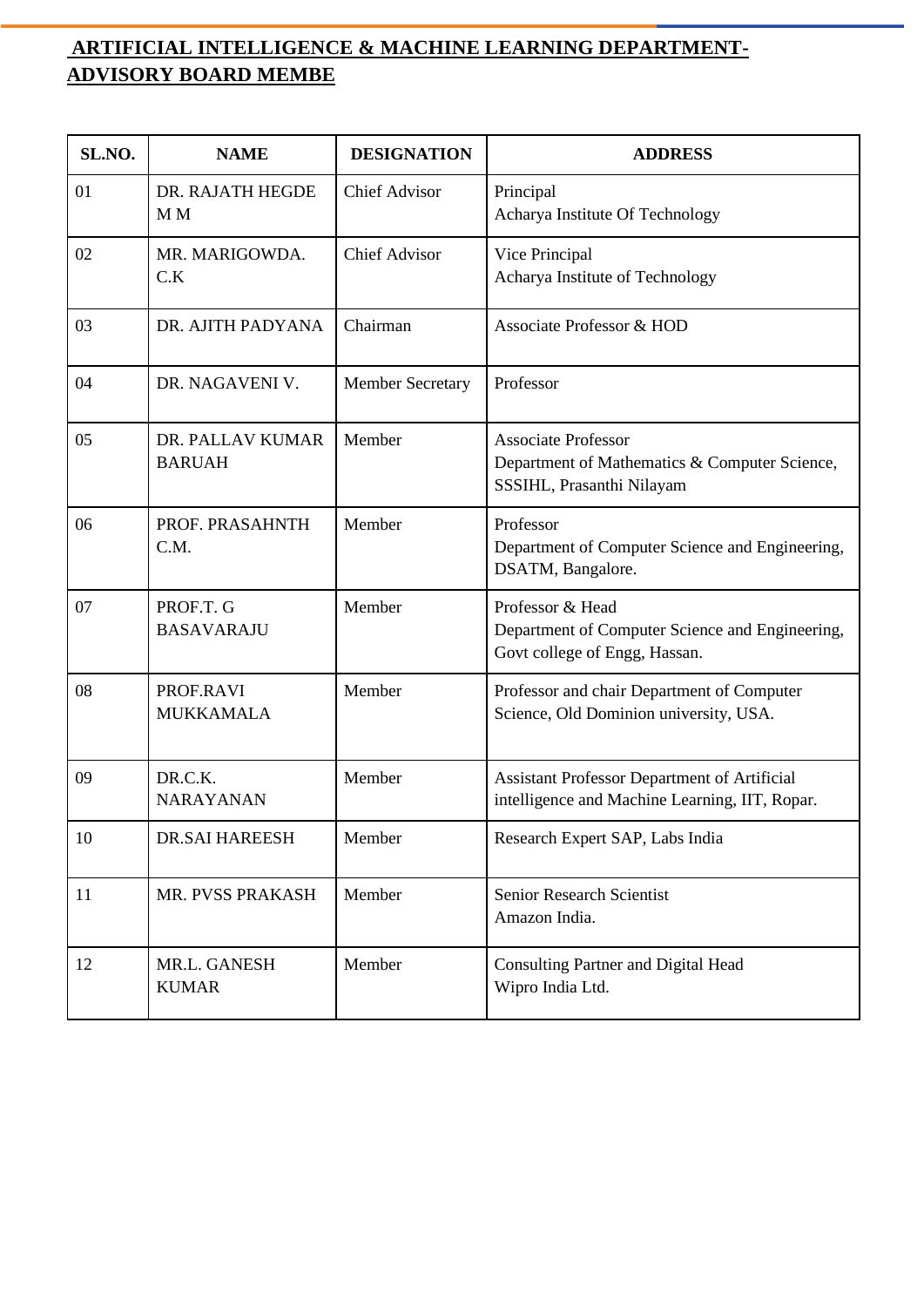# **BIOTECHNOLOGY DEPARTMENT- ADVISORY BOARD MEMBERS**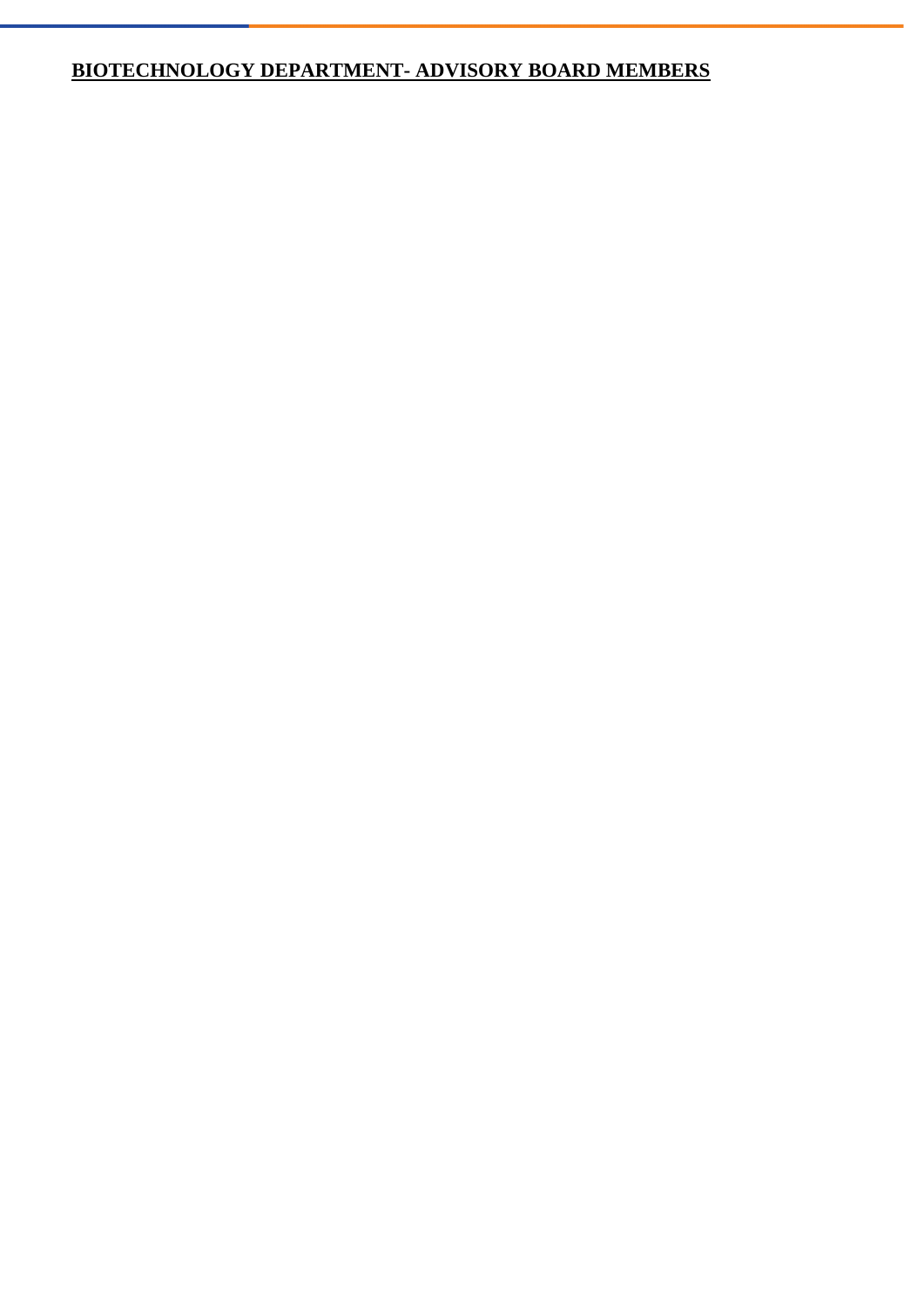| SL.NO. | <b>NAME</b>                                       | <b>DESIGNATION</b>               | <b>ADDRESS</b>                                                                                          |
|--------|---------------------------------------------------|----------------------------------|---------------------------------------------------------------------------------------------------------|
| 01     | DR. RAJATH HEGDE M M                              | Chief advisor                    | Principal<br>Acharya Institute Of Technology                                                            |
| 02     | DR. SUNEETHA T. B                                 | Convener                         | Head, Department of Biotechnology                                                                       |
| 03     | DR. SHI SIVASHANKAR                               | Co-Convener                      | <b>Assistant Professor</b><br>Department of Biotechnology                                               |
| 04     | DR. ISMAIL SHAREEF.M                              | <b>Member Secretary</b>          | <b>Associate Professor</b><br>Department of Biotechnology                                               |
| 05     | MR.PRUTHVISH.R.                                   | Syllabus & Scheme<br>Coordinator | <b>Assistant Professor</b><br>Department of Biotechnology                                               |
| 06     | DR. ARUN S NINAWE                                 | <b>Members</b>                   | Advisor (scientist G) DBT Govt of<br>India,                                                             |
| 07     | DR. DIPANKAR<br><b>CHETTERJEE</b>                 | Member                           | Honorary Professor, Molecular<br>Biophysics unit IISC, Bengaluru.                                       |
| 08     | DR. DINESH RANGAPPA                               | Member                           | Professor & Chairman, Department of<br>Nanotechnology centre for PG students,<br>VTU, Bengaluru Region. |
| 09     | MR.S.S. EASWARAN                                  | Member                           | Academic Director<br>Biocon Academy. Electronic city phase<br>II, Bengaluru                             |
| 10     | <b>MR.MILIND SAGAR</b>                            | Member                           | Associate Scientist,<br>In-vivo, Biology, syngene International<br>Ltd, Bengaluru.                      |
| 11     | DR. LINGAPPA                                      | Member                           | Professor, Department of microbiology,<br>Gulbarga university, Kalburgi.                                |
| 12     | MR.SRIVATSA RAO                                   | Member                           | <b>Assistant General Manager-</b><br>Regulatory-SCI Biocon Research<br>Bengaluru.                       |
| 13     | DR.ASHOK GODAVARTHI                               | Member                           | Founder CEO, Radiant Research<br>Services Pvt, Ltd, Bengaluru.                                          |
| 14     | MR.RAMU B.                                        | Member                           | Managing Director, Neo Stik Tapes Pvt<br>Ltd, Bangalore.                                                |
| 15     | DR.S.G.<br><b>SREEKANTESHWARA</b><br><b>SWAMY</b> | Member                           | Consultant, 7 <sup>th</sup> floor MS Building Dr<br>Ambedkar Veedhi Bangalore.                          |
| 16     | MR.ARVIND GANESSIN                                | Member                           | MD, Dextrose Technologies Ltd.                                                                          |
| 17     | MR.PRAVEEN REDDY                                  | Member                           | Research Scientist, Biocon Research<br>Ltd, Bengaluru.                                                  |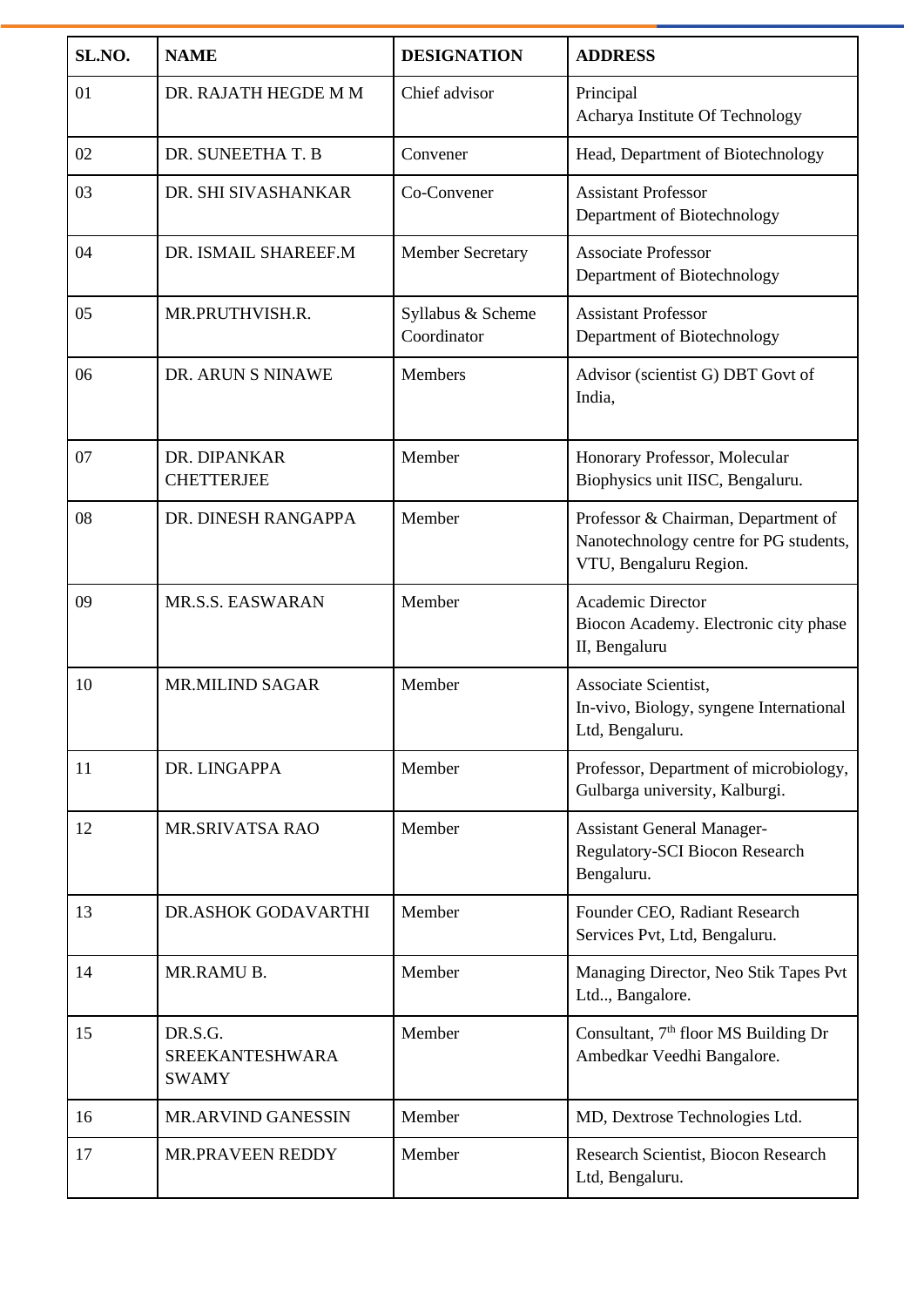# **COMPUTER SCIENCE & ENGINEERING DEPARTMENT- ADVISORY BOARD MEMBERS**

| SL.NO. | <b>NAME</b>                       | <b>DESIGNATION</b>      | <b>ADDRESS</b>                                                                                              |
|--------|-----------------------------------|-------------------------|-------------------------------------------------------------------------------------------------------------|
| 01     | DR. RAJATH HEGDE M M              | <b>Chief Advisor</b>    | Principal<br>Acharya Institute of Technology                                                                |
| 02     | MR. MARIGOWDA. C.K                | <b>Chief Advisor</b>    | Vice Principal<br>Acharya Institute of Technology                                                           |
| 03     | DR. AJITH PADYANA                 | Chairman                | <b>Associate Professor &amp; HOD</b>                                                                        |
| 04     | DR. NAGAVENI V.                   | <b>Member Secretary</b> | Professor                                                                                                   |
| 05     | DR. PALLAV KUMAR<br><b>BARUAH</b> | Member                  | <b>Associate Professor</b><br>Department of Mathematics &<br>Computer Science, SSSIHL, Prasanthi<br>Nilayam |
| 06     | PROF. PRASHANTH C.M.              | Member                  | Professor<br>Department of Computer Science and<br>Engineering, DSATM, Bangalore.                           |
| 07     | PROF.T. G BASAVARAJU              | Member                  | Professor & Head<br>Department of Computer Science and<br>Engineering, Govt college of Engg,<br>Hassan.     |
| 08     | PROF.RAVI MUKKAMALA               | Member                  | Professor and chair Department of<br>Computer Science, Old Dominion<br>university, USA.                     |
| 09     | DR.C.K. NARAYANAN                 | Member                  | Assistant Professor Department of<br>Artificial intelligence and Machine<br>Learning, IIT, Ropar.           |
| 10     | <b>DR.SAI HAREESH</b>             | Member                  | Research Expert SAP, Labs India                                                                             |
| 11     | MR. PVSS PRAKASH                  | Member                  | Senior Research Scientist<br>Amazon India.                                                                  |
| 12     | MR.L. GANESH KUMAR                | Member                  | Consulting Partner and Digital Head<br>Wipro India Ltd.                                                     |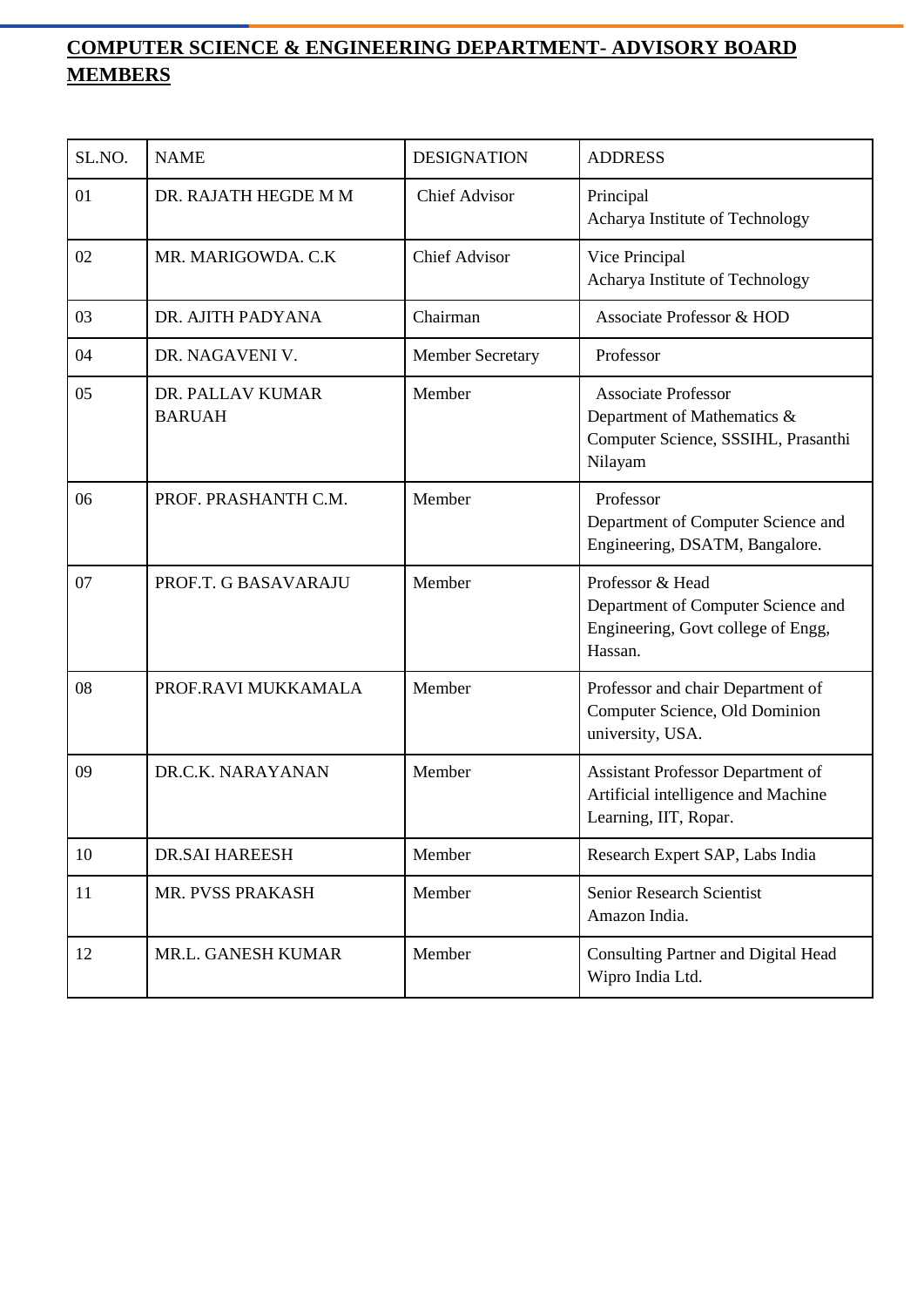# **CIVIL ENGINEERING DEPARTMENT- ADVISORY BOARD MEMBERS**

| SL.NO. | <b>NAME</b>            | <b>DESIGNATION</b>      | <b>ADDRESS</b>                                              |
|--------|------------------------|-------------------------|-------------------------------------------------------------|
| 01     | DR. RAJATH HEGDE M M   | <b>Chief Advisor</b>    | Principal<br>Acharya Institute of Technology                |
| 02     | DR. DHANANJAY.M        | Chairman                | Head of Department Civil<br>Acharya Institute of Technology |
| 03     | MS. CHAITHRA B.E.      | <b>Member Secretary</b> | <b>Assistant Professor</b><br>Department of Civil           |
| 04     | DR. RAGHUNATH          | Member                  | Department of Engineering BMSCE,<br>Bengaluru.              |
| 05     | MR. RAVI SHANKAR GOWDA | Member                  | Consulting engineer, Bengaluru                              |
| 06     | MR. HARISH KUMAR N.R.  | Member                  | Department of Water Resource,<br>Government of Karnataka.   |
| 07     | MR.B.A. LAKSHMIKANTH   | Member                  | Director, ID Square Building Solution<br>Pvt Ltd. Bengaluru |

# **ELECTRICAL & ELECTRONICS ENGINEERING DEPARTMENT- ADVISORY BOARD MEMBERS**

| SL.NO. | <b>NAME</b>                           | <b>DESIGNATION</b>      | <b>ADDRESS</b>                                                                                |
|--------|---------------------------------------|-------------------------|-----------------------------------------------------------------------------------------------|
| 01     | DR. RAJATH HEGDE M M                  | <b>Chief Advisor</b>    | Principal<br>Acharya Institute Of Technology                                                  |
| 02     | DR. R PRAKASH                         | Chairman                | Head of Department<br>Electrical & Electronics Engineering<br>Acharya Institute of Technology |
| 03     | DR. LEKSHMI M                         | <b>Member Secretary</b> | Assistant Professor,<br>Department of Electrical & Electronics<br>Engineering                 |
| 04     | DR. R.S SHIVAKUMARA<br><b>ARADHYA</b> | Member                  | RTD, Director, CPRI Bangalore                                                                 |
| 05     | DR. PRADEEP KUMAR DIXIT               | Member                  | HOD, Department of EEE, MSRIT                                                                 |
| 06     | DR. NAGANAGOUDA                       | Member                  | RTD, Director, NTCST, KPCL,<br>Bangalore                                                      |
| 07     | MR. JOJI.P                            | Member                  | Director, Fluidsys Training Centre<br>Pvt.ltd.                                                |
| 08     | MR. VINAY ANNAPPA                     | Member                  | Additional Director, chola turbo,<br>Bangalore                                                |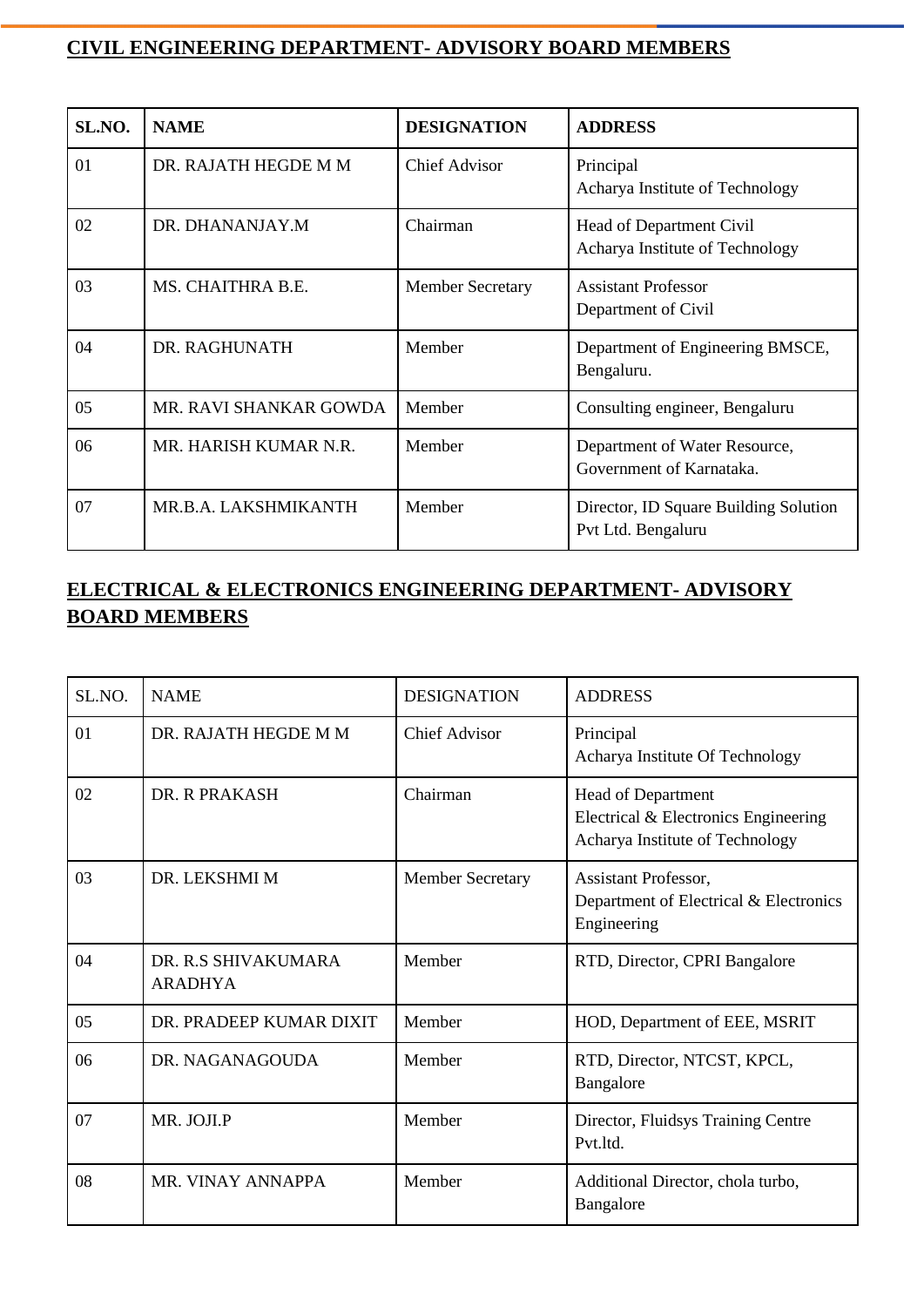# **ELECTRONICS AND COMMUNICATION ENGINEERING DEPARTMENT-ADVISORY BOARD MEMBERS**

| SL.NO. | <b>NAME</b>                          | <b>DESIGNATION</b>      | <b>ADDRESS</b>                                      |
|--------|--------------------------------------|-------------------------|-----------------------------------------------------|
| 01     | DR. RAJATH HEGDE M M                 | <b>Chief Advisor</b>    | Principal<br>Acharya<br>Institute of Technology     |
| 02     | DR. RAJESWARI                        | Chairman                | HOD, ECE                                            |
| 03     | MR. NATARAJU.A. B                    | <b>Member Secretary</b> | <b>Assistant Professor</b>                          |
| 04     | DR. ANIL KUMAR RAMESH                | Member                  | Head $R & D$<br>Dover India Private, Ltd            |
| 05     | DR. S.K. MURTHY                      | Member                  | Patent counsel<br>Intel Technologies India pvt, Ltd |
| 06     | DR. H.V. RAVISH ARADHYA              | Member                  | Professor & Associate Dean<br>RVEC, Bangalore       |
| 07     | MR. M. VENKATESH                     | Member                  | Project Manager<br>Tessolve SemiconductoPvt, Ltd    |
| 08     | MR. MANJUNATH<br><b>SRINIVASAIAH</b> | Member                  | Robert Bosch Engineering India                      |

# **INFORMATION SCIENCE ENGINEERING DEPARTMENT- ADVISORY BOARD MEMBERS**

| SL.NO. | <b>NAME</b>            | <b>DESIGNATION</b>      | <b>ADDRESS</b>                               |
|--------|------------------------|-------------------------|----------------------------------------------|
| 01     | DR. RAJATH HEGDE M M   | Chief Advisor           | Principal Acharya Institute of<br>Technology |
| 02     | PROF.C.K. MARIGOWDA    | Chief advisor           | Vice Principal                               |
| 03     | DR. CHAYAPATHI A. R    | Chairman                | Head of Department,                          |
| 04     | PROF.LOKANNA           | <b>Member Secretary</b> | Assistant Professor,                         |
| 05     | DR.H.S. GURUPRASAD     | Member                  | Professor, Department of IS&E                |
| 06     | DR. RAMESHBABU H. S.   | Member                  | Principal, SVIT, Bengaluru.                  |
| 07     | <b>MR. SHIVAKUMAR</b>  | Member                  | Project Manager, TCS.                        |
| 08     | MR.MURALIDHAR          | Member                  | Scientist, ISRO.                             |
| 09     | <b>MR.SHIVAS</b>       | Member                  | Project Lead, Sony India Software            |
| 10     | DR.MOHIT P TAHILIANI   | Member                  | Associate Professor, NITK, Surathkal.        |
| 11     | DR.CHRISTINE FERNANDEZ | Member                  | Vice-rector, International Relations         |
| 12     | MR.JOSEPH CLOTET       | Member                  | General Manager, Barcelona                   |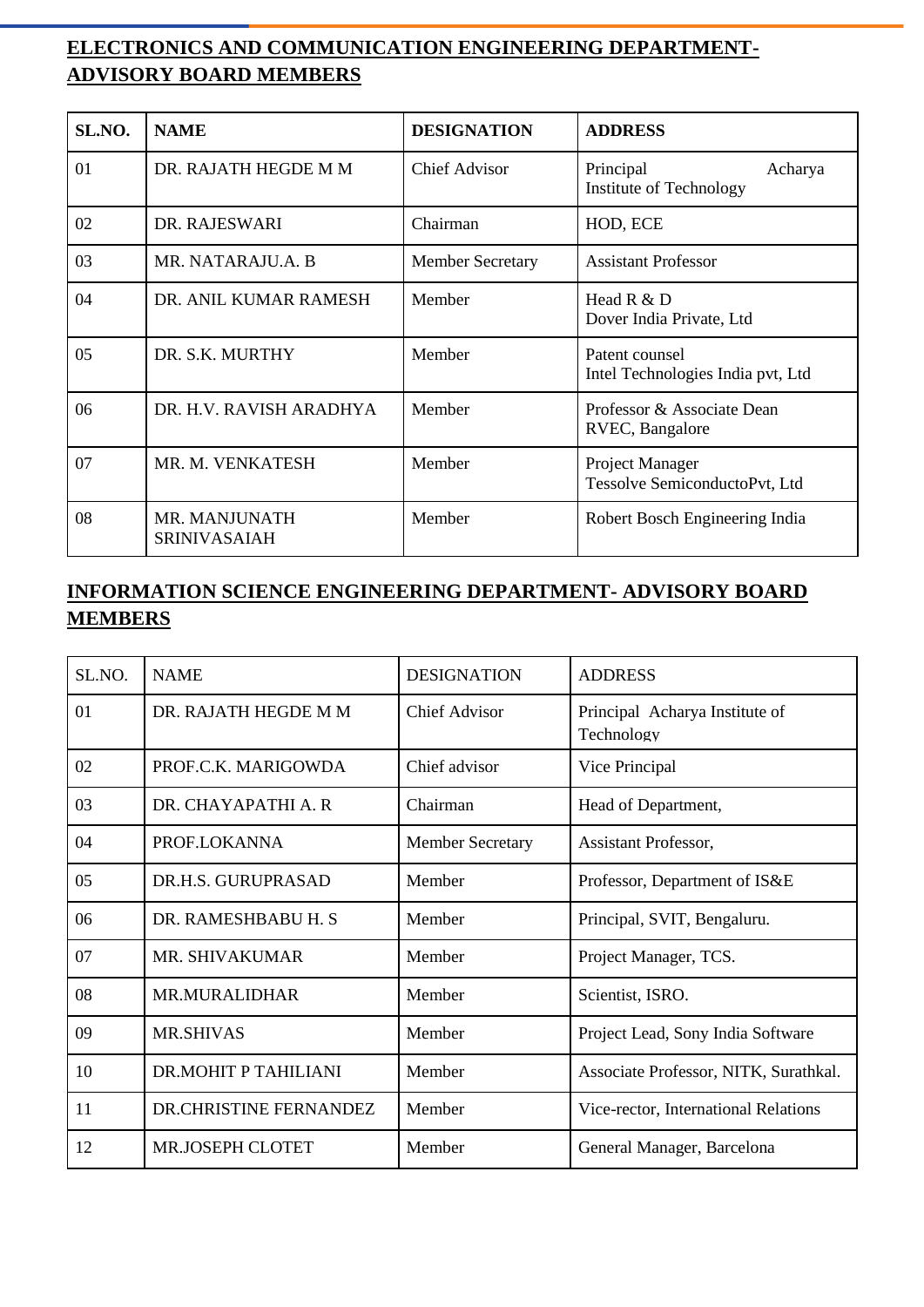# **MECHANICAL ENGINEERING DEPARTMENT- ADVISORY BOARD MEMBERS**

| SL.NO. | <b>NAME</b>                        | <b>DESIGNATION</b>      | <b>ADDRESS</b>                                            |
|--------|------------------------------------|-------------------------|-----------------------------------------------------------|
| 01     | DR. RAJATH HEGDE M M               | Chief advisor           | Principal<br>Acharya Institute of Technology              |
| 02     | DR. MANJUNATH ATTEL                | Chairman                | HOD, Dept. of Mech. Engg                                  |
| 03     | DR. MANJUNATH. B                   | <b>Member Secretary</b> | <b>Assistant Professor</b>                                |
| 04     | DR. Arjun Dey                      | Member                  | Scientist, ISRO, Bangalore                                |
| 05     | DR. ANINDYA DEB                    | Member                  | Professor, IISC, Bangalore                                |
| 06     | MR. CHANDRASHEKAR<br><b>SHARMA</b> | Member                  | Vice President, Kennametal India Ltd.,<br>Bangalore       |
| 07     | MR.M.S. SHIVAPRAKASH               | Member                  | Manager - CAE & CAD<br>Kennametal India Ltd, Bangalore    |
| 08     | MR. BADREESH E.R.                  | Member                  | Vice President, ACE DesigneLtd,<br>Bengaluru              |
| 09     | MR. RAJGOPAL NADIG                 | Member                  | Former Director, Dynamatic<br>Technologies Ltd, Bengaluru |
| 10     | DR.C.N.<br>SATHYANARAYANA          | Member                  | Chief Scientist, NAL Bangalore.                           |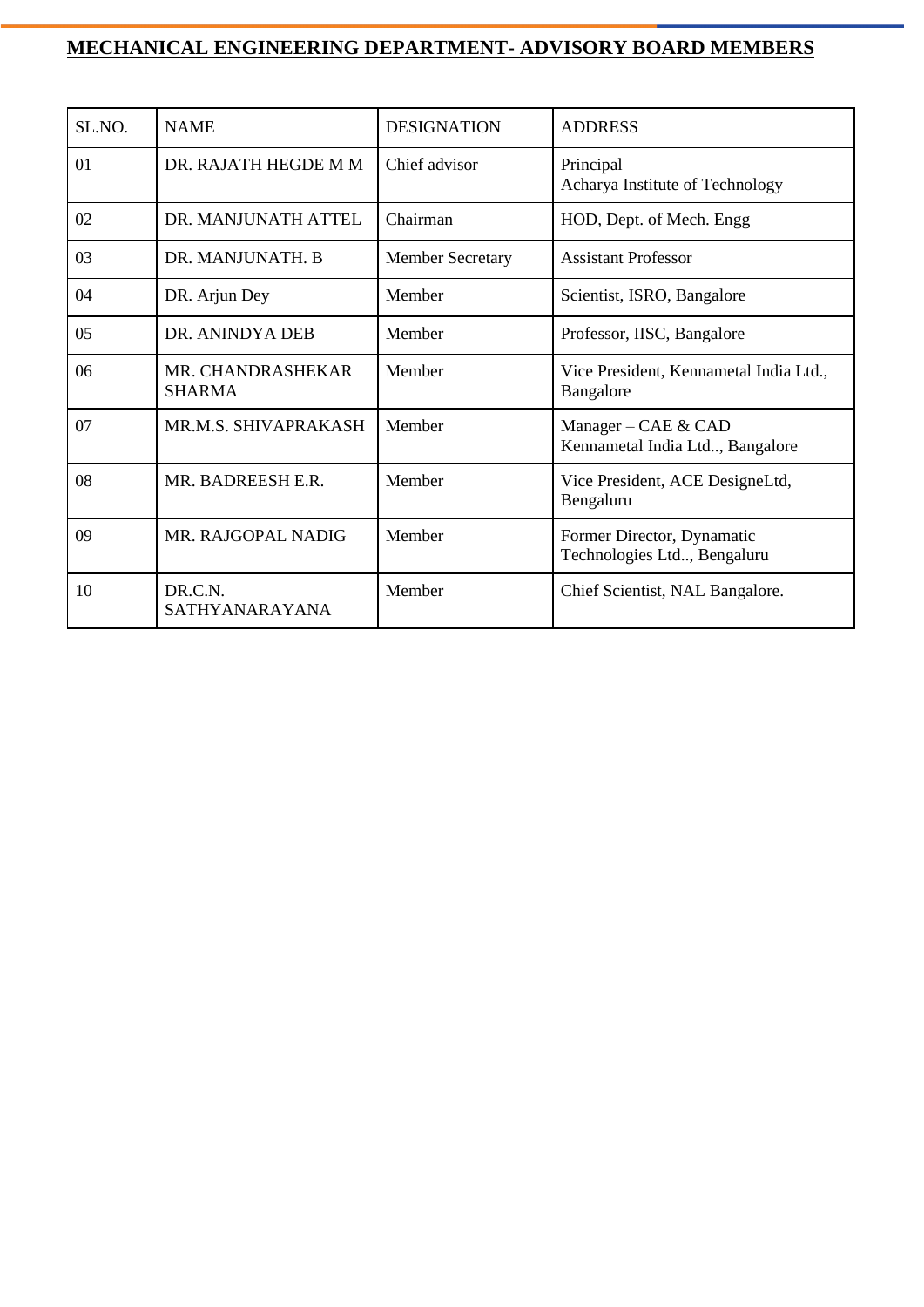# **MECHATRONICS ENGINEERING DEPARTMENT- ADVISORY BOARD MEMBERS**

| SL.NO. | <b>NAME</b>                              | <b>DESIGNATION</b>      | <b>ADDRESS</b>                                                                                                    |  |  |
|--------|------------------------------------------|-------------------------|-------------------------------------------------------------------------------------------------------------------|--|--|
| 01     | DR. RAJATH HEGDE M M                     | <b>Chief Advisor</b>    | Principal<br>Acharya Institute of Technology                                                                      |  |  |
| 02     | DR. DEVARAJAIAH R.M                      | Chairman                | Professor & Head<br>Department of Mechatronics Engineering                                                        |  |  |
| 03     | DR. SHIVAKUMARA<br><b>SWAMY R.</b>       | <b>Member Secretary</b> | <b>Assistant Professor G-1</b><br>Department of Mechatronics Engineering                                          |  |  |
| 04     | DR. NATARAJAN                            | Member                  | Professor<br>Dept. of Electrical and Electronics.<br>Jain University Bengaluru.                                   |  |  |
| 05     | DR. PRAKRUTHI HAREESH                    | Member                  | Professor<br>University of Maryland, USA                                                                          |  |  |
| 06     | MR.M.A. NARASIMHA<br><b>MURTHY</b>       | Member                  | <b>Senior Director</b><br>Infineon Technologies, 11 MG Road Bengaluru.                                            |  |  |
| 07     | MR.<br>VISWESWARAN.JAGADEE<br><b>SAN</b> | Member                  | Country Manager - Academic Programs<br>ARK INFOSOLUTIONS PVT LTD,<br><b>BANGALORE.</b>                            |  |  |
| 08     | DR. MOKSHEETH<br><b>PADARTHY</b>         | Member                  | Research Associate, HANS University, Ireland.                                                                     |  |  |
| 09     | MR. KIRAN KUMAR                          | Member                  | <b>Assistant Professor</b><br>Department of Mechatronics Engineering<br>Acharya Institute of Technology Bengaluru |  |  |
| 10     | MR. NAVEEN KUMAR S. N                    | Member                  | <b>Assistant Professor</b><br>Department of Mechatronics Engineering<br>Acharya Institute of Technology           |  |  |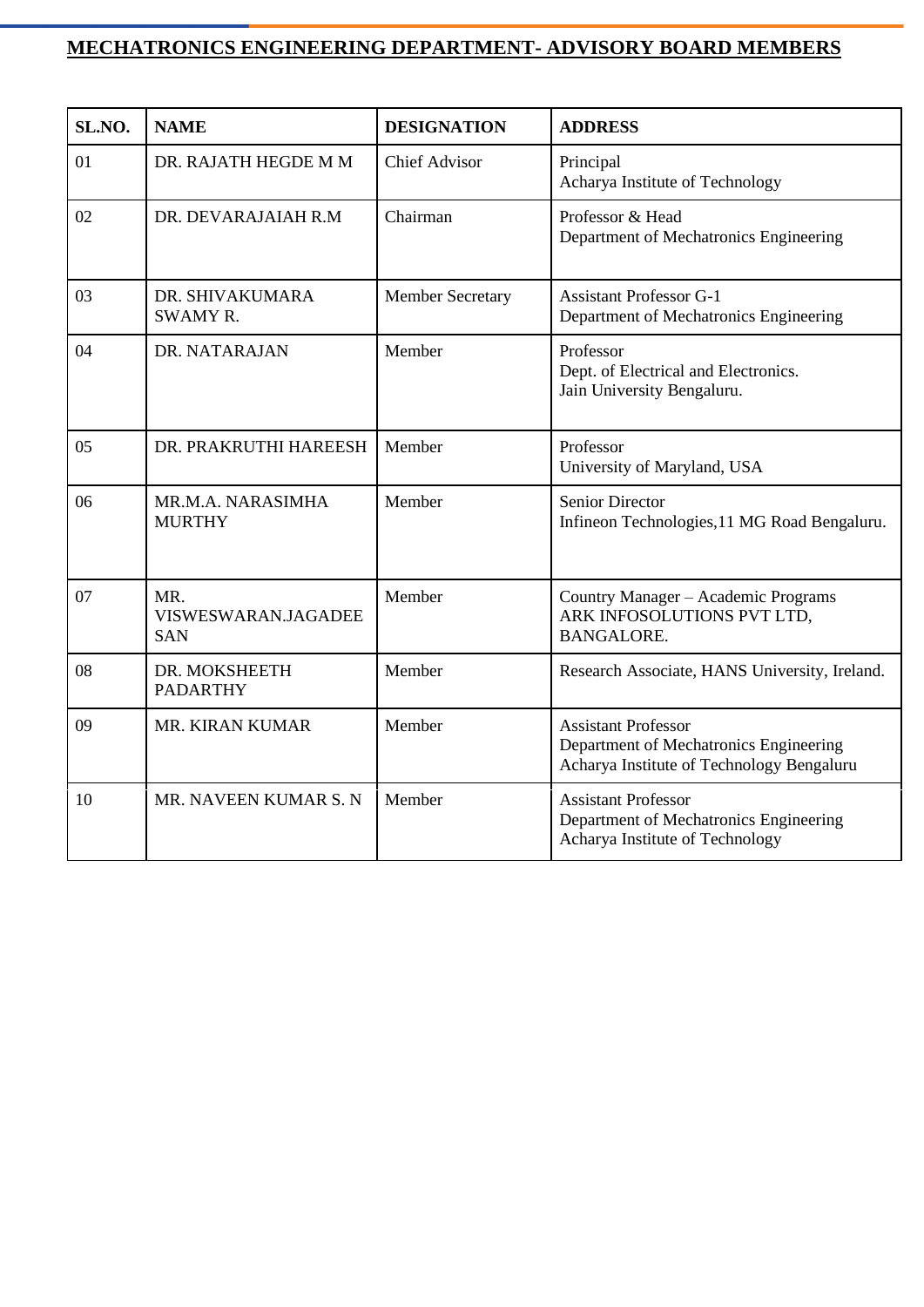# **PHYSICS DEPARTMENT- ADVISORY BOARD MEMBERS**

| SL.NO. | <b>NAME</b>                        | <b>DESIGNATION</b>      | <b>ADDRESS</b>                                                                                                     |
|--------|------------------------------------|-------------------------|--------------------------------------------------------------------------------------------------------------------|
| 01     | DR. RAJATH HEGDE M M               | <b>Chief Advisor</b>    | Principal<br>Acharya Institute of Technology                                                                       |
| 02     | DR. KAVYASHREE.D                   | Chairman                | Associate Professor & Head Department of<br>Physics, AIT                                                           |
| 03     | DR. VASANTHKUMAR M. S              | <b>Member Secretary</b> | DAB – Member Secretary and Assistant<br>Professor<br>Department of Physics, AIT                                    |
| 04     | PROF.M.M. NAYAK                    | Member                  | Professor, CeNSE, IISC, Bengaluru.<br>Former Director, LPSE, ISRO, Bengaluru.                                      |
| 05     | DR. PRASAD VISHNU<br><b>BHOTLA</b> | Member                  | Chief Research Scientist,<br>Department of Physics, IISC, Bengaluru                                                |
| 06     | DR.K. P RAMESH                     | Member                  | Associate Professor,<br>Department of Physics, IISC, Bengaluru                                                     |
| 07     | DR. KAMSALI NAGARAJA               | Member                  | Associate Professor,<br>Department of Physics Bangalore University,<br>Jnana Bharathi Campus<br>Bengaluru - 560056 |
| 08     | DR.B.H. DORESWAMY                  | Member                  | Professor & Head, Department of Physics<br>SJB Institute of Technology, Bengaluru.                                 |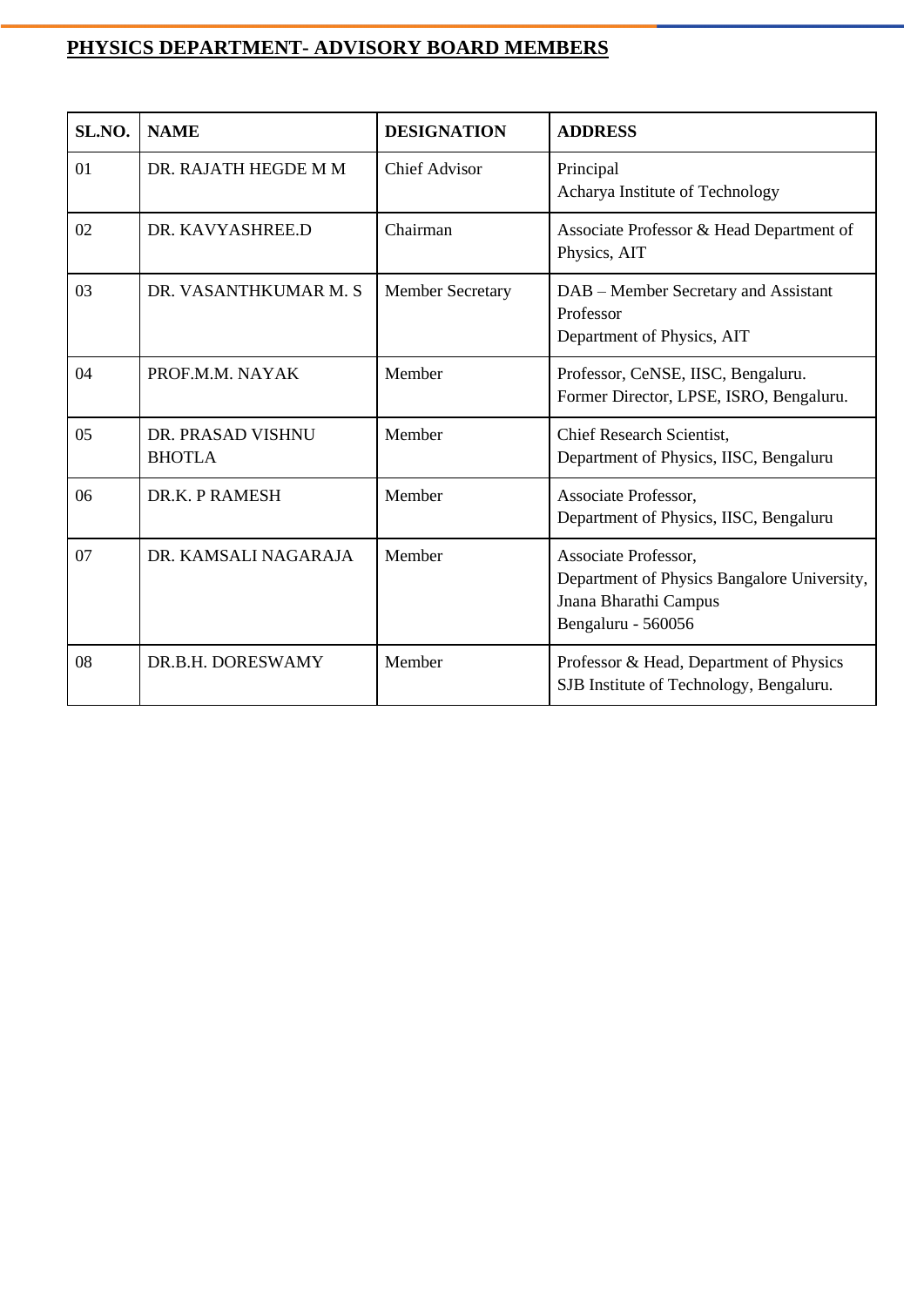# **CHEMISTRY DEPARTMENT- ADVISORY BOARD MEMBERS**

| SL.NO. | <b>NAME</b>          | <b>DESIGNATION</b>  | <b>ADDRESS</b>                                                                                                           |
|--------|----------------------|---------------------|--------------------------------------------------------------------------------------------------------------------------|
| 01     | DR.RAJATH HEGDE M.M  | Chief Advisor -1    | Principal, Acharya Institute of Technology                                                                               |
| 02     | PROF.C.K. MARIGOWDA  | Chief Advisor -2    | Vice principal, Acharya Institute of<br>Technology                                                                       |
| 03     | SHWETHAR.            | Chairman            | Assistant professor & Head Department of<br>Chemistry                                                                    |
| 04     | DR.HARISH M. N.K     | Member<br>Secretary | Associate professor<br>Department of Chemistry                                                                           |
| 05     | DR.MUHAMMED MUSTHAFA | Member              | Associate professor<br>Department of Chemistry<br>Indian Institute of science Education &<br>Research                    |
| 06     | DR. MANU PATEL       | Member              | Scientist<br>Hollingsworth & Vose K.N.Hundi<br>Kadakola Post,<br>Mysore, Karnataka, India                                |
| 07     | DR.RAVI KUMAR Y.S.   | Member              | Associate professor<br>Department of Biotechnology<br>M S Ramaya Institute of Technology,<br>Bangalore, Karnataka, India |
| 08     | DR.VISHWANATHA R.    | Member              | Assistant professor<br>Department of Chemistry<br>Jyothi Institute of Technology, Bangalore,<br>Karnataka, India         |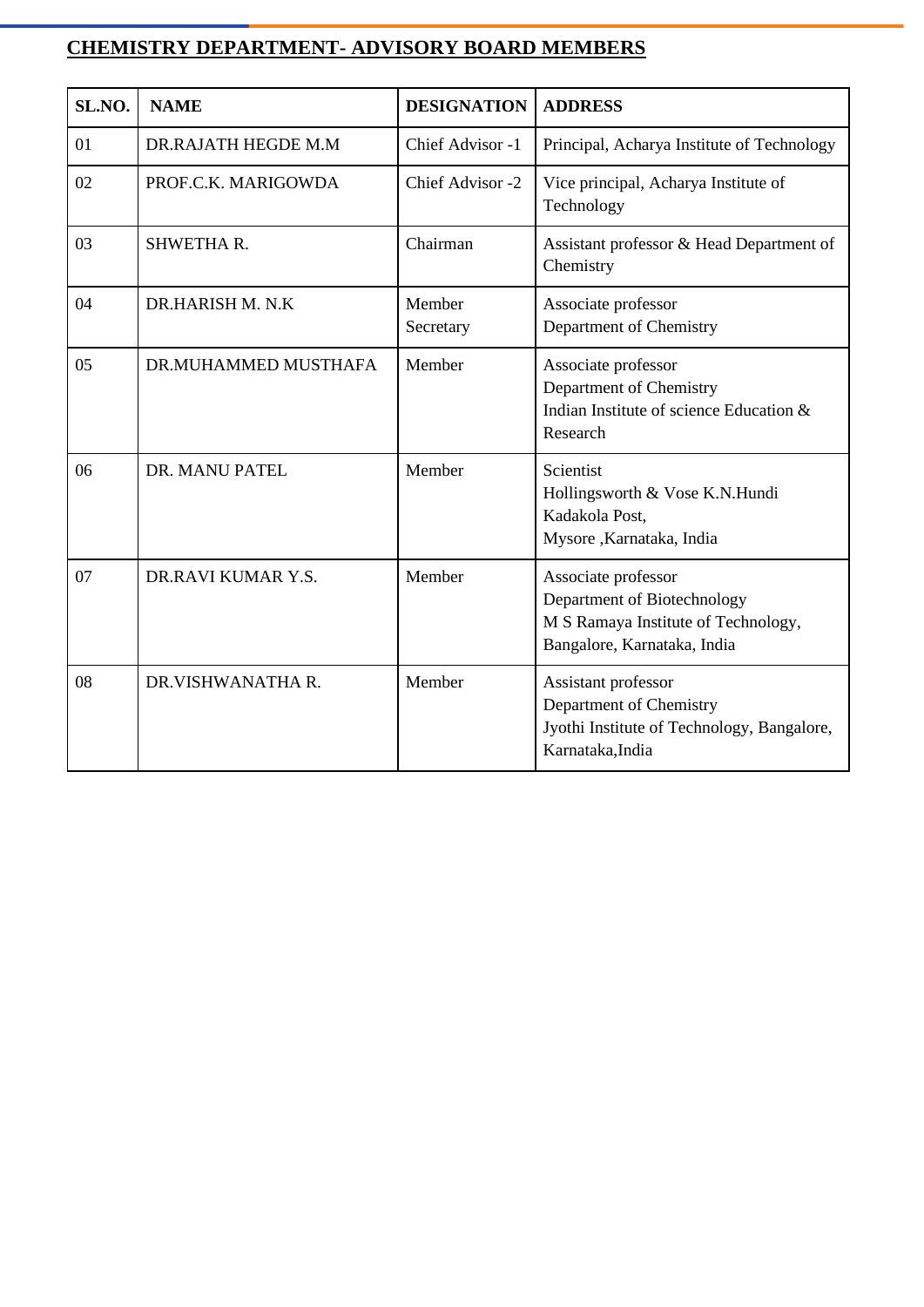# **MATHEMATICS DEPARTMENT- ADVISORY BOARD MEMBERS**

| SL.NO. | <b>NAME</b>                       | <b>DESIGNATION</b>      | <b>ADDRESS</b>                                                                                                               |
|--------|-----------------------------------|-------------------------|------------------------------------------------------------------------------------------------------------------------------|
| 01     | DR. RAJATH HEGDE M<br>M           | <b>Chief Advisor</b>    | Principal<br>Acharya Institute Of Technology                                                                                 |
| 02     | DR. T RAMI REDDY                  | Chairman                | Assistant Professor & Head Department of<br>Mathematics, AIT                                                                 |
| 03     | DR. RAJANNA K R                   | <b>Member Secretary</b> | Professor & coordinator -Students Affairs<br>Department of Mathematics, AIT                                                  |
| 04     | DR.G. D. VEERAPPA<br><b>GOWDA</b> | Dean                    | Dean,<br>Tata Institute of Fundamental Research Centre,<br>Centre for Applicable Mathematics, Bengaluru,<br>Karnataka, India |
| 05     | DR. RAJAN. M.A.                   | Member                  | Research Scientist, Innovation Labs, Tata<br>Consultancy Services, Bengaluru, Karnataka,<br>India                            |
| 06     | DR. ANIL. P. N                    | Member                  | Professor& Head Department of Mathematics,<br>Global Academy of Technology,<br>Bengaluru, Karnataka, India                   |
| 07     | DR. NIRANJAN. CM                  | Member                  | Assistant Professor,<br>Department of Mathematics, AIT                                                                       |
| 08     | MR. JAGADISH. V                   | Member                  | Manager, Research & Analytics,<br>Blueocean Market Intelligence Private Ltd,<br>Bengaluru, Karnataka, India                  |
| 09     | MR. VIJAY KUMAR.J. V              | Member                  | Senior Design Engineer, Hewlett Packard<br>Enterprise, Bengaluru, Karnataka, India                                           |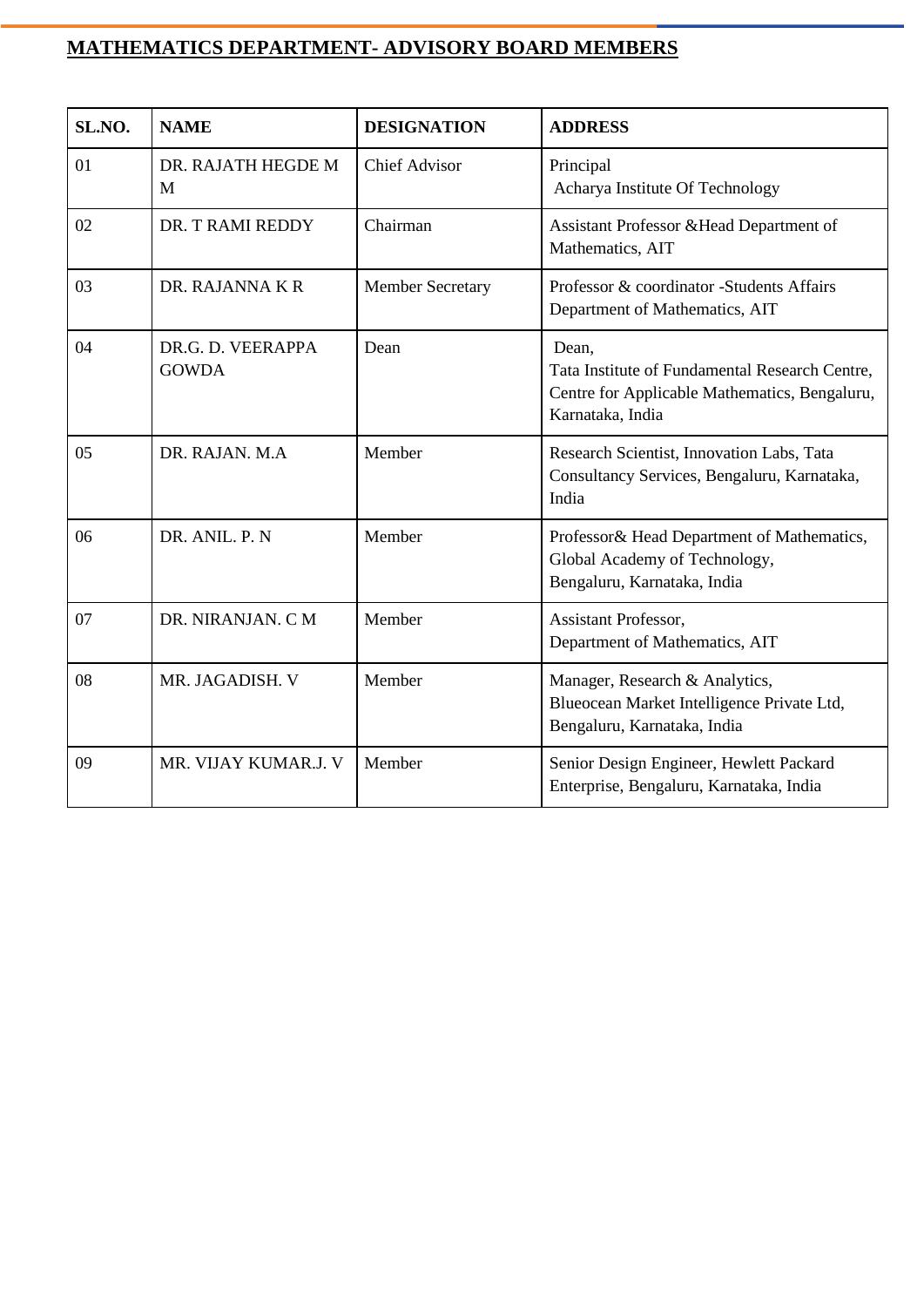# **MBA DEPARTMENT- ADVISORY BOARD MEMBERS**

| SL.NO. | <b>NAME</b>                   | <b>DESIGNATION</b>      | <b>ADDRESS</b>                                                       |
|--------|-------------------------------|-------------------------|----------------------------------------------------------------------|
| 01     | DR. JUINCHOUDHURY             | Chairman DAB            | Head of Department                                                   |
| 02     | DR.N NIJAGUNA                 | <b>Member Secretary</b> | Professor, Department of MBA                                         |
| 03     | <b>MR.T.LINGA BHATT</b>       | Member                  | Former Dy General Manager, L&T Bangalore                             |
| 04     | <b>MR.DINESH</b>              | Member                  | Former President FKCCI Bangalore                                     |
| 05     | DR.SIRAJ                      | Member                  | Director Institute of HRD Bangalore                                  |
| 06     | DR.GOKUL<br><b>KRISHNAN</b>   | Member                  | Associate Professor, Module Coordinator HR<br>Analytics              |
| 07     | <b>DR.VIRUPAKSH GOUD</b>      | Member                  | Associate Professor, Module Coordinator -<br>Research                |
| 08     | PROF.MAHAK<br><b>BALANI</b>   | Member                  | Assistant Professor, Module Coordinator<br>Commun/IR                 |
| 09     | PROF.KEERTHI H.K              | Member                  | Assistant Professor, Module Coordinator HR                           |
| 10     | PROF.SENDHIL<br><b>KUMAR</b>  | Member                  | Assistant Professor, Module Coordinator<br><b>General Management</b> |
| 11     | PROF.SUHAS PATEL              | Member                  | Assistant Professor, Module Coordinator<br><b>Statistics</b>         |
| 12     | PROF.YUVARAJ<br><b>HALAGE</b> | Member                  | Assistant Professor , Module Coordinator<br>Finance                  |
| 13     | DR.JANARDHAN.K                | Member                  | Registrar (Evaluation) Bangalore North                               |
| 14     | MR.RAMKUMAR<br><b>SHESHU</b>  | Member                  | CEO, Skill Committee FKCCI.                                          |
| 15     | MR.AJITH KULKARNI             | Member                  | Senior HR, Jindal Group, Bangalore                                   |
| 16     | <b>MR.SURESH BABU</b>         | Member                  | MD Vasuki Group, Bangalore                                           |
| 17     | <b>DR.BOSE NAIR</b>           | Member                  | VP, World Trade Centre, Bangalore                                    |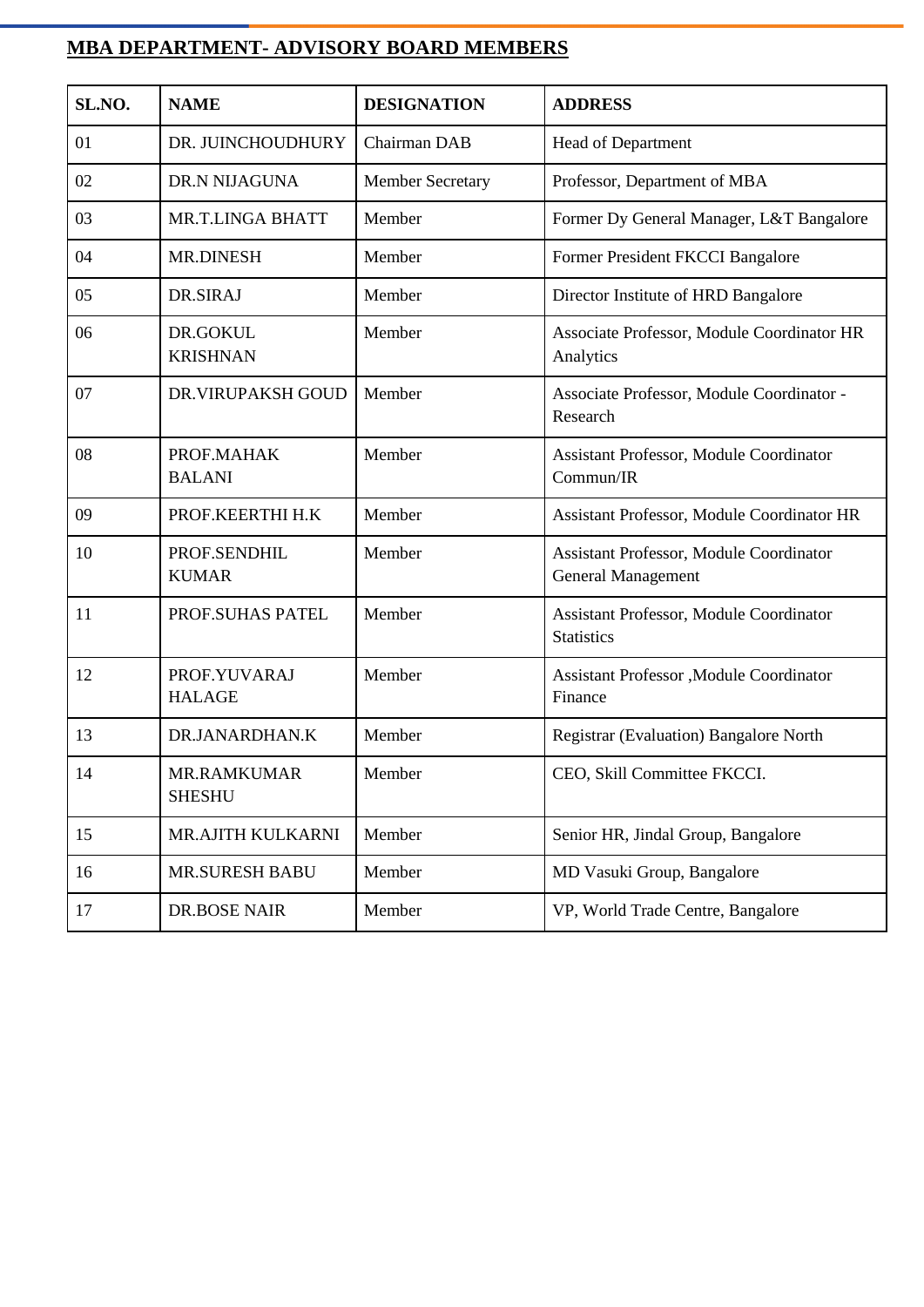#### **Organizational Chart and Processes**



#### • **Mechanism/Norms and Procedure for democratic/Good Governance**

With the hands-on experience of the management in running the educational Institutions, Institutional Management is designed in a scientific way with transparency to get the optimum results out of it.

A Top-down approach is followed in major decisions, with higher management being responsible for creating, deciding, and achieving the set goals.

Also clearly assigning the Duties, Responsibilities, Accountability, and Authorities at every stage empoweemployees to make decisions more quickly, collaborating between the hierarchies within the organization to ensure that they receive the better support that they need to finish tasks and projects in the most efficient manner possible.

The institution practices decentralization and participatory management in keeping with its principle in cooperative leadership and management.

The Governing Council (GC) is the apex body comprising of Management representatives, The Principal, Academicians and Industry experts, Faculty representatives and nominees from statutory governing bodies. The GC meets prior to the beginning of the academic year and lays down action plan in for the forth coming academic year.

The Principal leads academic and administrative processes of the Institute in line with directions from GC. The academic council comprising of The Principal, Dean (Academics) and HODs of all the Departments chalks down the strategy for curriculum delivery as per calendar of events. Value added courses/programs to bridge the gaps in the curriculum are focused. In addition, Principal delegates/assigns responsibilities to Deans of R&D, Faculty Development, Student Welfare and Examination sections as well as IQAC to plan and to execute the events in line with guidelines of GC.

The Principal also assigns IQAC, the responsibility of preparing action plan for the overall quality improvement of the Institute and to take forward the accreditation preparations. IQAC, plans periodically monitothe quality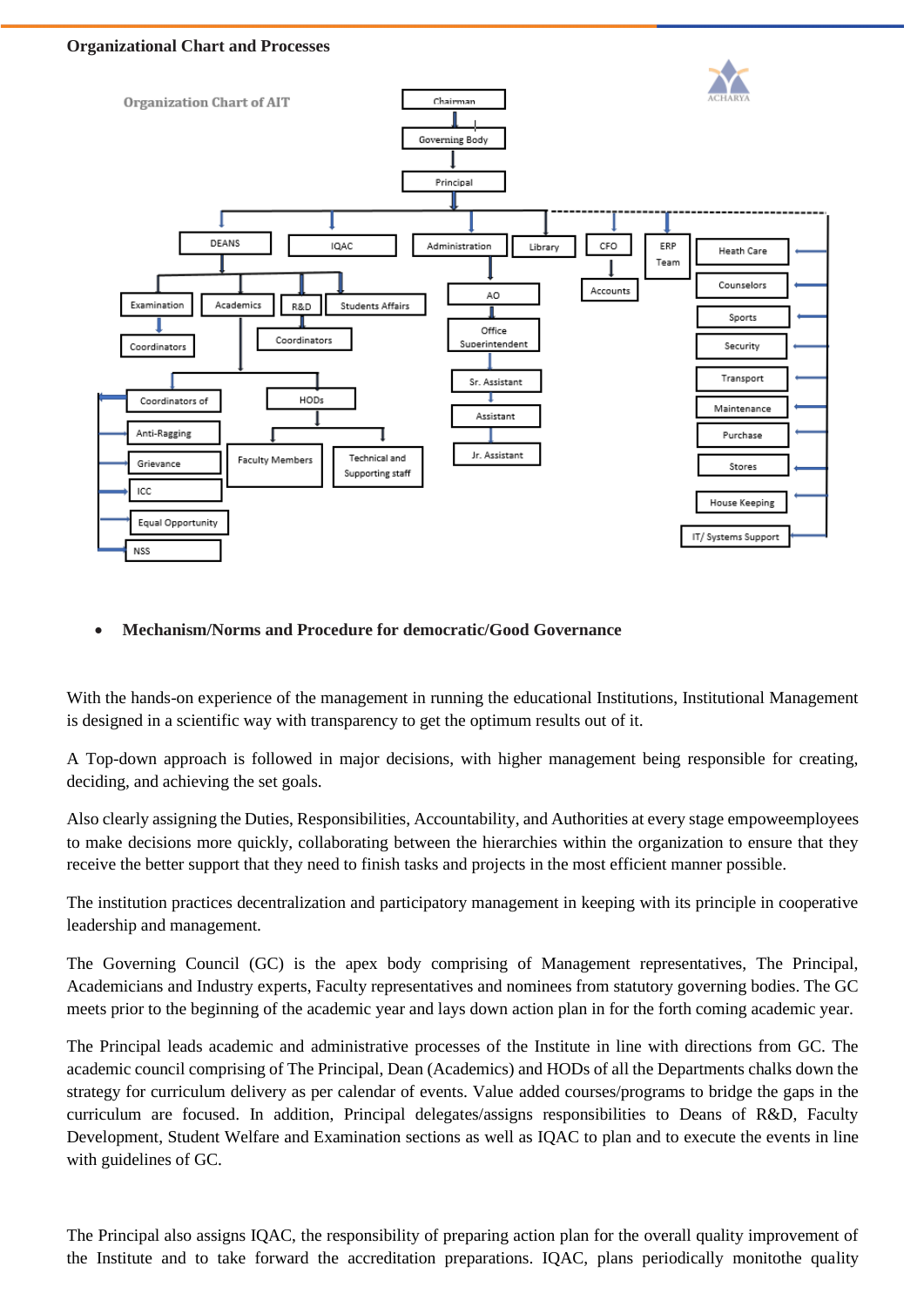enhancement processes of the Institute.

A particular reflection of this practice may be seen in the extensive delegation of authority to the Heads of the various departments in the college. The strategic perspective plan from IQAC and all the Deans will reach HODs. HODs then prepare action plan specific to his/her department with effective utilization of human resources and available facilities. All the faculty membeequally involve in executing the strategic plan in various capacity as individual coordinato(IQAC, R&D, Training and Placement etc.,) and membeof committees/cells (DAC and DAB) involving student representatives appropriately. The activities are periodically reviewed by the HODs.

Similarly, the Principal assigns responsibilities of planning and conducting the events such as placement training, extracurricular, outreach and extension, gender equity, sports and cultural etc., to various cells such as placement cell, NSS, women's cell, Universal Human Values cell, Sport & Cultural Cell etc. The cells carry out the activities as per the strategic plan. The Principal reviews the progress of these activities regularly.

#### • **Nature and Extent of involvement of Faculty and students in academic affairs/improvements.**

#### **Student Feedback on Institutional Governance/Faculty performance**

- Students at the end of every semester. Designed format is used to take the feed back. The information collected is used to understand the strengths and needs for improvements in the teacher's overall performance. This helps to take remedial measures leading to overall improvement in the teaching methodology in the department. Further, the course evaluation by students is done once in a year and their feedback is considered for there finement of syllabus in subsequent revisions.
- **Grievance Redressal mechanism for Faculty, staff and students**
- Online grievance mechanism is followed to address the issues related to faculty membeand students and will be solved amicably at the institute level. The grievance redressal committee is constituted according to regularly requirement and handled on case-to-case basis.
- **Establishment of Anti Ragging Committee -YES**
- Establishment of Online Grievance Redressal Mechanism YES
- Establishment of Grievance Redressal Committee in the Institution and Appointment of
- OMBUDSMAN by the University YES (VTU SHALL appoint OMBUDSMAN)
- Establishment of Internal Complaint Committee(ICC) YES
- Establishment of Committee for  $SC/ST YES$
- Internal Quality Assurance Cell YES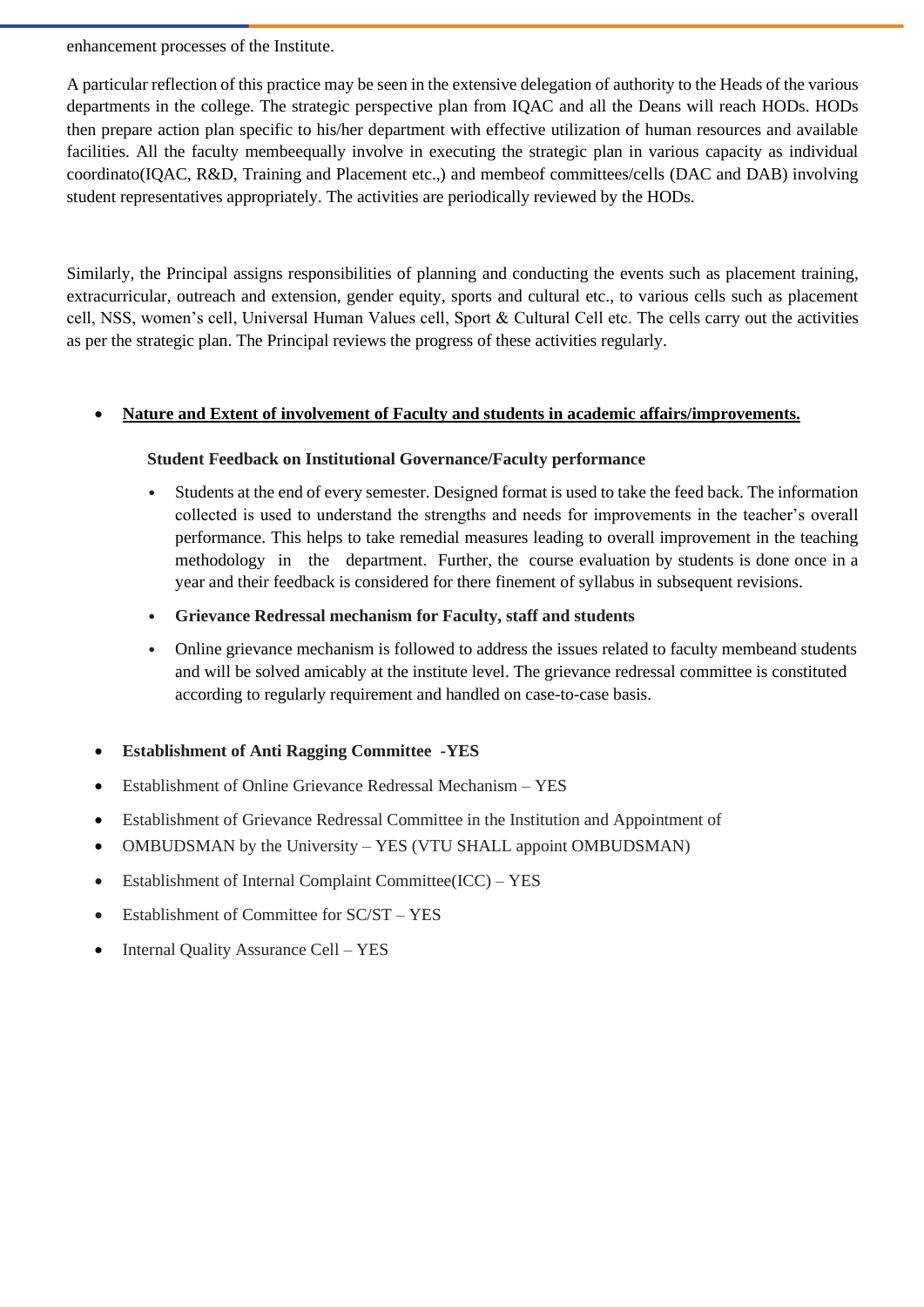## • **Programmes Approved by AICTE**

| S.N.           | Name of the Program                                             | <b>Intake</b> |
|----------------|-----------------------------------------------------------------|---------------|
| $\mathbf{1}$ . | AERONAUTICAL ENGINEERING                                        | 60            |
| 2.             | <b>ARTIFICIAL INTELLIGENCE &amp; MACHINE</b><br><b>LEARNING</b> | 60            |
| 3.             | <b>AUTOMOBILE ENGINEERING</b>                                   | 60            |
| 4.             | <b>BIOTECHNOLOGY</b>                                            | 60            |
| 5.             | <b>CIVIL ENGINEERING</b>                                        | 60            |
| 6.             | <b>COMPUTER SCIENCE AND ENGINEERING</b>                         | 180           |
| 7.             | ELECTRONICS AND COMMUNICATION<br><b>ENGINEERING</b>             | 120           |
| 8.             | ELECTRICAL AND ELECTRONICS ENGINEERING                          | 60            |
| 9.             | <b>INFORMATION SCIENCE AND ENGINEERING</b>                      | 120           |
| 10.            | MECHANICAL ENGINEERING                                          | 60            |
| 11.            | <b>MECHATRONICS</b>                                             | 60            |
| 12.            | MASTER OF BUSINESS ADMINISTRATION                               | 240           |

## • **Name of Programmes Accredited by NBA**

| <b>S.N.</b>    | <b>Name of the Program</b>                | <b>Validity</b> | <b>NBA</b> letter No. |
|----------------|-------------------------------------------|-----------------|-----------------------|
| 0 <sub>1</sub> | BioTEchnology                             | 30/06/2022      | File No. 25-127/2010- |
|                |                                           |                 | <b>NBA</b>            |
| 02             | Computer Science and Engineering          | 30/06/2022      | File No. 25-127/2010- |
|                |                                           |                 | <b>NBA</b>            |
| 03             | Electronics and Communication Engineering | 30/06/2022      | File No. 25-127/2010- |
|                |                                           |                 | <b>NBA</b>            |
| 04             | Mechatronics Engineering.                 | 30/06/2022      | File No. 25-127/2010- |
|                |                                           |                 | <b>NBA</b>            |
| 05             | Mechanical Engineering.                   | 30/06/2022      | File No. 25-127/2010- |
|                |                                           |                 | <b>NBA</b>            |
|                |                                           |                 |                       |

### • **Status of Accreditation of the Courses**

- Tot. number of Courses  $11(UG)$  & 1 (PG)
- No. of Courses for which applied for Accreditation- **NBA - 5 Courses (BT,CSE,ECE,ME,MT)**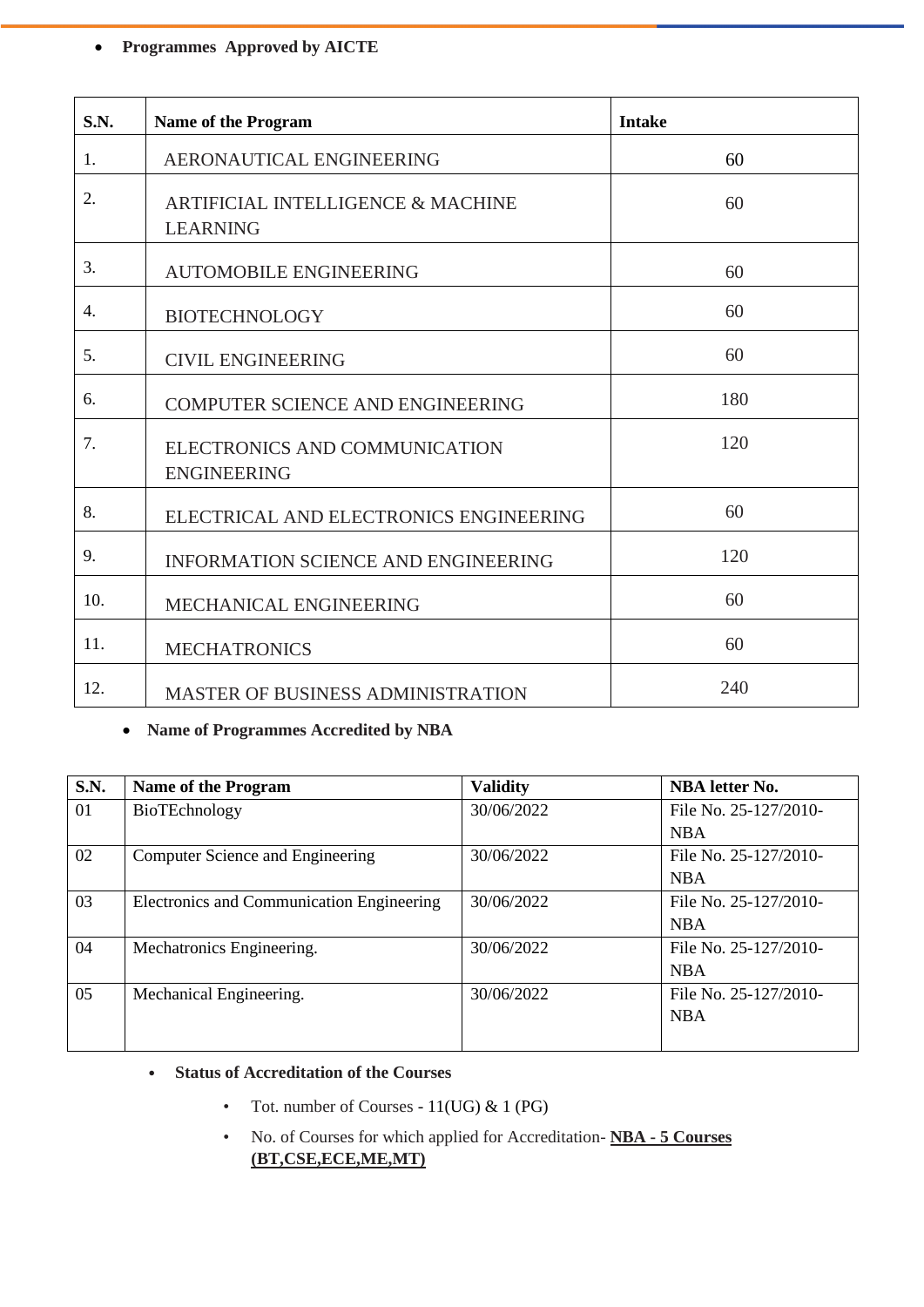### • **PROGRAM CUT OFF AND PLACEMENT DETAILS**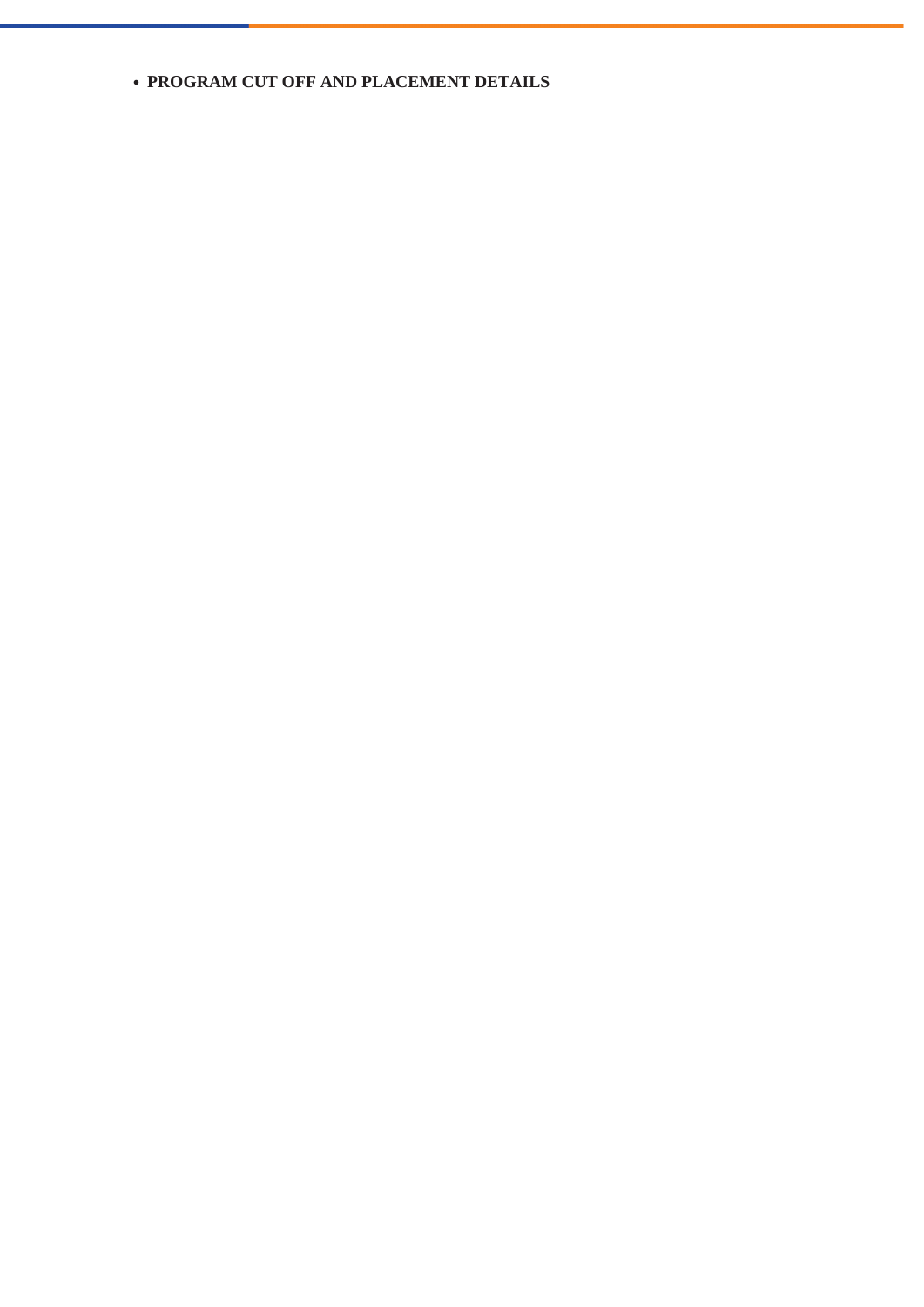| S.<br>N. | <b>Name of Progrmame</b>                  | <b>Number</b><br><b>Of</b><br>Seats- | <b>Duration</b> | <b>Cutoff</b><br>marks/rank<br>admission<br>during the<br>last three<br>years | Fee(As<br>per<br>SFRC) | <b>Campus</b><br>placement<br>in last 3<br><b>Years</b><br>MIN/<br><b>MAX/AVG</b><br>Salary in<br>Lakh |
|----------|-------------------------------------------|--------------------------------------|-----------------|-------------------------------------------------------------------------------|------------------------|--------------------------------------------------------------------------------------------------------|
| 2.       | <b>AERONAUTICAL</b><br><b>ENGINEERING</b> | 60                                   | 4 Years         | 2019-11568                                                                    | Rs. 55306/-            | Min: 2.0<br>Max: 12.02<br>Avg: 7.01                                                                    |
|          |                                           |                                      |                 | 2020-22565                                                                    |                        | Min:2.0<br>Max:20.0<br>Avg:11.0                                                                        |
|          |                                           |                                      |                 | 2021-63398                                                                    |                        | Min:2.4<br>Max:15.0<br>Avg:8.7                                                                         |
| 3.       | <b>ARTIFICIAL</b><br>INTELLIGENCE $\&$    | 60                                   | 4 Years         | 2020-33224                                                                    | Rs.<br>55306/          |                                                                                                        |
|          | MACHINE LEARNING                          |                                      |                 | 2021-35997                                                                    |                        |                                                                                                        |
| 4.       | Automobile Engineering                    | 60                                   | 4 Years         | 2019-<br>200901                                                               | Rs.<br>55306/          | Min:2.0<br>Max:12.02<br>Avg:7.0                                                                        |
|          |                                           |                                      |                 | $2020 -$<br>203978                                                            |                        | Min:2.0<br>Max:12.02<br>Avg:7.0                                                                        |
|          |                                           |                                      |                 | $2021 -$<br>174622                                                            |                        | Min:2.4<br>Max:15.0<br>Avg:8.7                                                                         |
| 5.       | <b>BIOTECHNOLOGY</b>                      | 60                                   | 4 Years         | 2019-40925                                                                    | Rs.<br>55306/          | Min:2.0<br>Max:12.02<br>Avg:7.0                                                                        |
|          |                                           |                                      |                 | 2020-36039                                                                    |                        | Min:2.0<br>Max:12.02<br>Avg:7.0                                                                        |
|          |                                           |                                      |                 | $2021 -$                                                                      |                        | Min:2.4<br>Max:15.0<br>Avg:8.7                                                                         |
| 6.       | <b>CIVIL ENGINEERING</b>                  | 60                                   | 4 Years         | 2019-<br>107127                                                               | Rs.<br>55306/          | Min:2.0<br>Max:12.02<br>Avg:7.0                                                                        |
|          |                                           |                                      |                 | 2020-45556                                                                    |                        | Min:2.0<br>Max:12.02<br>Avg:7.0                                                                        |
|          |                                           |                                      |                 | 2021-65905                                                                    |                        | Min:2.0<br>Max:15.0<br>Avg:8.5                                                                         |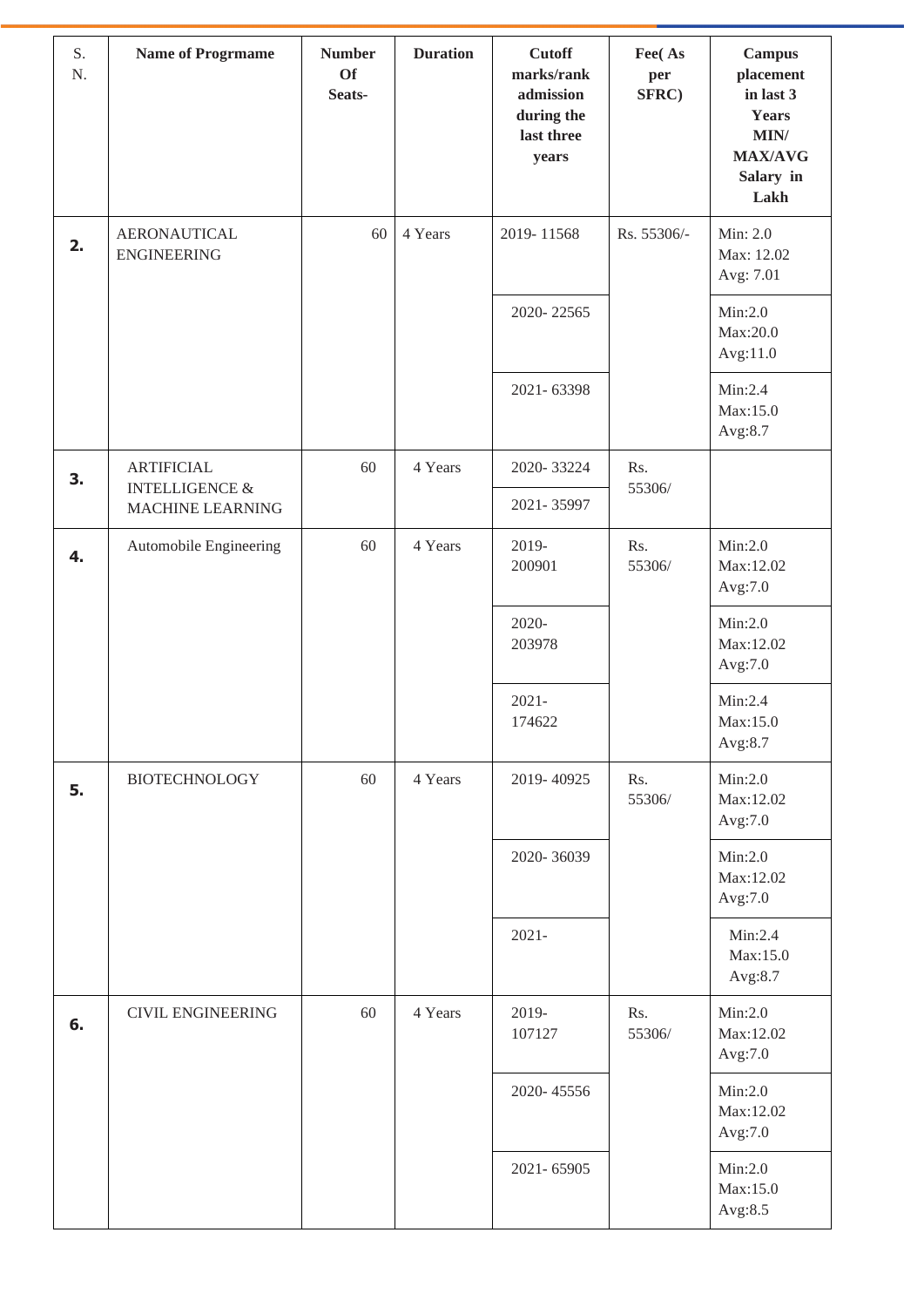| 7.  | <b>COMPUTER SCIENCE</b><br>AND ENGINEERING                           | 180 | 4 Years | 2019-96902         | Rs.<br>55306/ | Min:2.0<br>Max:15.0<br>Avg:8.5   |
|-----|----------------------------------------------------------------------|-----|---------|--------------------|---------------|----------------------------------|
|     |                                                                      |     |         | 2020-20548         |               | Min:2.0<br>Max:16.5<br>Avg:9.25  |
|     |                                                                      |     |         | 2021-24588         |               | Min:2.0<br>Max:15.0<br>Avg:8.5   |
| 8.  | <b>ELECTRONICS AND</b><br><b>COMMUNICATION</b><br><b>ENGINEERING</b> | 120 | 4 Years | 2019-27708         | Rs.<br>55306/ | Min:2.0<br>Max:15.0<br>Avg:8.5   |
|     |                                                                      |     |         | 2020-35695         |               | Min:2.0<br>Max:16.5<br>Avg:9.25  |
|     |                                                                      |     |         | 2021-39064         |               | Min:2.04<br>Max:15.0<br>Avg:8.52 |
| 9.  | <b>Electrical And</b><br><b>Electronics Engineering</b>              | 60  | 4 Years | 2019-65786         | Rs.<br>55306/ | Min:2.0<br>Max:15.0<br>Avg:8.5   |
|     |                                                                      |     |         | 2020-62920         |               | Min:2.0<br>Max:16.5<br>Avg:9.25  |
|     |                                                                      |     |         | 2021-72766         |               | Min:2.04<br>Max:15.0<br>Avg:8.52 |
| 10. | <b>INFORMATION</b><br><b>SCIENCE AND</b><br><b>ENGINEERING</b>       | 120 | 4 Years | 2019-89014         | Rs.<br>55306/ | Min:2.0<br>Max:15.0<br>Avg:8.5   |
|     |                                                                      |     |         | 2020-38213         |               | Min:2.0<br>Max:16.5<br>Avg:9.25  |
|     |                                                                      |     |         | 2021-24982         |               | Min:2.0<br>Max:15.0<br>Avg:8.5   |
| 11. | MECHANICAL<br><b>ENGINEERING</b>                                     | 60  | 4 Years | 2019-<br>201276    | Rs.<br>55306/ | Min:2.4<br>Max:12.0<br>Avg:7.2   |
|     |                                                                      |     |         | $2020 -$<br>200512 |               | Min:2.0<br>Max:12.02<br>Avg:7.0  |
|     |                                                                      |     |         | $2021 -$<br>154836 |               | Min:2.0<br>Max:15.0<br>Avg:8.5   |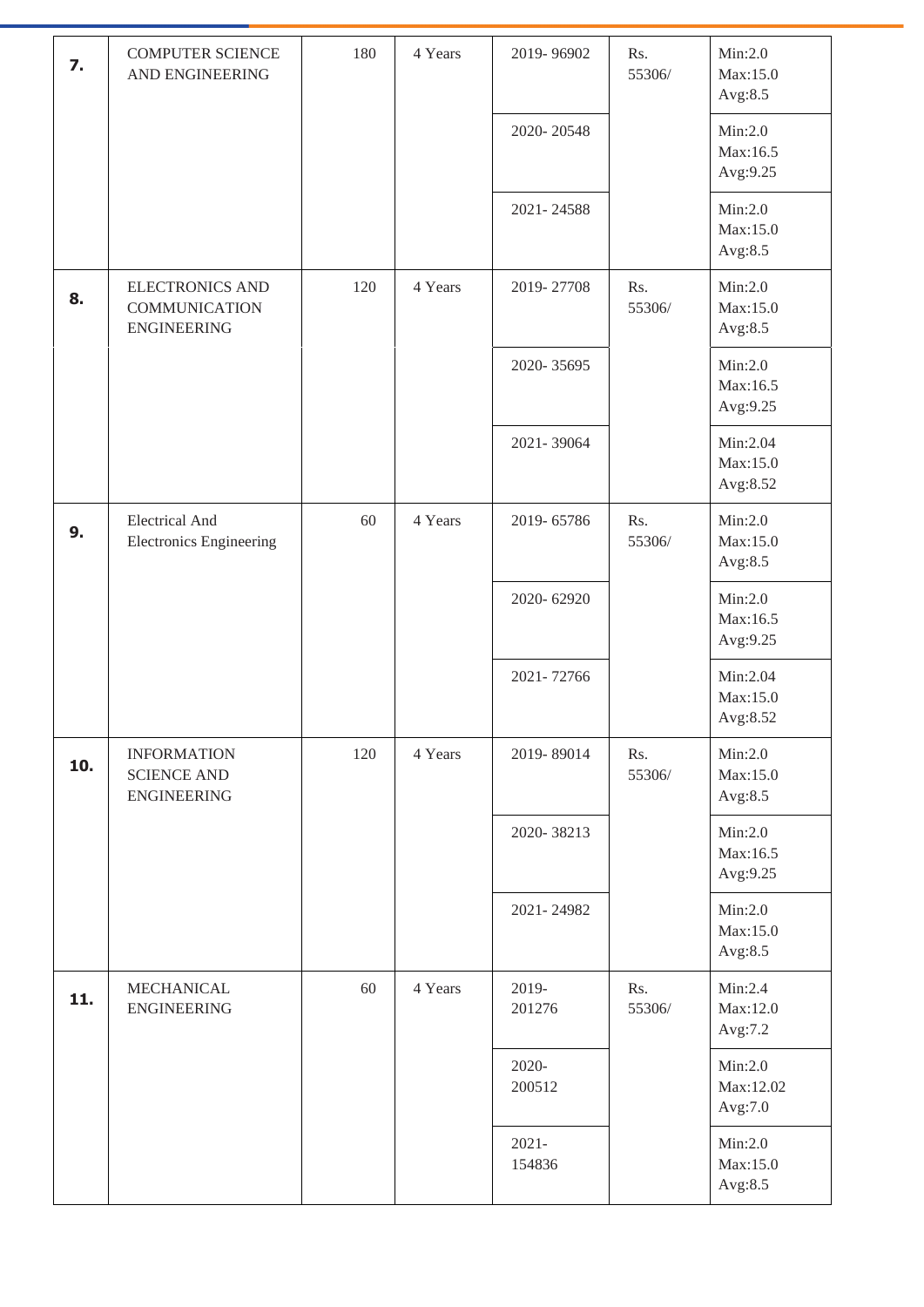| 12. | <b>MECHATRONICS</b>                                          | 60  | 4 Years | 2019-51756         | Rs.<br>55306/ | Min:2.0<br>Max:12.02<br>Avg:7.0  |
|-----|--------------------------------------------------------------|-----|---------|--------------------|---------------|----------------------------------|
|     |                                                              |     |         | 2020-<br>103459    |               | Min:2.0<br>Max:12.02<br>Avg:7.0  |
|     |                                                              |     |         | $2021 -$<br>156023 |               | Min:2.4<br>Max:15.0<br>Avg:8.7   |
| 13. | <b>MASTER OF</b><br><b>BUSINESS</b><br><b>ADMINISTRATION</b> | 240 | 2 Years | 2020-7806          | Rs.50000/     | Min:2.0<br>Max:12.02<br>Avg:7.0  |
|     |                                                              |     |         | 2021-7039          |               | Min:2.16<br>Max:13.0<br>Avg:7.58 |

Placement Facilities : Institute is having pre placement training and placement drive facilities with lab and discussion room facilities.

## • **Faculty**

• Course/Branch wise list Faculty members:

| Sl.No          | Dept       | Professor        | Associate<br>professor | Assistant<br>Professor |
|----------------|------------|------------------|------------------------|------------------------|
| $\mathbf{1}$   | AE         | $\mathbf{1}$     | $\overline{2}$         | 9                      |
| $\overline{2}$ | AU         | $\mathbf{1}$     | $\overline{0}$         | 8                      |
| 3              | AIML       | $\mathbf{1}$     | $\mathbf{1}$           | $\overline{4}$         |
| $\overline{4}$ | BT         | $\mathbf{1}$     | $\overline{2}$         | 9                      |
| 5              | CV         | $\mathbf{1}$     | $\boldsymbol{0}$       | 15                     |
| 6              | <b>CSE</b> | $\overline{4}$   | $\mathbf{1}$           | 29                     |
| $\overline{7}$ | ECE        | 3                | 6                      | 15                     |
| 8              | <b>EEE</b> | $\mathbf{1}$     | 2                      | 10                     |
| 9              | <b>ISE</b> | $\boldsymbol{0}$ | $\overline{2}$         | 23                     |
| 10             | $ME$       | $\mathbf{1}$     | $\overline{4}$         | 14                     |
| 11             | <b>MT</b>  | $\overline{2}$   | $\mathbf{1}$           | 9                      |
| 12             | MI         | $\overline{0}$   | $\overline{0}$         | 3                      |
| 13             | <b>MBA</b> | 2                | $\overline{2}$         | 20                     |
|                | Total      | 18               | 23                     | 168                    |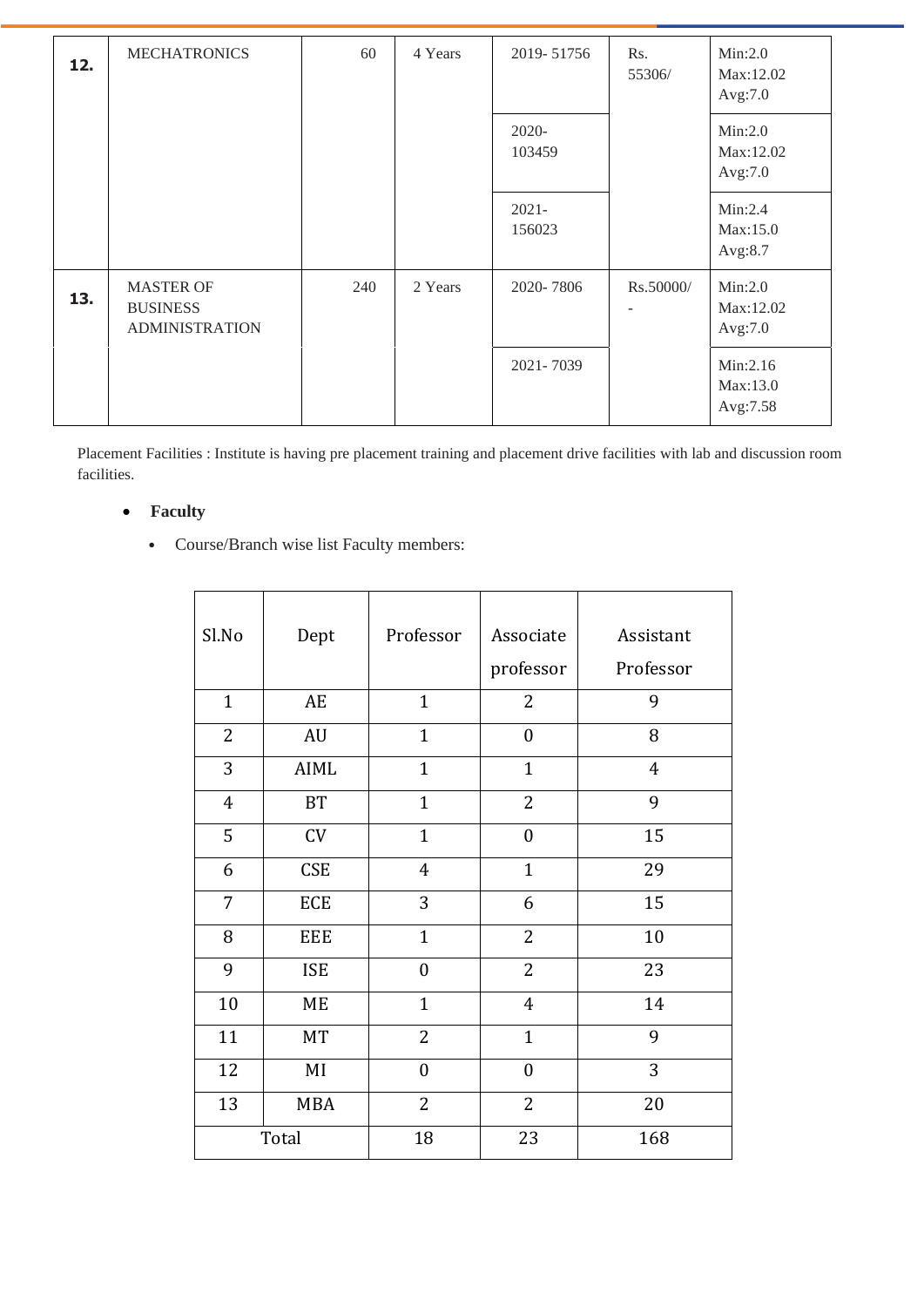| Sl.No. | Titl       |                    | Middle       |                      |                  |                            |
|--------|------------|--------------------|--------------|----------------------|------------------|----------------------------|
|        | e          | <b>First Name</b>  | Name         | Last Name            | Designation      | Department                 |
|        |            |                    |              |                      | <b>ASST</b>      | AERONAUTICAL               |
| 1.     | Mr.        | MAHANTAYYA         | К            | <b>HIREMATH</b>      | <b>PROFESSOR</b> | <b>ENGINEERING</b>         |
|        |            |                    |              |                      |                  | <b>ELECTRONICS &amp;</b>   |
| 2.     |            |                    |              |                      | <b>ASSOCIATE</b> | <b>COMMUNICATION</b>       |
|        | Mr.        | <b>KUDUR</b>       | K            | KRUPAPRASAD          | <b>PROFESSOR</b> | <b>ENGG</b>                |
|        |            | <b>CHATTANA</b>    |              |                      | <b>ASST</b>      | <b>AUTOMOBILE</b>          |
| 3.     | Mr.        | <b>HALLI</b>       | $\mathsf{C}$ | <b>NIRANJAN</b>      | <b>PROFESSOR</b> | <b>ENGINEERING</b>         |
|        |            |                    |              |                      |                  | <b>ELECTRONICS &amp;</b>   |
| 4.     |            |                    |              |                      | <b>ASST</b>      | <b>COMMUNICATION</b>       |
|        | Mr.        | <b>ASHOK</b>       | <b>KUMAR</b> | SATAPATHY            | <b>PROFESSOR</b> | <b>ENGG</b>                |
|        |            |                    |              |                      | <b>ASST</b>      | AERONAUTICAL               |
| 5.     | Ms.        | THANGACHAN         |              | <b>STEFFI</b>        | <b>PROFESSOR</b> | <b>ENGINEERING</b>         |
|        |            |                    |              |                      | <b>ASST</b>      |                            |
| 6.     | Ms.        | <b>BANAVASE</b>    | B            | <b>CHAITHRA</b>      | <b>PROFESSOR</b> | <b>CIVIL ENGINEERING</b>   |
|        | Mrs        |                    |              |                      | <b>ASST</b>      | MECHANICAL                 |
| 7.     |            | ANANTHARAM         |              | SHASHIKALA           | <b>PROFESSOR</b> |                            |
|        |            |                    |              |                      |                  | <b>ENGINEERING</b>         |
| 8.     |            | MADANAYAKA         |              |                      | <b>ASST</b>      | MECHANICAL                 |
|        | Mr.        | <b>NAHALLI</b>     | M            | RAJU                 | <b>PROFESSOR</b> | <b>ENGINEERING</b>         |
| 9.     |            |                    |              | YENNA PUSALA         | <b>ASST</b>      |                            |
|        | Ms.        | <b>SHIRISHA</b>    | <b>REDDY</b> | <b>CHINNA</b>        | <b>PROFESSOR</b> | <b>CIVIL ENGINEERING</b>   |
| 10.    |            |                    |              |                      | <b>ASST</b>      |                            |
|        | Dr.        | RAMIREDDY          | <b>REDDY</b> | <b>THAIDULA</b>      | <b>PROFESSOR</b> | <b>MECHATRONICS</b>        |
| 11.    |            | <b>CHANNAPATA</b>  |              |                      | <b>ASST</b>      | MECHANICAL                 |
|        | Mr.        | <b>NA</b>          | <b>KUMAR</b> | <b>VINODKUMAR</b>    | <b>PROFESSOR</b> | <b>ENGINEERING</b>         |
| 12.    |            |                    |              |                      | <b>ASST</b>      |                            |
|        | Mr.        | <b>MOPURAIAH</b>   |              | DHANANJAY            | <b>PROFESSOR</b> | <b>CIVIL ENGINEERING</b>   |
| 13.    |            |                    |              |                      | <b>ASST</b>      |                            |
|        | Mr.        | <b>SHIVAPPA</b>    | S            | <b>SUNIL</b>         | <b>PROFESSOR</b> | <b>CIVIL ENGINEERING</b>   |
|        |            |                    |              |                      | <b>ASST</b>      | <b>MASTERS IN BUSINESS</b> |
| 14.    | Mr.        | <b>SUHAS</b>       |              | <b>PATEL</b>         | <b>PROFESSOR</b> | ADMINISTRATION             |
|        |            |                    |              |                      |                  | <b>ELECTRONICS &amp;</b>   |
| 15.    | Mrs        | SANATH             |              |                      | <b>ASST</b>      | COMMUNICATION              |
|        |            | <b>KUMAR</b>       |              | <b>VEENA</b>         | <b>PROFESSOR</b> | <b>ENGG</b>                |
|        | Mrs        |                    |              |                      | <b>ASST</b>      | <b>MASTERS IN BUSINESS</b> |
| 16.    |            | <b>KEERTHI</b>     | H            | <b>KRISHNAMURTHY</b> | <b>PROFESSOR</b> | ADMINISTRATION             |
|        |            | <b>HOOVINAHALL</b> |              |                      | <b>ASST</b>      | <b>COMPUTER SCIENCE</b>    |
| 17.    | Mr.        | L                  | H            | MANJUNATHA           | <b>PROFESSOR</b> | AND ENGINEERING            |
|        |            |                    |              |                      | <b>ASST</b>      |                            |
| 18.    | Mr.        | BHARAMAPPA         |              | <b>MARUTHI</b>       | <b>PROFESSOR</b> | <b>CIVIL ENGINEERING</b>   |
|        |            |                    |              |                      | <b>ASST</b>      | MECHANICAL                 |
| 19.    | Mr.        | <b>BELUR</b>       | B            | <b>PRAVEEN</b>       | <b>PROFESSOR</b> | ENGINEERING                |
|        |            |                    |              |                      | <b>ASST</b>      | <b>MECHANICAL</b>          |
| 20.    | Dr.        | <b>SHIVAKUMAR</b>  |              | SANMAN               | <b>PROFESSOR</b> | ENGINEERING                |
|        | <b>Mrs</b> |                    |              |                      | <b>ASST</b>      | <b>INFORMATION SCIENCE</b> |
| 21.    |            | <b>ANITHA</b>      |              | SOMASHEKAR           | <b>PROFESSOR</b> | AND ENGINEERING            |
|        |            |                    |              |                      |                  |                            |
| 22.    |            | PADMANABHA         |              |                      | <b>ASST</b>      |                            |
|        | Ms.        | N                  |              | <b>LINY</b>          | <b>PROFESSOR</b> | <b>BIOTECHNOLOGY</b>       |
| 23.    | Mrs        |                    |              |                      | <b>ASST</b>      | <b>INFORMATION SCIENCE</b> |
|        | $\bullet$  | <b>JIMSHA</b>      | K            | <b>MATHEW</b>        | <b>PROFESSOR</b> | AND ENGINEERING            |
| 24.    |            |                    |              |                      | <b>ASST</b>      | <b>AUTOMOBILE</b>          |
|        | Mr.        | <b>MANDYA</b>      |              | CHANDRU              | <b>PROFESSOR</b> | ENGINEERING                |
| 25.    | Mrs        |                    |              |                      | <b>ASST</b>      | MECHANICAL                 |
|        |            | RAMASAGARA         | R            | <b>SHILPA</b>        | <b>PROFESSOR</b> | ENGINEERING                |
| 26.    | Mrs        |                    |              |                      | <b>ASST</b>      | <b>ARTIFICIAL</b>          |
|        |            | SASI               | <b>KUMAR</b> | DEEPASREE            | <b>PROFESSOR</b> | <b>INTELLIGENCE</b>        |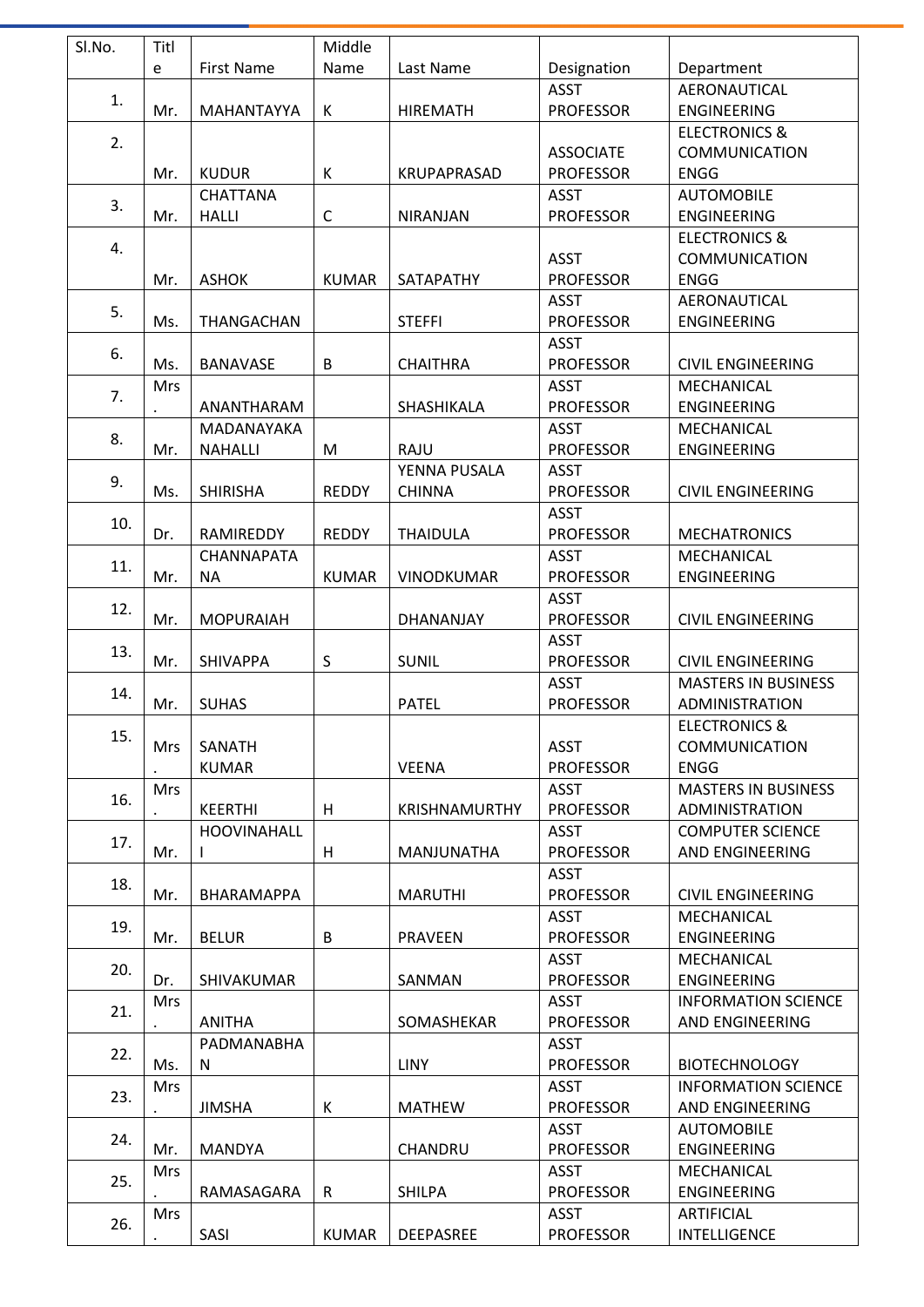| 27. |            |                   |              |                     |                  | <b>ELECTRICAL AND</b>      |
|-----|------------|-------------------|--------------|---------------------|------------------|----------------------------|
|     |            |                   |              |                     | <b>ASSOCIATE</b> | <b>ELECTRONICS</b>         |
|     | Dr.        | <b>ARUNA</b>      |              | MUDDEGOWADA         | <b>PROFESSOR</b> | <b>ENGINEERING</b>         |
| 28. |            |                   |              |                     |                  | <b>COMPUTER SCIENCE</b>    |
|     | Dr         | RAMESH            | <b>HEGDE</b> | PARAMESHWAR         | <b>PROFESSOR</b> | AND ENGINEERING            |
| 29. |            |                   | LINGAR       |                     | <b>ASST</b>      | <b>AUTOMOBILE</b>          |
|     | Mr.        | PRAJWAL           | AJ           | SANDYAL             | <b>PROFESSOR</b> | <b>ENGINEERING</b>         |
| 30. |            |                   |              |                     | <b>ASST</b>      | <b>AUTOMOBILE</b>          |
|     | Mr.        | <b>ATHITH</b>     |              | <b>DEVENDRA</b>     | <b>PROFESSOR</b> | ENGINEERING                |
| 31. |            |                   |              |                     |                  | <b>ELECTRONICS &amp;</b>   |
|     |            |                   |              |                     | <b>ASST</b>      | <b>COMMUNICATION</b>       |
|     | Mr.        | <b>DEVASIS</b>    |              | PRADHAN             | <b>PROFESSOR</b> | <b>ENGG</b>                |
| 32. |            |                   |              |                     | <b>ASST</b>      | AERONAUTICAL               |
|     | Mr.        | <b>VEERSHETTY</b> |              | PRASHANT            | <b>PROFESSOR</b> | <b>ENGINEERING</b>         |
|     |            | <b>HEMMIGEPUR</b> |              |                     | <b>ASST</b>      | <b>MASTERS IN BUSINESS</b> |
| 33. | Mr.        | Α                 |              | CHANNAKESHAVA       | <b>PROFESSOR</b> | ADMINISTRATION             |
|     |            |                   |              |                     |                  | <b>MASTERS IN BUSINESS</b> |
| 34. | Dr.        | <b>NIJAGUNA</b>   |              | <b>GURUMURTHY</b>   | <b>PROFESSOR</b> | <b>ADMINISTRATION</b>      |
|     |            |                   |              |                     | <b>ASST</b>      |                            |
| 35. | Mr.        | <b>PRUTHVISH</b>  |              | <b>REDDY</b>        | <b>PROFESSOR</b> | <b>BIOTECHNOLOGY</b>       |
|     | <b>Mrs</b> |                   |              |                     | <b>ASST</b>      | <b>INFORMATION SCIENCE</b> |
| 36. |            | <b>ASHWINI</b>    | H            | <b>PRAKASH</b>      | <b>PROFESSOR</b> | AND ENGINEERING            |
|     |            |                   |              |                     | <b>ASST</b>      | <b>ARTIFICIAL</b>          |
| 37. | Mr.        | <b>PRAVEEN</b>    | <b>KUMAR</b> | MALLIGEMANE         | <b>PROFESSOR</b> | <b>INTELLIGENCE</b>        |
|     | <b>Mrs</b> |                   |              |                     | <b>ASST</b>      | <b>INFORMATION SCIENCE</b> |
| 38. |            | <b>HEBBAR</b>     | H            | RANJITHA            | <b>PROFESSOR</b> | AND ENGINEERING            |
|     |            |                   |              |                     | <b>ASST</b>      | MECHANICAL                 |
| 39. | Mr.        | AKSHAYA           |              | <b>SIMHA</b>        | <b>PROFESSOR</b> | <b>ENGINEERING</b>         |
|     |            | KUDUREBYALY       |              |                     | <b>ASST</b>      | MECHANICAL                 |
| 40. | Mr.        | A                 | K            | <b>PRANESH</b>      | <b>PROFESSOR</b> | ENGINEERING                |
|     |            | <b>KRISHNEGOW</b> |              |                     | <b>ASST</b>      |                            |
| 41. | Mr.        | DA                |              | SANDEEP             | <b>PROFESSOR</b> | <b>MECHATRONICS</b>        |
|     |            |                   |              |                     |                  | ELECTRICAL AND             |
| 42. |            |                   |              | RAMACHANDRAIA       |                  | <b>ELECTRONICS</b>         |
|     | Dr.        | <b>PRAKASH</b>    |              | H                   | <b>PROFESSOR</b> | <b>ENGINEERING</b>         |
|     |            | RANGASWAM         |              |                     | ASST             |                            |
| 43. | Mr.        | <b>AIAH</b>       |              | <b>THEJAS KUMAR</b> | <b>PROFESSOR</b> | <b>BIOTECHNOLOGY</b>       |
|     | <b>Mrs</b> |                   |              |                     | <b>ASST</b>      | <b>MASTERS IN BUSINESS</b> |
| 44. |            | <b>MAHAK</b>      |              | <b>BALANI</b>       | <b>PROFESSOR</b> | <b>ADMINISTRATION</b>      |
|     |            | <b>SENDHIL</b>    |              |                     | <b>ASST</b>      | <b>MASTERS IN BUSINESS</b> |
| 45. | Mr.        | <b>KUMAR</b>      |              | <b>MANOHARAN</b>    | <b>PROFESSOR</b> | <b>ADMINISTRATION</b>      |
|     |            | <b>NANJUNDA</b>   |              |                     | <b>ASST</b>      | AERONAUTICAL               |
| 46. | Ms.        | <b>SWAMY</b>      |              | VARSHA              | <b>PROFESSOR</b> | ENGINEERING                |
|     |            |                   |              |                     | <b>ASST</b>      | <b>COMPUTER SCIENCE</b>    |
| 47. | Mr.        | <b>BILLAGI</b>    |              | <b>RAJEEV</b>       | <b>PROFESSOR</b> | AND ENGINEERING            |
|     | <b>Mrs</b> |                   |              |                     | <b>ASST</b>      | <b>COMPUTER SCIENCE</b>    |
| 48. |            | <b>THOMAS</b>     |              | <b>ANCY</b>         | <b>PROFESSOR</b> | AND ENGINEERING            |
|     |            |                   |              |                     |                  | <b>ELECTRONICS &amp;</b>   |
| 49. |            | NARAYANAPP        |              |                     | <b>ASST</b>      | <b>COMMUNICATION</b>       |
|     | Mr.        | A                 |              | <b>MOHAN</b>        | <b>PROFESSOR</b> | <b>ENGG</b>                |
|     | <b>Mrs</b> |                   |              |                     | <b>ASST</b>      |                            |
| 50. |            | RAMAGIRI          | $\mathsf{R}$ | <b>VINDHYA</b>      | <b>PROFESSOR</b> | <b>CIVIL ENGINEERING</b>   |
|     | <b>Mrs</b> |                   |              |                     | <b>ASST</b>      |                            |
| 51. |            | <b>MATAD</b>      | M            | <b>SNEHA</b>        | <b>PROFESSOR</b> | <b>CIVIL ENGINEERING</b>   |
|     |            |                   |              |                     | <b>ASST</b>      |                            |
| 52. | Mr.        | <b>SYED</b>       | FARAZ        | SIDDIQUE            | <b>PROFESSOR</b> | <b>CIVIL ENGINEERING</b>   |
|     | Mrs        |                   |              |                     | <b>ASST</b>      |                            |
| 53. |            | <b>GIRIYAPURA</b> | G            | <b>BRUNDA</b>       | <b>PROFESSOR</b> | <b>CIVIL ENGINEERING</b>   |
|     |            |                   |              |                     |                  |                            |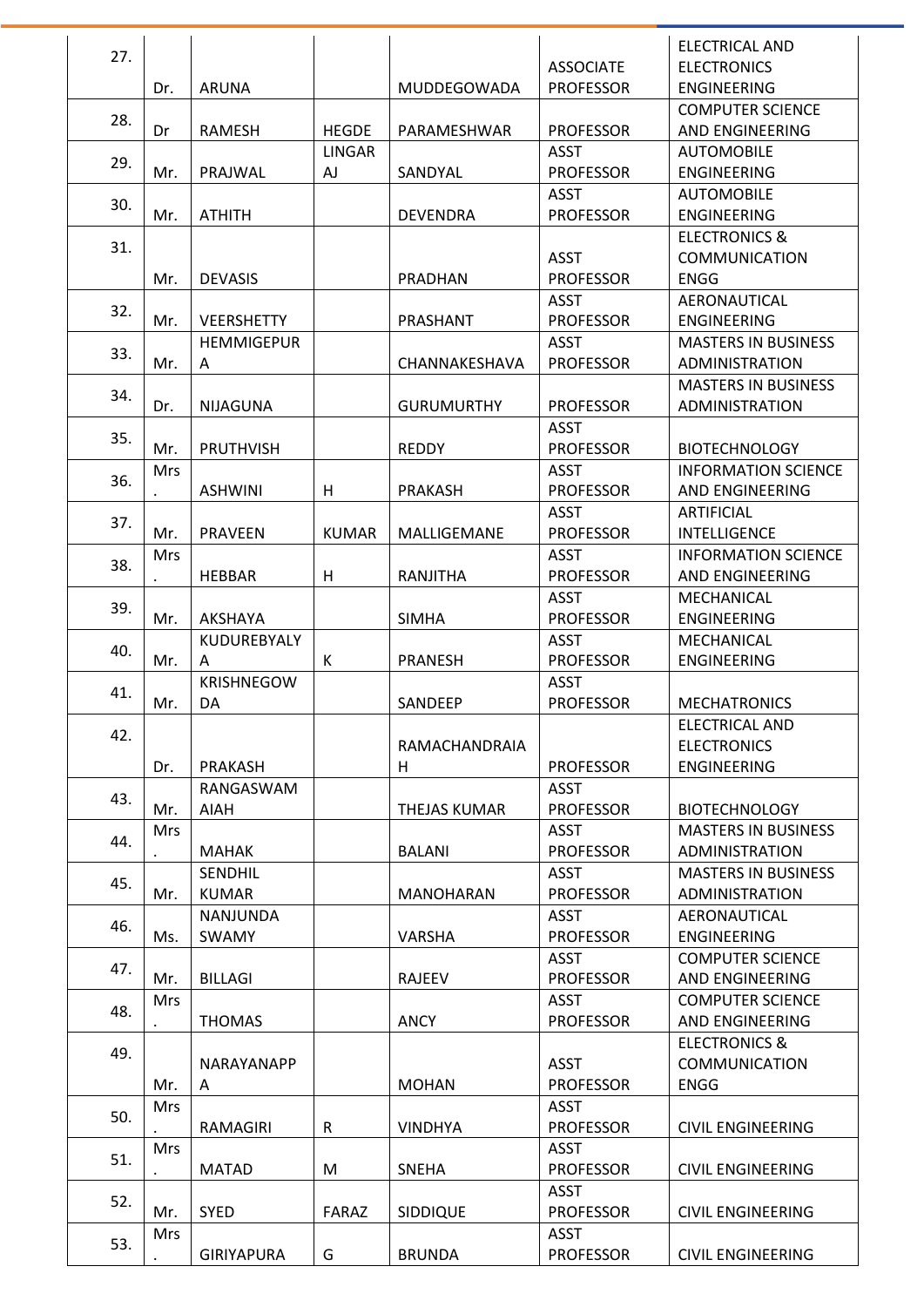|     |            |                    |              |                      |                  | <b>ELECTRONICS &amp;</b>   |
|-----|------------|--------------------|--------------|----------------------|------------------|----------------------------|
| 54. |            | MUTHUKUMA          |              |                      | <b>ASSOCIATE</b> | <b>COMMUNICATION</b>       |
|     | Dr.        | R                  |              | CHOCKALINGAM         | <b>PROFESSOR</b> | ENGG                       |
|     |            | VASANTHA           |              | <b>MOODI</b>         | ASST             | <b>ARTIFICIAL</b>          |
| 55. | Dr.        | <b>KUMAR</b>       | M            | SHEELAVANTAR         | <b>PROFESSOR</b> | <b>INTELLIGENCE</b>        |
|     |            |                    |              |                      | <b>ASST</b>      |                            |
| 56. | Mr.        | <b>KUMAR</b>       |              | <b>TEJAS</b>         | <b>PROFESSOR</b> | <b>CIVIL ENGINEERING</b>   |
|     | <b>Mrs</b> | NAYAKARAHAL        |              |                      | <b>ASST</b>      | <b>INFORMATION SCIENCE</b> |
| 57. |            | LI.                |              | <b>GEETHALAKSHMI</b> | <b>PROFESSOR</b> | AND ENGINEERING            |
|     |            |                    |              |                      |                  | <b>ELECTRONICS &amp;</b>   |
| 58. |            | LAKSHMIKANT        |              | SATHYANARAYAN        | <b>ASSOCIATE</b> | <b>COMMUNICATION</b>       |
|     | Dr.        | H                  |              | A                    | <b>PROFESSOR</b> | <b>ENGG</b>                |
|     |            | VASANTH            |              |                      | <b>ASST</b>      |                            |
| 59. | Dr.        | <b>KUMAR</b>       |              | <b>THRIVENI</b>      | <b>PROFESSOR</b> | <b>BIOTECHNOLOGY</b>       |
|     |            |                    |              |                      | <b>ASST</b>      | <b>MECHANICAL</b>          |
| 60. | Ms.        | <b>SHRIMUKHI</b>   | G            | <b>SHASTRY</b>       | <b>PROFESSOR</b> | <b>ENGINEERING</b>         |
|     | Mrs        |                    |              |                      | <b>ASST</b>      | <b>COMPUTER SCIENCE</b>    |
| 61. |            | <b>SHRUTIKA</b>    | $\mathsf{C}$ | <b>RAMPURE</b>       | <b>PROFESSOR</b> | AND ENGINEERING            |
|     |            |                    |              |                      | <b>ASSOCIATE</b> |                            |
| 62. | Dr.        | <b>SHILPA</b>      |              | SIVASHANKAR          | <b>PROFESSOR</b> | <b>BIOTECHNOLOGY</b>       |
|     |            |                    |              |                      | ASST             |                            |
| 63. | Mr.        | <b>GOPALAREDDY</b> |              | <b>GOPALAREDDY</b>   | <b>PROFESSOR</b> | <b>MECHATRONICS</b>        |
|     |            |                    |              |                      |                  | <b>ELECTRONICS &amp;</b>   |
| 64. | <b>Mrs</b> |                    |              |                      | <b>ASST</b>      | <b>COMMUNICATION</b>       |
|     |            | <b>PRANITA</b>     | <b>NIRAJ</b> | <b>PALSAPURE</b>     | <b>PROFESSOR</b> | <b>ENGG</b>                |
|     |            |                    |              |                      |                  | <b>ELECTRONICS &amp;</b>   |
| 65. |            |                    |              |                      |                  | <b>COMMUNICATION</b>       |
|     | Dr.        | <b>DAMODAR</b>     |              | <b>RAO</b>           | <b>PROFESSOR</b> | <b>ENGG</b>                |
|     |            |                    |              |                      | <b>ASST</b>      | MECHANICAL                 |
| 66. | Dr.        | MALYALA            | <b>KUMAR</b> | <b>SANTOSH</b>       | <b>PROFESSOR</b> | <b>ENGINEERING</b>         |
|     |            |                    |              |                      |                  | MECHANICAL                 |
| 67. | Dr.        | PRAKASH            | S            | <b>DABEER</b>        | <b>PROFESSOR</b> | <b>ENGINEERING</b>         |
|     |            | MUTHUKUMA          |              |                      | <b>ASSOCIATE</b> | AERONAUTICAL               |
| 68. | Dr.        | $\mathsf{R}$       |              | <b>MARIAPPAN</b>     | <b>PROFESSOR</b> | <b>ENGINEERING</b>         |
|     |            |                    |              |                      | <b>ASSOCIATE</b> | <b>COMPUTER SCIENCE</b>    |
| 69. | Dr.        | <b>TUMUKUR</b>     |              | SHASHIDHAR           | <b>PROFESSOR</b> | AND ENGINEERING            |
|     |            |                    |              |                      | <b>ASST</b>      | <b>COMPUTER SCIENCE</b>    |
| 70. | Mr.        | <b>GOVINDARAYA</b> |              | RANJAN               | <b>PROFESSOR</b> | AND ENGINEERING            |
|     |            |                    |              |                      | <b>ASST</b>      | <b>INFORMATION SCIENCE</b> |
| 71. | Ms.        | ARSHIYA            |              | <b>MUBEEN</b>        | <b>PROFESSOR</b> | AND ENGINEERING            |
|     |            |                    |              |                      | <b>ASST</b>      | <b>MASTERS IN BUSINESS</b> |
| 72. | Ms.        | RANJITHA           |              | RADHAKRISHNA         | <b>PROFESSOR</b> | ADMINISTRATION             |
|     |            | <b>GOPALAKRISH</b> |              |                      | <b>ASST</b>      | <b>COMPUTER SCIENCE</b>    |
| 73. | Ms.        | <b>NA</b>          |              | MAHALAKSHMI          | <b>PROFESSOR</b> | AND ENGINEERING            |
|     |            |                    |              |                      | <b>ASSOCIATE</b> | <b>MASTERS IN BUSINESS</b> |
| 74. | Dr.        | <b>VIRUPAKSHA</b>  | GOUD         | <b>GADDAD</b>        | <b>PROFESSOR</b> | <b>ADMINISTRATION</b>      |
|     |            |                    |              |                      | <b>ASST</b>      | <b>COMPUTER SCIENCE</b>    |
| 75. | Ms.        | BHAGYASHREE        | B            | <b>JAHAGIRDHAR</b>   | <b>PROFESSOR</b> | AND ENGINEERING            |
|     |            |                    |              |                      | <b>ASST</b>      | <b>MASTERS IN BUSINESS</b> |
| 76. | Mr.        | <b>IQBAL</b>       |              | AHMED                | <b>PROFESSOR</b> | <b>ADMINISTRATION</b>      |
|     |            |                    |              |                      |                  | <b>ELECTRICAL AND</b>      |
| 77. |            |                    |              |                      | <b>ASST</b>      | <b>ELECTRONICS</b>         |
|     |            | S                  |              | MADHUSUDAN           | <b>PROFESSOR</b> | ENGINEERING                |
|     | Mr.        |                    |              |                      |                  |                            |
| 78. |            |                    |              |                      |                  | <b>ELECTRONICS &amp;</b>   |
|     | <b>Mrs</b> | VENKATARAM         |              |                      | <b>ASST</b>      | <b>COMMUNICATION</b>       |
|     |            | A RAO              |              | <b>DEEPTHI</b>       | <b>PROFESSOR</b> | <b>ENGG</b>                |
| 79. | Mrs        | VIJAYALAKSH        |              |                      | <b>ASST</b>      | <b>COMPUTER SCIENCE</b>    |
|     |            | MI                 |              | ABBIGERI             | <b>PROFESSOR</b> | AND ENGINEERING            |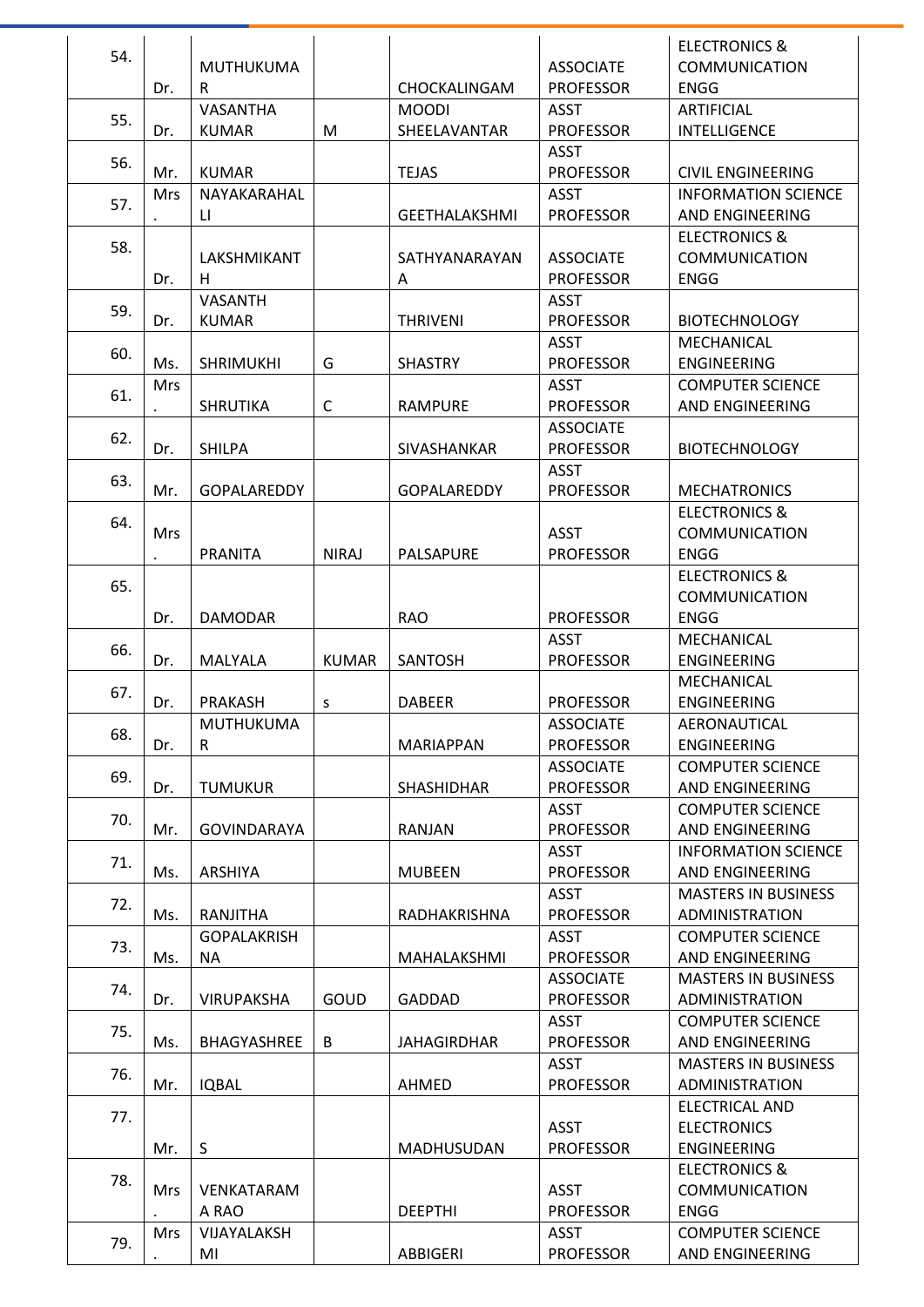|      | <b>Mrs</b> | <b>BOMMANAHA</b>   |                      | <b>ASST</b>      | <b>COMPUTER SCIENCE</b>    |
|------|------------|--------------------|----------------------|------------------|----------------------------|
| 80.  |            | LLI                | <b>DIVYA</b>         | <b>PROFESSOR</b> | AND ENGINEERING            |
|      |            |                    |                      | <b>ASST</b>      | <b>MASTERS IN BUSINESS</b> |
| 81.  | Mr.        | <b>JAGLUR</b>      | <b>RAJENDRA</b>      | <b>PROFESSOR</b> | ADMINISTRATION             |
|      |            | PRASHANTH          | PARASHIVAMURT        | <b>ASST</b>      | <b>COMPUTER SCIENCE</b>    |
| 82.  | Mr.        | <b>KUMAR</b>       | HY                   | <b>PROFESSOR</b> | AND ENGINEERING            |
|      |            |                    |                      | <b>ASST</b>      | <b>COMPUTER SCIENCE</b>    |
| 83.  | Ms.        | <b>SHOBHA</b>      | LAKSHMI              | <b>PROFESSOR</b> | AND ENGINEERING            |
|      |            |                    |                      | <b>ASST</b>      |                            |
| 84.  | Mr.        | AMBRESHWAR         | <b>NAGASHETTY</b>    | <b>PROFESSOR</b> | <b>CIVIL ENGINEERING</b>   |
|      | <b>Mrs</b> | KASAVANAHAL        |                      | <b>ASST</b>      | <b>INFORMATION SCIENCE</b> |
| 85.  |            | LI.                | <b>SWETHA</b>        | <b>PROFESSOR</b> | AND ENGINEERING            |
|      |            |                    |                      | <b>ASST</b>      | <b>INFORMATION SCIENCE</b> |
| 86.  | Mr.        | <b>SUBHASH</b>     | KAMBLE               | <b>PROFESSOR</b> | AND ENGINEERING            |
|      |            | <b>NAVEEN</b>      |                      | <b>ASST</b>      |                            |
| 87.  | Mr.        | <b>KUMAR</b>       | SHREERAMPURA         | <b>PROFESSOR</b> | <b>MECHATRONICS</b>        |
|      |            |                    |                      | <b>ASSOCIATE</b> |                            |
| 88.  | Dr.        | <b>DASAPPA</b>     | KAVYASHREE           | <b>PROFESSOR</b> | <b>MECHATRONICS</b>        |
|      |            |                    |                      | <b>ASST</b>      | <b>COMPUTER SCIENCE</b>    |
| 89.  | Ms.        | <b>TARANATH</b>    | <b>SUJATHA</b>       | <b>PROFESSOR</b> | AND ENGINEERING            |
|      |            |                    |                      | <b>ASST</b>      | MECHANICAL                 |
| 90.  | Mr.        | <b>KALARI</b>      | NAGARAJA             | <b>PROFESSOR</b> | ENGINEERING                |
|      |            |                    |                      | <b>ASST</b>      |                            |
| 91.  | <b>Mrs</b> |                    |                      |                  | <b>COMPUTER SCIENCE</b>    |
|      |            | <b>SWATHI</b>      | <b>UNNIKRISHNA</b>   | <b>PROFESSOR</b> | AND ENGINEERING            |
| 92.  |            |                    |                      | <b>ASSOCIATE</b> | <b>AUTOMOBILE</b>          |
|      | Dr.        | <b>KESTUR</b>      | PRASHANTH            | <b>PROFESSOR</b> | <b>ENGINEERING</b>         |
| 93.  |            |                    |                      | <b>ASST</b>      |                            |
|      | Dr.        |                    | <b>ASHALATHA</b>     | <b>PROFESSOR</b> | <b>BIOTECHNOLOGY</b>       |
| 94.  |            |                    |                      |                  | ELECTRICAL AND             |
|      |            | HARSHAVARD         |                      | <b>ASST</b>      | <b>ELECTRONICS</b>         |
|      | Mr.        | <b>HAN</b>         | KULKARNI             | <b>PROFESSOR</b> | <b>ENGINEERING</b>         |
| 95.  |            |                    |                      |                  | <b>ELECTRICAL AND</b>      |
|      |            |                    |                      | <b>ASST</b>      | <b>ELECTRONICS</b>         |
|      | Mr.        | SHIVAKUMAR         | KONDAPURAM           | <b>PROFESSOR</b> | <b>ENGINEERING</b>         |
| 96.  |            |                    |                      |                  | <b>ELECTRICAL AND</b>      |
|      | Mrs        | ANZUM              |                      | <b>ASST</b>      | <b>ELECTRONICS</b>         |
|      |            | ANSARI             | <b>MOHAMMAD</b>      | <b>PROFESSOR</b> | ENGINEERING                |
| 97.  |            | <b>BALACHANDR</b>  |                      | <b>ASST</b>      | MECHANICAL                 |
|      | Mr.        | Α                  | <b>BINGI</b>         | <b>PROFESSOR</b> | <b>ENGINEERING</b>         |
| 98.  |            |                    |                      |                  | <b>ELECTRICAL AND</b>      |
|      |            | <b>HUCHE</b>       |                      | <b>ASST</b>      | <b>ELECTRONICS</b>         |
|      | Mr.        | <b>GOWDA</b>       | <b>NAGESH</b>        | <b>PROFESSOR</b> | <b>ENGINEERING</b>         |
| 99.  | <b>Mrs</b> |                    |                      | <b>ASST</b>      |                            |
|      |            | <b>VITTAL RAO</b>  | BAI                  | <b>PROFESSOR</b> | <b>MECHATRONICS</b>        |
|      |            |                    |                      | <b>ASST</b>      | <b>COMPUTER SCIENCE</b>    |
| 100. | Mr.        | <b>MANJYA NAIK</b> | <b>MADHUKAR NAIK</b> | <b>PROFESSOR</b> | AND ENGINEERING            |
|      |            |                    |                      | <b>ASSOCIATE</b> | <b>INFORMATION SCIENCE</b> |
| 101. | Dr.        | <b>RAMESH</b>      | SENGODAN             | <b>PROFESSOR</b> | AND ENGINEERING            |
|      |            |                    |                      |                  | AERONAUTICAL               |
| 102. | Dr.        | SARAT              | MAHARANA             | <b>PROFESSOR</b> | <b>ENGINEERING</b>         |
|      |            |                    |                      | <b>ASST</b>      | AERONAUTICAL               |
| 103. | Mr.        |                    | SOMASHEKAR           | <b>PROFESSOR</b> | <b>ENGINEERING</b>         |
|      | <b>Mrs</b> |                    |                      | <b>ASST</b>      | <b>INFORMATION SCIENCE</b> |
| 104. |            | HULLEKERE          | <b>MITHUNA</b>       | <b>PROFESSOR</b> | AND ENGINEERING            |
|      |            |                    |                      | ASST             | <b>MASTERS IN BUSINESS</b> |
| 105. | Ms.        | <b>NIKITA</b>      | <b>SHET</b>          | <b>PROFESSOR</b> | ADMINISTRATION             |
|      |            | RETHIKUMARI        |                      | ASST             | <b>COMPUTER SCIENCE</b>    |
| 106. | Ms.        | AMMA               | <b>KAVITHA</b>       | <b>PROFESSOR</b> | AND ENGINEERING            |
|      |            |                    |                      |                  |                            |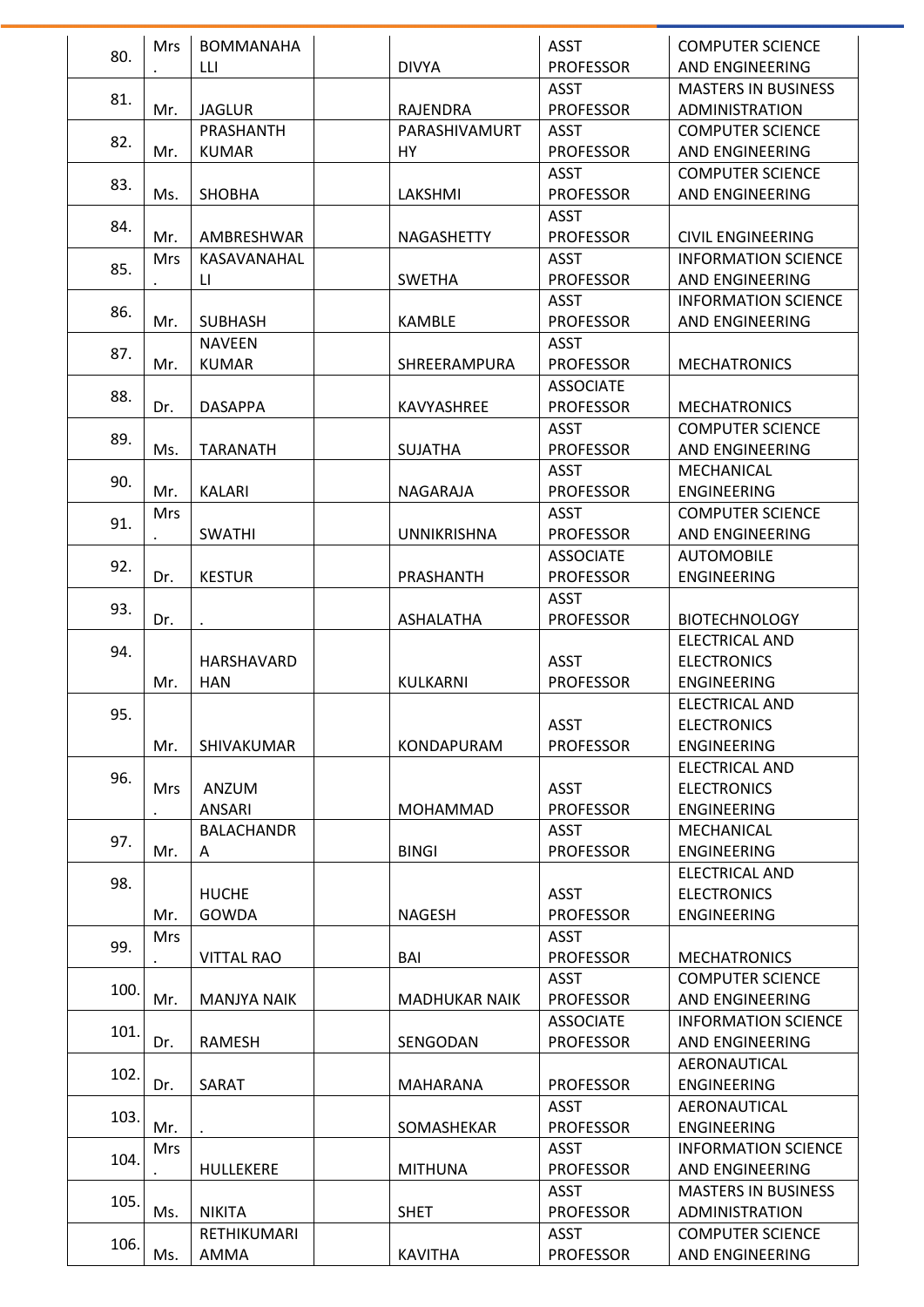|      |            |                   |              |                  |                  | <b>ELECTRICAL AND</b>      |
|------|------------|-------------------|--------------|------------------|------------------|----------------------------|
| 107. |            | LOKAMMANA         |              |                  | <b>ASST</b>      | <b>ELECTRONICS</b>         |
|      | Mr.        | <b>HALLI</b>      |              | DAYANANDA        | <b>PROFESSOR</b> | <b>ENGINEERING</b>         |
|      | <b>Mrs</b> |                   |              |                  | <b>ASST</b>      | <b>MASTERS IN BUSINESS</b> |
| 108. |            | SHYJA             |              | SANTHOSH         | <b>PROFESSOR</b> | ADMINISTRATION             |
|      |            |                   |              |                  | <b>ASSOCIATE</b> | <b>ARTIFICIAL</b>          |
| 109. | Dr.        | <b>AJITH</b>      |              | PADYANA          | <b>PROFESSOR</b> | <b>INTELLIGENCE</b>        |
|      |            | AJJAGONDANA       |              |                  | ASST             | AERONAUTICAL               |
| 110. | Ms.        | <b>HALLI</b>      |              | <b>TEJASWINI</b> | <b>PROFESSOR</b> | <b>ENGINEERING</b>         |
|      |            |                   |              |                  |                  | <b>ELECTRONICS &amp;</b>   |
| 111. |            |                   | <b>NIBME</b> |                  | <b>ASSOCIATE</b> | <b>COMMUNICATION</b>       |
|      | Dr.        | <b>HARISH</b>     | <b>GONDI</b> | <b>KOTRESH</b>   | <b>PROFESSOR</b> | <b>ENGG</b>                |
|      |            |                   |              |                  | <b>ASSOCIATE</b> | AERONAUTICAL               |
| 112. |            |                   |              |                  |                  |                            |
|      | Dr.        | VENUGOPAL         | M            | M                | <b>PROFESSOR</b> | ENGINEERING                |
| 113. |            |                   |              |                  | <b>ASST</b>      | MECHANICAL                 |
|      | Mr.        | LAVAKUMAR         | К            | S                | <b>PROFESSOR</b> | <b>ENGINEERING</b>         |
| 114. |            |                   |              |                  |                  | ELECTRICAL AND             |
|      |            |                   |              |                  | <b>ASST</b>      | <b>ELECTRONICS</b>         |
|      | Mr.        | <b>KARTHIK</b>    |              | S                | <b>PROFESSOR</b> | <b>ENGINEERING</b>         |
| 115. |            |                   |              |                  |                  | <b>ELECTRONICS &amp;</b>   |
|      | <b>Mrs</b> |                   |              |                  | <b>ASST</b>      | <b>COMMUNICATION</b>       |
|      |            | <b>SUMALATHA</b>  |              | S                | <b>PROFESSOR</b> | <b>ENGG</b>                |
| 116. |            | AMAR              |              |                  | <b>ASST</b>      | AERONAUTICAL               |
|      | Mr.        | GANDAGE           |              | <b>SUBASH</b>    | <b>PROFESSOR</b> | <b>ENGINEERING</b>         |
| 117. |            |                   |              |                  | <b>ASST</b>      |                            |
|      | Mr.        | <b>CHANDRAPPA</b> |              | CHANDRASEKHAR    | <b>PROFESSOR</b> | MINING ENGINEERING         |
| 118. |            | <b>KANDI</b>      |              |                  | <b>ASST</b>      |                            |
|      | Mr.        | SANDEEP           | <b>KANDI</b> | <b>REDDY</b>     | <b>PROFESSOR</b> | MINING ENGINEERING         |
|      |            |                   |              |                  | <b>ASST</b>      |                            |
| 119. | Ms.        | <b>KAVYA</b>      |              | <b>GURUMATH</b>  | <b>PROFESSOR</b> | <b>CIVIL ENGINEERING</b>   |
|      |            |                   |              |                  | <b>ASST</b>      | <b>AUTOMOBILE</b>          |
| 120. | Mr.        | YUVARAJ           |              | L                | <b>PROFESSOR</b> | <b>ENGINEERING</b>         |
|      |            |                   |              |                  | <b>ASST</b>      | <b>MASTERS IN BUSINESS</b> |
| 121. | Ms.        | POOJA             |              | <b>DEEPAK</b>    | <b>PROFESSOR</b> | ADMINISTRATION             |
| 122. |            |                   |              |                  | <b>ASST</b>      | <b>MASTERS IN BUSINESS</b> |
|      | Mr.        | <b>ASGAR</b>      | agmed        | <b>SHAREEF</b>   | <b>PROFESSOR</b> | ADMINISTRATION             |
|      | <b>Mrs</b> |                   |              |                  | <b>ASST</b>      | <b>MASTERS IN BUSINESS</b> |
| 123. |            | <b>RAMYA</b>      |              | <b>RAM</b>       | <b>PROFESSOR</b> | ADMINISTRATION             |
|      |            |                   |              |                  | <b>ASST</b>      | AERONAUTICAL               |
| 124. | Mr.        | <b>AKASH</b>      |              | S                | <b>PROFESSOR</b> | <b>ENGINEERING</b>         |
|      |            |                   |              |                  | <b>ASST</b>      | <b>INFORMATION SCIENCE</b> |
| 125. | Mr.        | KARTHIKEYAN       |              | ALAMUTHU         | <b>PROFESSOR</b> | AND ENGINEERING            |
|      |            |                   |              |                  | <b>ASST</b>      |                            |
| 126. | Ms.        | <b>NISHCHITHA</b> |              | H                | <b>PROFESSOR</b> | <b>MECHATRONICS</b>        |
|      | <b>Mrs</b> |                   |              |                  | <b>ASST</b>      | <b>MASTERS IN BUSINESS</b> |
| 127. |            | <b>BHAVYA</b>     |              | MALLESHAIAH      | <b>PROFESSOR</b> | ADMINISTRATION             |
|      |            |                   |              |                  | <b>ASST</b>      |                            |
| 128. | Mr.        | LAKSHMIPATHI      |              | M                | <b>PROFESSOR</b> | <b>MECHATRONICS</b>        |
|      | <b>Mrs</b> |                   |              |                  | <b>ASST</b>      | <b>COMPUTER SCIENCE</b>    |
| 129. |            | <b>BHAGYA</b>     |              | E                | <b>PROFESSOR</b> | AND ENGINEERING            |
|      |            |                   |              |                  | <b>ASST</b>      | <b>COMPUTER SCIENCE</b>    |
| 130. | Ms.        | <b>BHARATHI</b>   |              | К                | <b>PROFESSOR</b> | AND ENGINEERING            |
|      | <b>Mrs</b> |                   |              |                  | <b>ASST</b>      | <b>INFORMATION SCIENCE</b> |
| 131. |            | <b>SUSHMITHA</b>  |              | <b>MUKUNDA</b>   | <b>PROFESSOR</b> | AND ENGINEERING            |
|      |            | RAMALINGEG        |              |                  | <b>ASST</b>      |                            |
| 132. | Ms.        | <b>OWDA</b>       |              | SHARMILA         | <b>PROFESSOR</b> | <b>CIVIL ENGINEERING</b>   |
|      | Mrs        |                   |              |                  | <b>ASST</b>      | <b>COMPUTER SCIENCE</b>    |
| 133. |            | <b>GIRIYAPPA</b>  |              | <b>RESHMA</b>    | <b>PROFESSOR</b> | AND ENGINEERING            |
|      |            |                   |              |                  |                  |                            |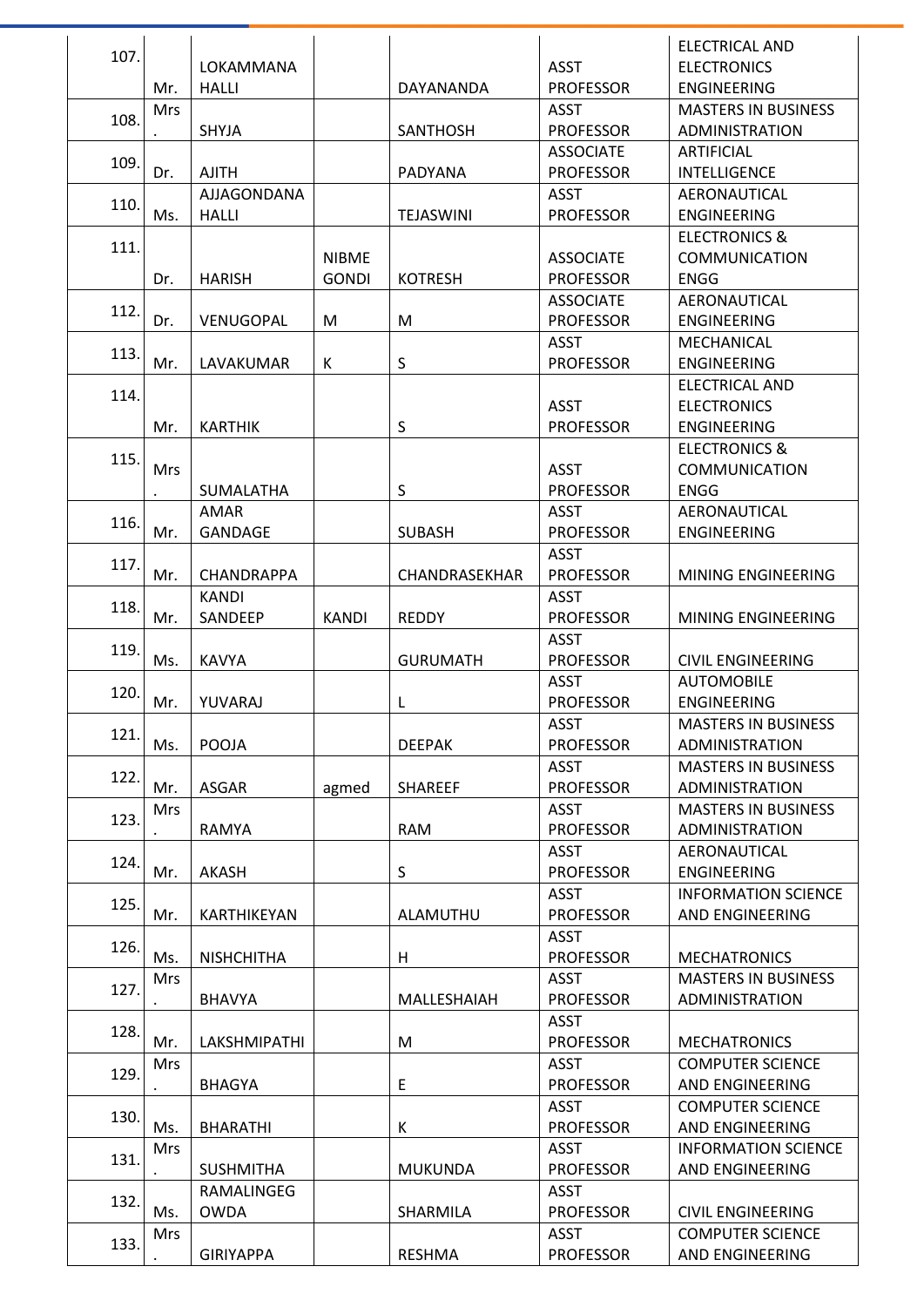| 134. |            |                  |   |                          | <b>ASST</b>      |                            |
|------|------------|------------------|---|--------------------------|------------------|----------------------------|
|      | Mr.        | <b>KARTHIK</b>   |   | <b>SDHAKAR</b>           | <b>PROFESSOR</b> | <b>CIVIL ENGINEERING</b>   |
| 135. |            |                  |   |                          | <b>ASST</b>      |                            |
|      | Mr.        | <b>SURAJ</b>     |   | <b>SAHOO</b>             | <b>PROFESSOR</b> | MINING ENGINEERING         |
| 136. |            |                  |   |                          | <b>ASST</b>      | <b>COMPUTER SCIENCE</b>    |
|      | Ms.        | <b>HARSHITHA</b> |   | V                        | <b>PROFESSOR</b> | AND ENGINEERING            |
| 137. |            |                  |   |                          | <b>ASST</b>      | <b>COMPUTER SCIENCE</b>    |
|      | Ms.        | SHARVANI         |   | A                        | <b>PROFESSOR</b> | AND ENGINEERING            |
| 138. |            |                  |   |                          | <b>ASST</b>      | <b>AUTOMOBILE</b>          |
|      | Mr.        | SIBINRAJ         |   | RAJARATHINAM             | <b>PROFESSOR</b> | <b>ENGINEERING</b>         |
| 139. |            |                  |   |                          | <b>ASST</b>      | <b>COMPUTER SCIENCE</b>    |
|      | Ms.        | <b>GEETIKA</b>   |   | <b>SINGH</b>             | <b>PROFESSOR</b> | AND ENGINEERING            |
| 140. |            |                  |   |                          | <b>ASST</b>      | <b>INFORMATION SCIENCE</b> |
|      | Mr.        | <b>UMESH</b>     |   | SHIVALINGAIAH            | <b>PROFESSOR</b> | AND ENGINEERING            |
| 141. | <b>Mrs</b> |                  |   |                          | <b>ASST</b>      | <b>COMPUTER SCIENCE</b>    |
|      |            | AMSHUMALI        |   | <b>NAGAPPA</b>           | <b>PROFESSOR</b> | AND ENGINEERING            |
| 142. |            |                  |   |                          | <b>ASST</b>      | <b>AUTOMOBILE</b>          |
|      | Mr.        | <b>RAMU</b>      |   | B                        | <b>PROFESSOR</b> | <b>ENGINEERING</b>         |
| 143. |            |                  |   |                          | <b>ASST</b>      | <b>COMPUTER SCIENCE</b>    |
|      | Mr.        | PRASAD           |   | <b>KUMAR</b>             | <b>PROFESSOR</b> | AND ENGINEERING            |
|      | <b>Mrs</b> |                  |   |                          | <b>ASST</b>      | <b>COMPUTER SCIENCE</b>    |
| 144. |            | BHAVYASHREE      |   | PUTTAGANGA               | <b>PROFESSOR</b> | AND ENGINEERING            |
|      |            | VIJAYASHEKHA     |   |                          | <b>ASST</b>      | <b>COMPUTER SCIENCE</b>    |
| 145. | Mr.        | R                |   | SANKANNANAVAR            | <b>PROFESSOR</b> | AND ENGINEERING            |
|      |            |                  |   |                          |                  | <b>ELECTRONICS &amp;</b>   |
| 146. | Mrs        |                  |   |                          | <b>ASST</b>      | <b>COMMUNICATION</b>       |
|      |            | <b>SUNITHA</b>   |   | SHIVARUDRAPPA            | <b>PROFESSOR</b> | <b>ENGG</b>                |
|      |            |                  |   |                          | <b>ASST</b>      | <b>INFORMATION SCIENCE</b> |
| 147. | Mr.        | <b>RAUSHAN</b>   |   | <b>KASHYAPA</b>          | <b>PROFESSOR</b> | AND ENGINEERING            |
|      | <b>Mrs</b> |                  |   |                          | <b>ASST</b>      |                            |
| 148. |            | <b>GAYATHRI</b>  |   | R                        | <b>PROFESSOR</b> | <b>BIOTECHNOLOGY</b>       |
|      |            |                  |   |                          | <b>ASST</b>      |                            |
| 149. | Ms.        | <b>AISHWARYA</b> |   | <b>VENKATESH</b>         | <b>PROFESSOR</b> | <b>BIOTECHNOLOGY</b>       |
|      |            | SHARADKUMA       |   |                          | <b>ASST</b>      | MECHANICAL                 |
| 150. | Mr.        | R                |   | $\overline{\phantom{a}}$ | <b>PROFESSOR</b> | <b>ENGINEERING</b>         |
|      |            |                  |   |                          |                  |                            |
| 151. | Dr.        | RAJATH HEGDE     |   | M M                      | <b>PROFESSOR</b> | <b>MECHATRONICS</b>        |
| 152. |            |                  |   |                          | <b>ASST</b>      | <b>INFORMATION SCIENCE</b> |
|      | Mr.        | KENCHAPLAR       | K | <b>ARUN</b>              | <b>PROFESSOR</b> | AND ENGINEERING            |
|      | <b>Mrs</b> |                  |   |                          | <b>ASST</b>      | <b>INFORMATION SCIENCE</b> |
| 153. |            | <b>CHITPADY</b>  |   | AKSHATHA BALLAL          | <b>PROFESSOR</b> | AND ENGINEERING            |
|      | <b>Mrs</b> | NARASINAKUP      |   |                          | <b>ASST</b>      | <b>INFORMATION SCIENCE</b> |
| 154. |            | PE               | N | <b>ARPITHA</b>           | <b>PROFESSOR</b> | AND ENGINEERING            |
|      |            |                  |   |                          | <b>ASST</b>      | <b>COMPUTER SCIENCE</b>    |
| 155. | Ms.        | <b>NANDINI</b>   |   | V                        | <b>PROFESSOR</b> | AND ENGINEERING            |
|      | <b>Mrs</b> |                  |   |                          | <b>ASST</b>      | <b>COMPUTER SCIENCE</b>    |
| 156. |            | MANJUSHREE       |   | DR.                      | <b>PROFESSOR</b> | AND ENGINEERING            |
|      |            | PRIYANKA         |   |                          | <b>ASST</b>      |                            |
| 157. | Ms.        | <b>RAJESH</b>    |   | <b>DESHABHRATAR</b>      | <b>PROFESSOR</b> | <b>BIOTECHNOLOGY</b>       |
|      |            |                  |   |                          | <b>ASST</b>      | <b>MASTERS IN BUSINESS</b> |
| 158. | Mr.        | RAJESH           |   | Κ                        | <b>PROFESSOR</b> | ADMINISTRATION             |
|      |            |                  |   |                          | <b>ASST</b>      | <b>MASTERS IN BUSINESS</b> |
| 159. | Mr.        | <b>KAVITA</b>    |   | BHARADWAJ                | <b>PROFESSOR</b> | ADMINISTRATION             |
|      |            |                  |   |                          | <b>ASST</b>      |                            |
| 160. | Dr.        | AKEHLA           |   | <b>UMAPATHI</b>          | <b>PROFESSOR</b> | <b>BIOTECHNOLOGY</b>       |
|      |            |                  |   |                          | <b>ASST</b>      | <b>INFORMATION SCIENCE</b> |
| 161. | Mr.        | ARAKERE          | A | NAGESHA                  | <b>PROFESSOR</b> | AND ENGINEERING            |
|      |            |                  |   |                          |                  |                            |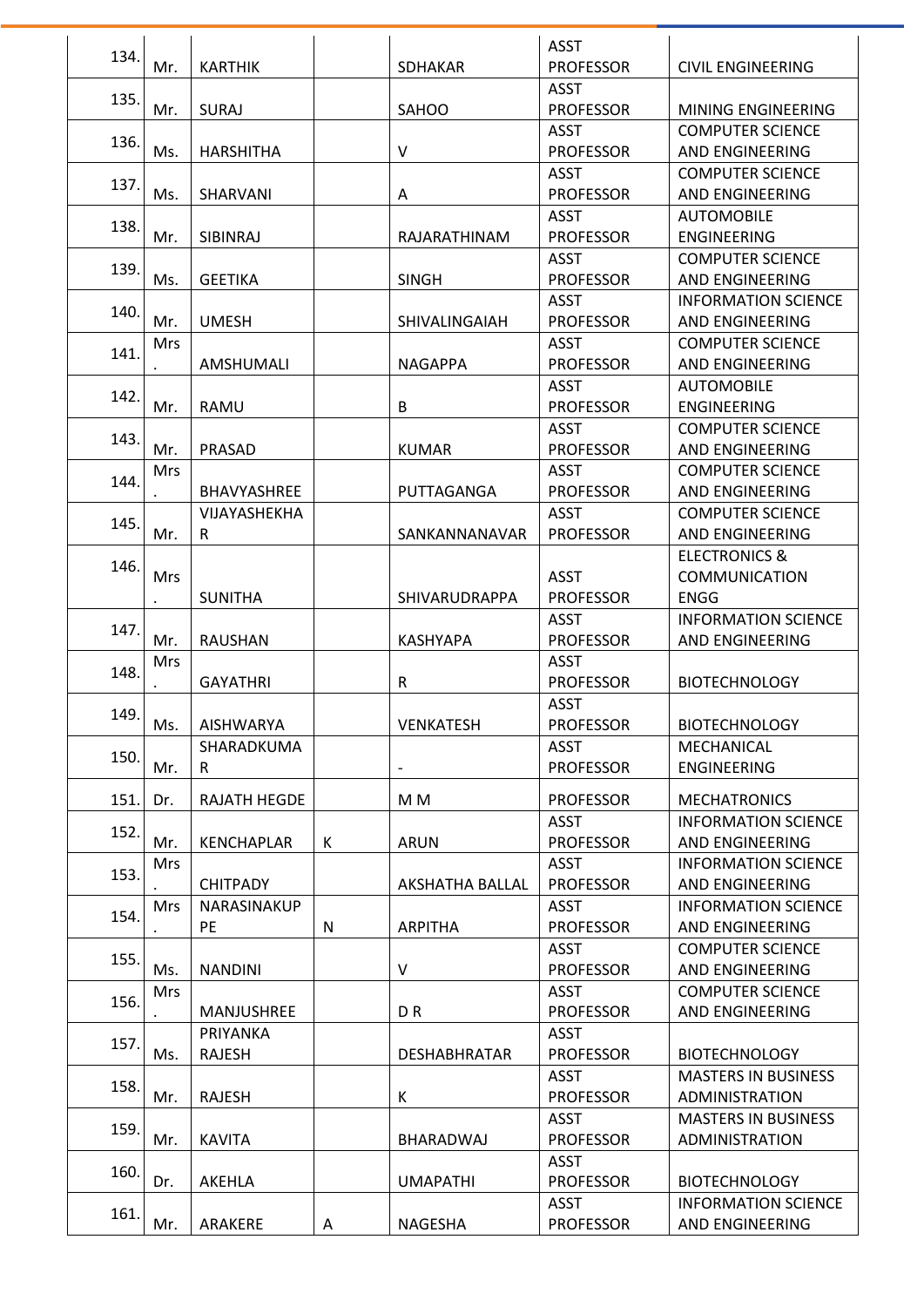| 162. |            |                   |               | <b>BYADIGERE</b>      |                  |                            |
|------|------------|-------------------|---------------|-----------------------|------------------|----------------------------|
|      | Mrs        |                   |               | <b>DODDATHIMMAIA</b>  | <b>ASST</b>      | <b>COMPUTER SCIENCE</b>    |
|      |            | VARALAKSHMI       | B             | H                     | <b>PROFESSOR</b> | AND ENGINEERING            |
|      |            |                   |               | VEERAKYATHARAY        |                  | <b>COMPUTER SCIENCE</b>    |
| 163. | Dr.        | <b>NAGAVENI</b>   |               | <b>APPA</b>           | <b>PROFESSOR</b> | AND ENGINEERING            |
|      |            |                   |               |                       | <b>ASSOCIATE</b> | <b>INFORMATION SCIENCE</b> |
| 164. | Mr.        | <b>CHIKKADE</b>   | $\mathsf C$   | MARIGOWDA             | <b>PROFESSOR</b> | AND ENGINEERING            |
|      |            |                   |               |                       | <b>ASST</b>      | <b>INFORMATION SCIENCE</b> |
| 165. | Mr.        | <b>GADDE</b>      | G             | <b>UMAPATHI</b>       | <b>PROFESSOR</b> | AND ENGINEERING            |
|      | Mrs        |                   |               |                       | <b>ASST</b>      | <b>INFORMATION SCIENCE</b> |
| 166. |            | VENUGOPAL         |               | <b>KALA</b>           | <b>PROFESSOR</b> | AND ENGINEERING            |
|      |            |                   |               |                       | <b>ASST</b>      | <b>INFORMATION SCIENCE</b> |
| 167. | Ms.        | <b>CHAITRA</b>    |               | <b>BUNGLE</b>         | <b>PROFESSOR</b> | AND ENGINEERING            |
|      |            |                   |               | ANAJAVADIDHOD         | <b>ASST</b>      | <b>INFORMATION SCIENCE</b> |
| 168. | Mr.        | <b>CHAYAPATHI</b> | <b>NAIK</b>   | DI                    | <b>PROFESSOR</b> | AND ENGINEERING            |
|      |            |                   |               |                       | <b>ASST</b>      | <b>INFORMATION SCIENCE</b> |
| 169. | Mr.        | <b>HEMANTHA</b>   | T             | <b>DEVARAJ</b>        | <b>PROFESSOR</b> | AND ENGINEERING            |
|      |            |                   |               |                       |                  | <b>ELECTRONICS &amp;</b>   |
| 170. |            |                   |               |                       |                  | <b>COMMUNICATION</b>       |
|      | Dr.        |                   |               | <b>RAJESWARI</b>      | <b>PROFESSOR</b> | <b>ENGG</b>                |
|      |            |                   |               |                       |                  | <b>ELECTRONICS &amp;</b>   |
| 171. |            |                   |               | <b>BIDIRUPODEMUNI</b> |                  | <b>COMMUNICATION</b>       |
|      | Dr.        | <b>SUJATHA</b>    | B             | VENKATAPPA            | <b>PROFESSOR</b> | <b>ENGG</b>                |
|      |            |                   |               |                       |                  | <b>ELECTRONICS &amp;</b>   |
| 172. | <b>Mrs</b> |                   |               |                       | <b>ASSOCIATE</b> | <b>COMMUNICATION</b>       |
|      | $\cdot$    | <b>HANUMANTH</b>  |               | JAYALAXMI             | <b>PROFESSOR</b> | <b>ENGG</b>                |
|      |            |                   |               |                       |                  | <b>ELECTRONICS &amp;</b>   |
| 173. |            |                   |               |                       | <b>ASST</b>      | <b>COMMUNICATION</b>       |
|      | Mr.        | <b>SIDDESH</b>    | M             | BASAVARAJAIAH         | <b>PROFESSOR</b> | <b>ENGG</b>                |
|      |            |                   |               |                       |                  | <b>ELECTRONICS &amp;</b>   |
| 174. |            |                   |               |                       | <b>ASST</b>      | <b>COMMUNICATION</b>       |
|      | Ms.        | <b>KIRALU</b>     | К             | NAGAPUSHPA            | <b>PROFESSOR</b> | <b>ENGG</b>                |
|      |            |                   |               |                       |                  | ELECTRONICS &              |
| 175. |            | CHANDALAPU        |               |                       | <b>ASSOCIATE</b> | <b>COMMUNICATION</b>       |
|      | Dr.        | <b>RA</b>         | $\mathsf C$   | <b>ASHA</b>           | <b>PROFESSOR</b> | <b>ENGG</b>                |
|      |            |                   |               |                       |                  | <b>ELECTRICAL AND</b>      |
| 176. |            |                   |               |                       | <b>ASSOCIATE</b> | <b>ELECTRONICS</b>         |
|      | Dr.        | LEKSHMI           |               | MADHAVANPILLAI        | <b>PROFESSOR</b> | ENGINEERING                |
|      |            |                   |               |                       |                  | <b>ELECTRONICS &amp;</b>   |
| 177. |            | LAKSHMIKANT       |               |                       | <b>ASST</b>      | <b>COMMUNICATION</b>       |
|      | Mr.        | H                 | <b>REDDY</b>  | <b>REDDY VEMPLLI</b>  | <b>PROFESSOR</b> | <b>ENGG</b>                |
|      |            |                   |               |                       |                  | <b>ELECTRICAL AND</b>      |
| 178. |            | GUDAGANAHA        |               |                       | <b>ASST</b>      | <b>ELECTRONICS</b>         |
|      | Dr.        | LLY               | G             | KUSUMADEVI            | <b>PROFESSOR</b> | <b>ENGINEERING</b>         |
|      |            |                   |               |                       | <b>ASSOCIATE</b> | MECHANICAL                 |
| 179. | Dr.        | <b>RAMAPPA</b>    |               | SHADAKSHARI           | <b>PROFESSOR</b> | <b>ENGINEERING</b>         |
|      |            |                   |               |                       | <b>ASSOCIATE</b> | MECHANICAL                 |
| 180. | Dr.        | <b>BYRAPPA</b>    |               | MANJUNATHA            | <b>PROFESSOR</b> | <b>ENGINEERING</b>         |
|      |            |                   | <b>MANJU</b>  |                       | <b>ASSOCIATE</b> | MECHANICAL                 |
| 181. | Dr.        | <b>MANJUNATH</b>  | <b>NATH</b>   | <b>ATTEL</b>          | <b>PROFESSOR</b> | <b>ENGINEERING</b>         |
|      |            |                   |               |                       |                  |                            |
| 182. | Dr.        | RAMAGIRI          | ${\sf R}$     | DEVARAJAIAH           | <b>PROFESSOR</b> | <b>MECHATRONICS</b>        |
| 183. |            |                   |               |                       | <b>ASSOCIATE</b> | MECHANICAL                 |
|      | Mr.        | PAKKIRAPPA        |               | HUCHARAYAPPA          | <b>PROFESSOR</b> | <b>ENGINEERING</b>         |
| 184. |            | BASAVARADHY       |               |                       | <b>ASSOCIATE</b> |                            |
|      | Dr.        | A                 | т             | <b>SUNEETHA</b>       | <b>PROFESSOR</b> | <b>BIOTECHNOLOGY</b>       |
| 185. |            |                   | <b>SHAREE</b> |                       |                  |                            |
|      | Dr.        | <b>ISMAIL</b>     | F             | <b>SHAREEF</b>        | <b>PROFESSOR</b> | <b>BIOTECHNOLOGY</b>       |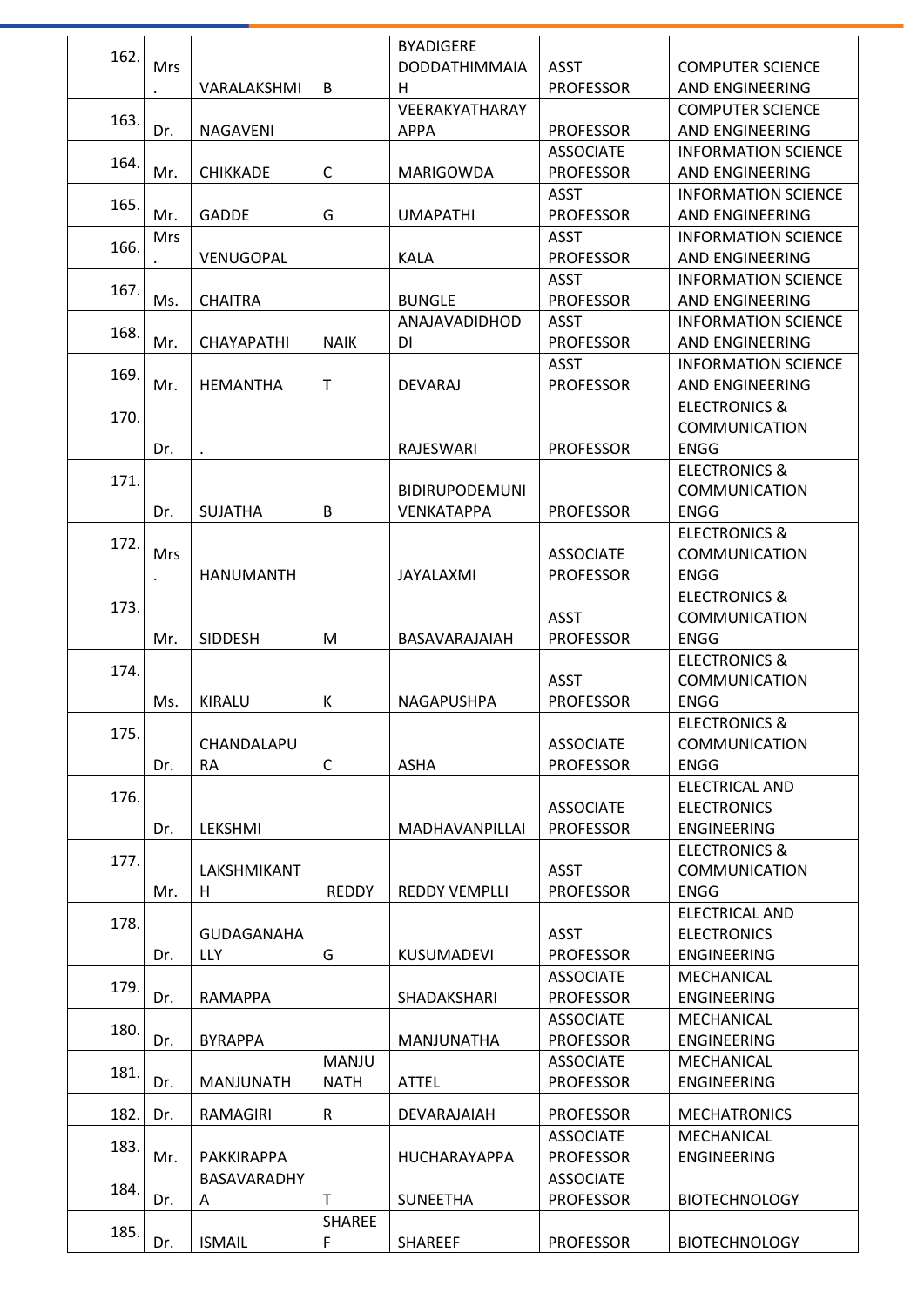|      |            |                    |               |                        |                  | <b>ELECTRONICS &amp;</b>   |
|------|------------|--------------------|---------------|------------------------|------------------|----------------------------|
| 186. |            |                    |               |                        | <b>ASST</b>      | <b>COMMUNICATION</b>       |
|      | Mr.        | NATARAJU           | A             | BASAVARAJU             | <b>PROFESSOR</b> | <b>ENGG</b>                |
|      |            |                    | <b>MOHA</b>   |                        | <b>ASST</b>      | <b>ARTIFICIAL</b>          |
| 187. | Mr.        | SAMIUL             | <b>MMAD</b>   | <b>HAQUE</b>           | <b>PROFESSOR</b> | <b>INTELLIGENCE</b>        |
|      |            | MUNIVENKAT         |               |                        |                  |                            |
| 188. | Dr.        | <b>APPA</b>        | M             | <b>PRAKASH</b>         | <b>PROFESSOR</b> | <b>CIVIL ENGINEERING</b>   |
| 189. |            |                    |               |                        | <b>ASST</b>      | <b>MASTER OF COMPUTER</b>  |
|      | Mr.        | <b>MANISH</b>      | <b>KUMAR</b>  | <b>THAKUR</b>          | <b>PROFESSOR</b> | <b>APPLICATIONS</b>        |
| 190. |            | KRISHNAREDD        |               |                        | <b>ASST</b>      | <b>AUTOMOBILE</b>          |
|      | Mr.        | Υ                  | К             | <b>SATISH</b>          | <b>PROFESSOR</b> | <b>ENGINEERING</b>         |
| 191. |            |                    |               |                        | <b>ASSOCIATE</b> | <b>MASTERS IN BUSINESS</b> |
|      | Dr.        | <b>RENUKA DEVI</b> | <b>DEVI</b>   | <b>RENUKA DEVI</b>     | <b>PROFESSOR</b> | ADMINISTRATION             |
| 192. |            |                    | SRINIVA       |                        |                  |                            |
|      |            |                    | SA            |                        |                  | <b>COMPUTER SCIENCE</b>    |
|      | Dr.        | <b>MAHESH</b>      | <b>SETTY</b>  | <b>SRINIVASASHETTY</b> | <b>PROFESSOR</b> | AND ENGINEERING            |
| 193. |            |                    |               |                        |                  | <b>ELECTRONICS &amp;</b>   |
|      |            |                    | <b>KYASHA</b> |                        | <b>ASST</b>      | <b>COMMUNICATION</b>       |
|      | Dr.        | KYASHAVARA         | <b>VARA</b>   | <b>BRUNGESH</b>        | <b>PROFESSOR</b> | <b>ENGG</b>                |
| 194. | <b>Mrs</b> |                    |               |                        | <b>ASST</b>      | <b>COMPUTER SCIENCE</b>    |
|      | $\bullet$  | <b>RAJAPPA</b>     |               | <b>SHWETHA</b>         | <b>PROFESSOR</b> | AND ENGINEERING            |
| 195. |            |                    |               |                        |                  | <b>ARTIFICIAL</b>          |
|      | Dr.        |                    | К             | <b>RAJANNA</b>         | <b>PROFESSOR</b> | <b>INTELLIGENCE</b>        |
|      |            | SHIVAKUMARA        |               |                        | <b>ASST</b>      |                            |
| 196. | Dr.        | SWAMY              | SWAMY         | RAMACHANDRA            | <b>PROFESSOR</b> | <b>MECHATRONICS</b>        |
|      |            |                    |               |                        |                  | <b>ELECTRICAL AND</b>      |
| 197. |            |                    |               |                        | <b>ASST</b>      | <b>ELECTRONICS</b>         |
|      | Mr.        | <b>SUNIL KUMAR</b> | A             | ANTHARAHALLI           | <b>PROFESSOR</b> | <b>ENGINEERING</b>         |
|      |            |                    |               |                        |                  | <b>ELECTRONICS &amp;</b>   |
| 198. |            | KEMPEGOWD          |               |                        | <b>ASST</b>      | <b>COMMUNICATION</b>       |
|      | Mr.        | A                  | <b>KUMAR</b>  | <b>SANDEEP KUMAR</b>   | <b>PROFESSOR</b> | <b>ENGG</b>                |
| 199. | Mrs        |                    |               |                        | <b>ASST</b>      | <b>MASTERS IN BUSINESS</b> |
|      |            | ARCHANA            |               | <b>VIJAY</b>           | <b>PROFESSOR</b> | <b>ADMINISTRATION</b>      |
| 200. |            | <b>MUNICHANNA</b>  |               |                        | <b>ASST</b>      | <b>MASTERS IN BUSINESS</b> |
|      | Ms.        | RAYAPPA            |               | <b>MONICA</b>          | <b>PROFESSOR</b> | <b>ADMINISTRATION</b>      |
| 201. |            |                    |               |                        | <b>ASST</b>      | <b>MASTERS IN BUSINESS</b> |
|      | Mr.        | <b>VIKRAM</b>      |               | AMARGOAL               | <b>PROFESSOR</b> | ADMINISTRATION             |
| 202. |            |                    |               |                        |                  | <b>COMPUTER SCIENCE</b>    |
|      | Mr.        | <b>MADHAPPEN</b>   |               | SASIKUMAR              | <b>PROFESSOR</b> | AND ENGINEERING            |
| 203. | Mrs        |                    | <b>KRISHN</b> |                        | <b>ASST</b>      | <b>MASTERS IN BUSINESS</b> |
|      |            | <b>ANITABAI</b>    | AJI           | <b>KRISHNAJI</b>       | <b>PROFESSOR</b> | ADMINISTRATION             |
| 204. |            |                    |               |                        |                  | <b>ELECTRICAL AND</b>      |
|      | <b>Mrs</b> | CHAMARAHAL         |               |                        | ASST             | <b>ELECTRONICS</b>         |
|      |            | LI.                | C             | REKHA                  | <b>PROFESSOR</b> | ENGINEERING                |
| 205. | <b>Mrs</b> |                    |               |                        | <b>ASST</b>      | AERONAUTICAL               |
|      |            | SRIRANGAIAH        |               | <b>SWETHA</b>          | <b>PROFESSOR</b> | <b>ENGINEERING</b>         |
| 206. |            |                    |               |                        |                  | <b>MASTERS IN BUSINESS</b> |
|      | Dr.        | <b>JUIN</b>        |               | <b>CHOUDHURY</b>       | <b>PROFESSOR</b> | ADMINISTRATION             |
| 207. |            | CHANDRASHEK        | <b>SHEKHA</b> |                        | <b>ASST</b>      |                            |
|      | Mr.        | AR                 | $\mathsf R$   | <b>LINGAIAH</b>        | <b>PROFESSOR</b> | <b>MECHATRONICS</b>        |
|      |            |                    |               |                        |                  | <b>ELECTRONICS &amp;</b>   |
| 208. |            |                    |               |                        | <b>ASST</b>      | <b>COMMUNICATION</b>       |
|      | Mr.        | BUVANAHALLI        | B             | RAGHUNATH              | <b>PROFESSOR</b> | <b>ENGG</b>                |
|      |            |                    |               |                        | <b>ASST</b>      | <b>INFORMATION SCIENCE</b> |
| 209. | Mr.        | LOKANNA            |               | KADAKOLMATH            | <b>PROFESSOR</b> | AND ENGINEERING            |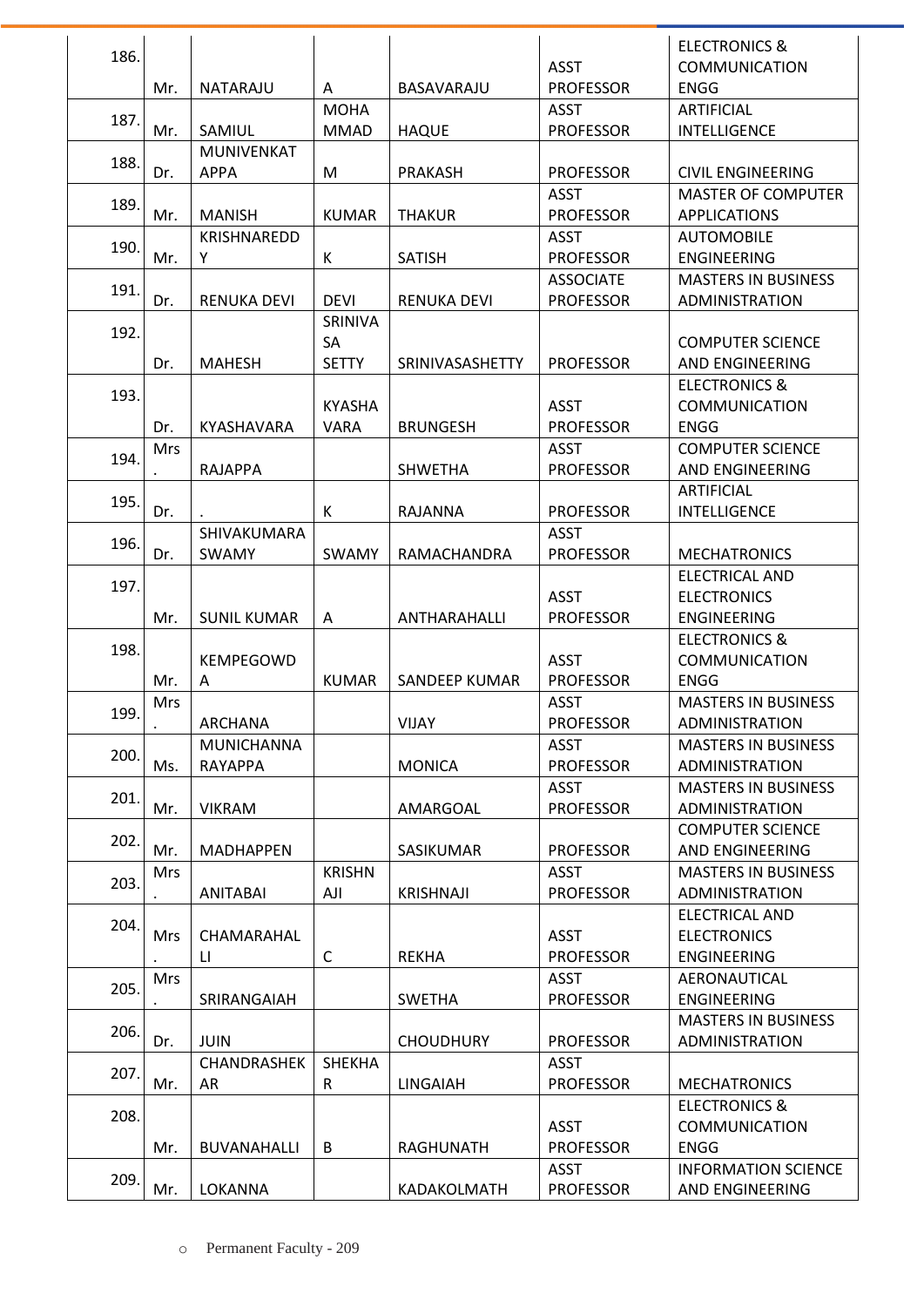- o Adjunct Faculty 00
- o Permanent Faculty: Student Ratio : 1:19
- o Number of Faculty employed and left during the last three year- 139

#### • **Profile of Principal**

- o **Name – Dr. Rajath Hegde M M**
- o **Date of Birth- 24-02-1962**
- o **Education Qualifications – BE, ME, Ph.D**
- o Work Experience
- o **Teaching –** 30 years
- o **Research –** 14 years
- o **Industry –** 1year
- o **Others–** 2years
- o **Area of Specialization c: Metallurgical and Materials Engineering**
- o **Courses taught at Diploma/Post Diploma/ Under Graduate/Postgraduate/ Post Graduate Diploma Level**: Mechanical Engineering subjects

#### **Research guidance:**

- o No.of papers published in National/International Journals/Conferences 08
- o **Ph.D. (Ongoing) – 02**
- o Projects Carried out : 05
- o Patents (Filed &Granted): -
- o Research Publications (No.of Paper published in National/International Journals/Conferences) : 10
- **• Fee Details** 
	- **Details of Fee, as approved by State Fee Committee, for the Institution**
	- $UG Rs.55306/$ -
	- PG -Rs.50000
	- **Estimated cost of Boarding and Lodging in Hostels**
	- Rs.115000/- for 3 sharing
	- Rs.152000/- for 2 sharing
	- Any other fees please specify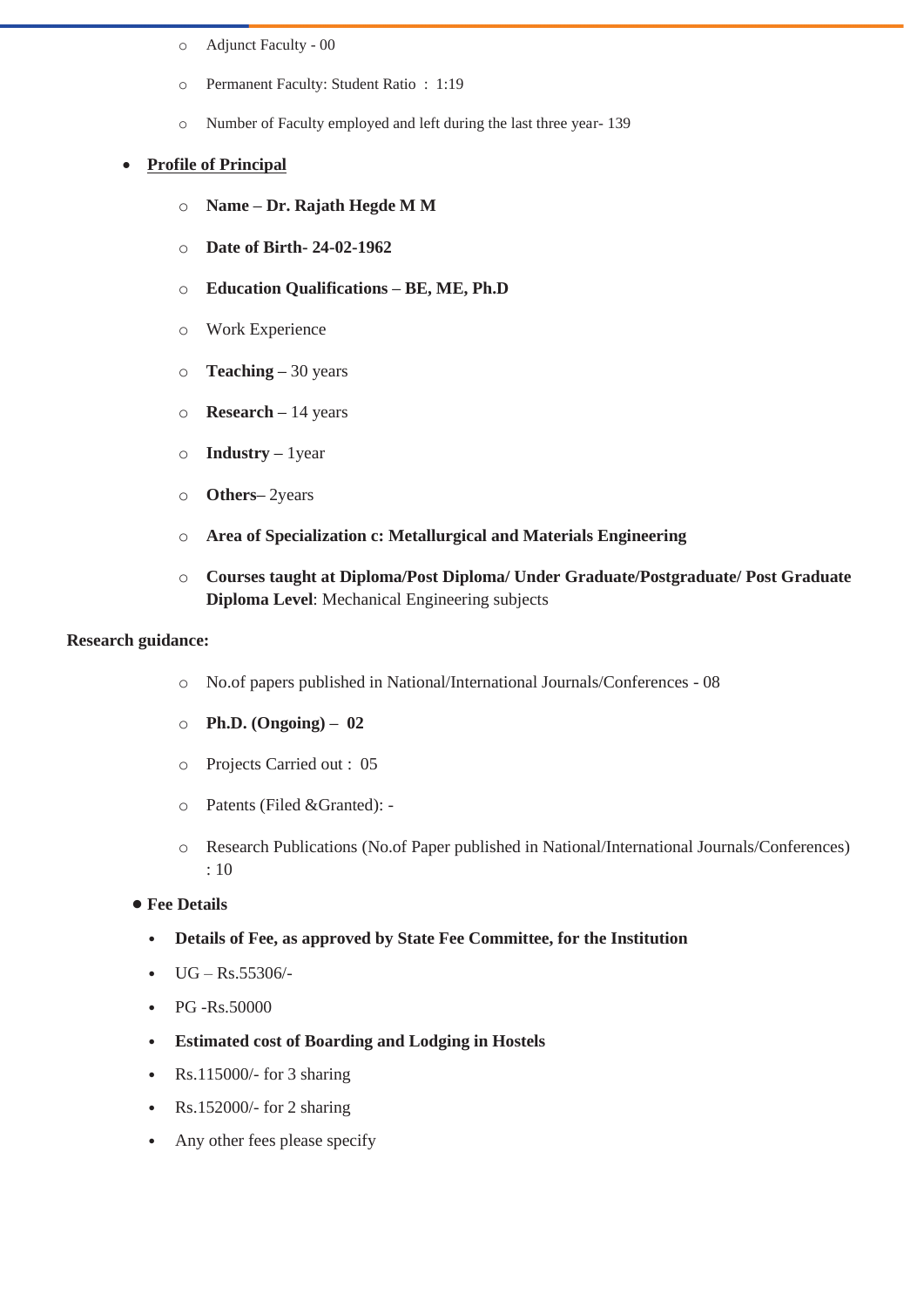### **• Admission**

- Number of seats sanctioned with the year of approval
- **UG 2021**

| Sl.No          | Dept                                       | <b>Sanctioned</b><br>intake | Year of<br><b>Establishment</b> | Approved up to |
|----------------|--------------------------------------------|-----------------------------|---------------------------------|----------------|
| $\mathbf{1}$   | <b>Aeronautical Engineering</b>            | 60                          | 2011-2012                       | 2021-22        |
| $\overline{2}$ | Artificial Intelligence & Machine Learning | 60                          | 2020-2021                       | 2021-22        |
| 3              | Automobile Engineering                     | 60                          | 2011-2012                       | 2021-22        |
| $\overline{4}$ | Biotechnology                              | 60                          | 2002-2003                       | 2021-22        |
| 5              | Civil Engineering                          | 60                          | 2000-2001                       | 2021-22        |
| 6              | Computer Science & Engineering             | 180                         | 2000-2001                       | 2021-22        |
| 7              | Electronics & Communication Engineering    | 120                         | 2000-2001                       | 2021-22        |
| 8              | Electrical & Electronics Engineering       | 60                          | 2004-2005                       | 2021-22        |
| 9              | Information Science & Engineering          | 120                         | 2000-2001                       | 2021-22        |
| 10             | Mechanical Engineering                     | 60                          | 2002-2003                       | 2021-22        |
| 11             | Mechatronics Engineering                   | 60                          | 2009-2010                       | 2021-22        |

• **PG 2021**

| Sl.No | Dept                              | <b>Sanctioned</b><br>intake | Year of<br><b>Establishment</b> | Approved up to |
|-------|-----------------------------------|-----------------------------|---------------------------------|----------------|
|       | Master of Business Administration | 240                         | 2007-2008                       | 2021-22        |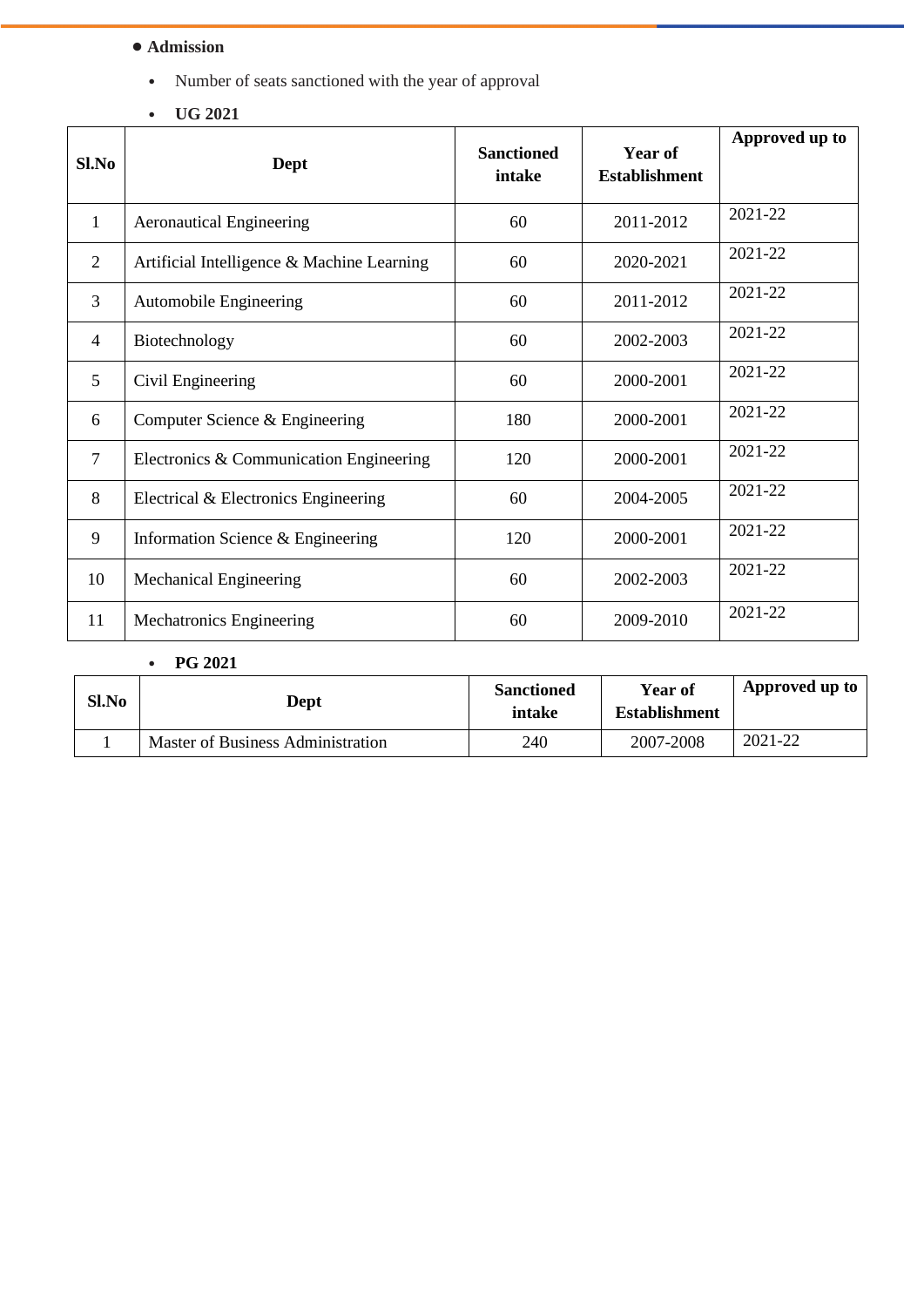• **BE- 2019**

| ${\bf S}$<br>L                                    | B<br>$\bf R$                  |                   | <b>SC</b>      |                              |              | <b>ST</b>      |                     |                | CAT <sub>1</sub> |                     |                 | CAT <sub>2A</sub> |                     |                | CAT <sub>2B</sub> |                     |                            | CAT <sub>3</sub> A |                            |                | CAT <sub>3B</sub> |                     |                     | <b>GM</b>      |                                   |                                  | <b>GRAND</b><br>TOT. |                                       |
|---------------------------------------------------|-------------------------------|-------------------|----------------|------------------------------|--------------|----------------|---------------------|----------------|------------------|---------------------|-----------------|-------------------|---------------------|----------------|-------------------|---------------------|----------------------------|--------------------|----------------------------|----------------|-------------------|---------------------|---------------------|----------------|-----------------------------------|----------------------------------|----------------------|---------------------------------------|
| $\bullet$<br>$\mathbf N$<br>$\Omega$<br>$\bullet$ | A<br>N<br>$\overline{C}$<br>H | M                 | $\mathbf F$    | T<br>$\bf{0}$<br>t.          | M            | F              | T<br>$\bf{0}$<br>t. | M              | $\mathbf F$      | T<br>$\Omega$<br>t. | $\bf{M}$        | $\mathbf{F}$      | T<br>$\bf{0}$<br>t. | $\bf{M}$       | $\mathbf F$       | T<br>$\bf{o}$<br>t. | M                          | $\mathbf{F}$       | T<br>$\Omega$<br>t.        | M              | $\mathbf F$       | T<br>$\bf{0}$<br>t. | M                   | $\mathbf{F}$   | $\mathbf T$<br>$\mathbf{o}$<br>t. | M                                | $\mathbf{F}$         | T<br>$\bf{0}$<br>t.                   |
| $\mathbf{1}$                                      | A<br>E                        | $\overline{2}$    | 1              | 3                            | $\mathbf{1}$ | $\mathbf{1}$   | 2                   | $\mathbf{1}$   | $\theta$         | -1                  | $\overline{2}$  | $\mathbf{1}$      | 3                   | $\mathbf{1}$   | $\Omega$          | $\mathbf{1}$        | $\overline{4}$             | 2                  | 6                          | 5              | 1                 | 6                   | $\overline{2}$<br>8 | $\overline{4}$ | 3<br>2                            | $\overline{4}$<br>$\overline{4}$ | 10                   | 5<br>4                                |
| $\overline{2}$                                    | A<br>$\mathbf{U}$             | $\mathbf{1}$      | 1              | $\mathfrak{2}$               | 2            | $\Omega$       | $\overline{2}$      | $\Omega$       | $\Omega$         | $\Omega$            | 2               | $\Omega$          | $\overline{2}$      | $\Omega$       | $\Omega$          | $\Omega$            | 3                          | $\Omega$           | 3                          | 3              | $\Omega$          | 3                   | $\overline{1}$<br>6 | $\Omega$       | $\mathbf{1}$<br>6                 | $\overline{2}$<br>$\tau$         | 1                    | $\overline{2}$<br>8                   |
| 3                                                 | <b>BT</b>                     | 1                 | 3              | $\overline{4}$               | $\Omega$     | $\Omega$       | $\Omega$            | $\mathbf{1}$   | 1                | $\overline{2}$      | 3               | 2                 | 5                   | $\Omega$       | $\Omega$          | $\Omega$            | 3                          | 1                  | $\overline{4}$             | $\theta$       | 2                 | 2                   | 8                   | 6              | 1<br>$\overline{4}$               | $\mathbf{1}$<br>6                | 15                   | 3<br>1                                |
| $\overline{4}$                                    | $\mathsf{C}$<br>$\mathbf{V}$  | 6                 | 2              | 8                            | 3            | 2              | 5                   | $\overline{2}$ | $\theta$         | 2                   | $7\phantom{.0}$ | 3                 | 1<br>$\Omega$       | 2              | $\Omega$          | $\overline{2}$      | 5                          | 3                  | 8                          | 1<br>$\Omega$  | 5                 | 1<br>5              | $\mathfrak{2}$<br>5 | 2              | $\mathbf{2}$<br>$\tau$            | 6<br>$\theta$                    | 17                   | $\overline{7}$<br>$\tau$              |
| 5                                                 | CS                            | 3                 | $\overline{4}$ | $\tau$                       | $\mathbf{1}$ | $\Omega$       | $\mathbf{1}$        | $\mathbf{1}$   | 3                | $\overline{4}$      | 5               | 6                 | 1<br>-1             | $\Omega$       | $\mathbf{1}$      | $\mathbf{1}$        | 8                          | $\overline{4}$     | 1<br>$\overline{c}$        | $\overline{7}$ | $\overline{2}$    | 9                   | 6<br>6              | 12             | 7<br>8                            | 9<br>$\mathbf{1}$                | 32                   | $\mathbf{1}$<br>$\boldsymbol{2}$<br>3 |
| 6                                                 | EC                            | $\overline{4}$    | 5              | 9                            | $\mathbf{1}$ | $\mathbf{0}$   | -1                  | $\theta$       | $\mathbf{1}$     | -1                  | 6               | $\overline{2}$    | 8                   | $\overline{2}$ | $\overline{0}$    | 2                   | 5                          | 6                  | -1<br>1                    | 5              | 6                 | -1<br>-1            | 5<br>-1             | $\tau$         | 5<br>8                            | $\overline{7}$<br>$\overline{4}$ | 27                   | $\overline{1}$<br>$\theta$<br>1       |
| $\tau$                                            | EE<br>$\mathbf E$             | $\overline{2}$    | $\Omega$       | 2                            | $\Omega$     | $\Omega$       | $\Omega$            | 3              | $\Omega$         | 3                   | 3               | 1                 | $\overline{4}$      | $\Omega$       | $\mathbf{1}$      | 1                   | 5                          | $\overline{4}$     | $\mathbf{Q}$               | $\overline{4}$ | -1                | 5                   | 1<br>$\overline{2}$ | 1              | 1<br>3                            | $\overline{2}$<br>9              | 8                    | $\mathfrak{Z}$<br>$\overline{7}$      |
| 8                                                 | IS<br>E                       | $\overline{c}$    | 5              | $\tau$                       | $\Omega$     | $\Omega$       | $\Omega$            | $\overline{4}$ | 3                | 7                   | 5               | $\overline{4}$    | $\mathbf{Q}$        | $\Omega$       | $\mathbf{1}$      | -1                  | $\overline{c}$             | $\overline{4}$     | 6                          | 5              | $\overline{4}$    | 9                   | 5<br>6              | 20             | $\tau$<br>6                       | $\tau$<br>$\overline{4}$         | 41                   | $\mathbf{1}$<br>1<br>5                |
| 9                                                 | M<br>E                        | 8                 | $\Omega$       | 8                            | $\Omega$     | $\Omega$       | $\Omega$            | $\overline{4}$ | $\theta$         | $\overline{4}$      | $7\overline{ }$ | $\Omega$          | $\tau$              | -1             | $\Omega$          | $\mathbf{1}$        | $\overline{c}$<br>$\Omega$ | $\Omega$           | $\mathfrak{2}$<br>$\Omega$ | 6              | $\Omega$          | 6                   | -1<br>9             | $\theta$       | 1<br>9                            | 6<br>5                           | $\overline{0}$       | 6<br>5                                |
| 10                                                | MI                            | $\theta$          | $\Omega$       | $\overline{0}$               | $\mathbf{1}$ | $\Omega$       | -1                  | $\overline{2}$ | $\overline{0}$   | $\overline{2}$      | 1               | $\theta$          | $\mathbf{1}$        | $\Omega$       | $\Omega$          | $\Omega$            | 3                          | $\overline{0}$     | 3                          | 3              | $\Omega$          | 3                   | 8                   | $\theta$       | 8                                 | 1<br>8                           | $\Omega$             | $\mathbf{1}$<br>8                     |
| 11                                                | M<br>T                        | $\overline{4}$    | $\Omega$       | $\overline{4}$               | $\Omega$     | $\overline{0}$ | $\overline{0}$      | 1              | $\overline{0}$   | -1                  | 5               | 1                 | 6                   | $\Omega$       | $\overline{0}$    | $\Omega$            | $\tau$                     | $\overline{0}$     | $\overline{7}$             | 1              | -1                | 2                   | $\overline{2}$<br>4 | $\mathbf{1}$   | $\overline{2}$<br>5               | $\overline{4}$<br>$\overline{c}$ | 3                    | $\overline{4}$<br>5                   |
|                                                   | Grand<br>Tot.                 | 3<br>$\mathbf{3}$ | 21             | 5<br>$\overline{\mathbf{4}}$ | 9            | 3              | 1<br>$\overline{2}$ | 1<br>9         | 8                | $\mathbf{2}$<br>7   | 4<br>6          | 20                | 6<br>6              | 6              | 3                 | 9                   | 6<br>5                     | 24                 | 8<br>$\boldsymbol{Q}$      | 4<br>9         | 22                | 7<br>$\mathbf{1}$   | 3<br>-1<br>3        | 53             | 3<br>6<br>6                       | 5<br>4<br>$\bf{0}$               | 15<br>4              | 6<br>9<br>$\overline{\mathbf{4}}$     |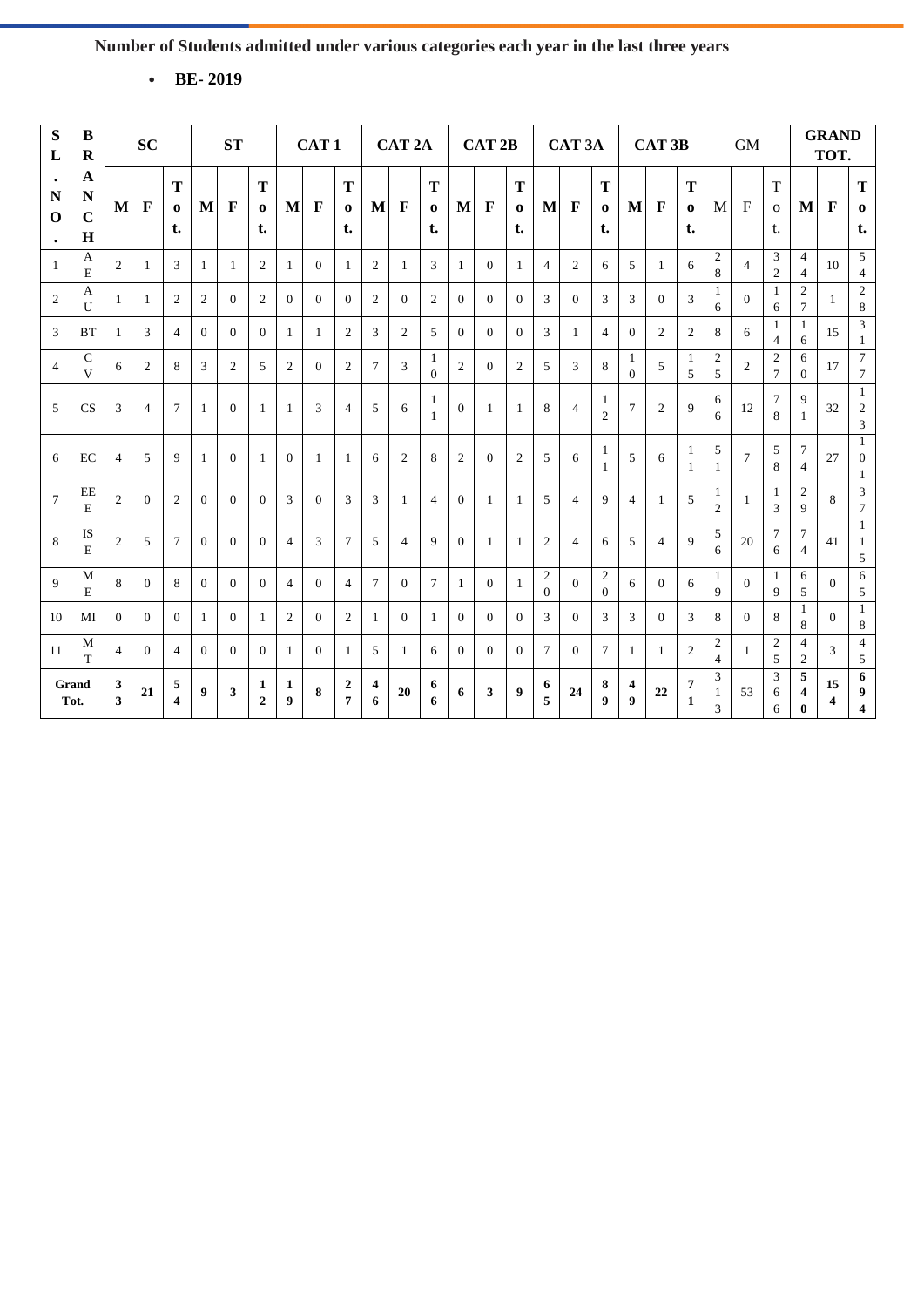|                | <b>BE-2020</b>             |                   |                |                                 |                  |                |                |                |                  |                                 |                |                   |                                 |                |                   |                          |                 |                    |                        |                |                       |                                  |                                         |                                    |                                         |              |                |                               |                |                  |                          |                                           |                                  |                                               |
|----------------|----------------------------|-------------------|----------------|---------------------------------|------------------|----------------|----------------|----------------|------------------|---------------------------------|----------------|-------------------|---------------------------------|----------------|-------------------|--------------------------|-----------------|--------------------|------------------------|----------------|-----------------------|----------------------------------|-----------------------------------------|------------------------------------|-----------------------------------------|--------------|----------------|-------------------------------|----------------|------------------|--------------------------|-------------------------------------------|----------------------------------|-----------------------------------------------|
| S<br>L         | B<br>$\bf{R}$              |                   | <b>SC</b>      |                                 |                  | <b>ST</b>      |                |                | CAT <sub>1</sub> |                                 |                | CAT <sub>2A</sub> |                                 |                | CAT <sub>2B</sub> |                          |                 | CAT <sub>3</sub> A |                        |                | CAT <sub>3B</sub>     |                                  |                                         | <b>GM</b>                          |                                         |              | <b>SNO</b>     |                               |                | <b>PIO/FN</b>    |                          |                                           | <b>GRAND</b><br>TOT.             |                                               |
| N<br>$\Omega$  | A<br>N<br>$\mathbf C$<br>H | M                 | $\mathbf F$    | T<br>$\bf{0}$<br>t<br>$\bullet$ |                  | $M$ F          | T<br>0<br>t    |                | M F              | T<br>$\bf{0}$<br>t<br>$\bullet$ |                | M F               | т<br>$\bf{0}$<br>t<br>$\bullet$ |                | $M$ F             | т<br>0<br>t<br>$\bullet$ | M               | $\mathbf{F}$       | Т<br>$\mathbf{o}$<br>t |                | M F                   | Т<br>0<br>t                      |                                         | $M$ F                              | ${\bf T}$<br>$\bf{0}$<br>t<br>$\bullet$ | $\mathbf{M}$ | $\mathbf F$    | T<br>$\bf{0}$<br>t<br>$\cdot$ | $\mathbf{M}$   | $\mathbf{F}$     | T<br>0<br>t<br>$\bullet$ | M                                         | $\mathbf F$                      | $\mathbf T$<br>$\mathbf{o}$<br>t<br>$\bullet$ |
| $\mathbf{1}$   | A<br>E                     | $\mathbf{1}$      | 2              | 3                               | $\overline{c}$   | $\Omega$       | 2              | $\Omega$       | $\theta$         | $\Omega$                        | $\overline{4}$ | 1                 | 5                               | $\Omega$       | $\Omega$          | $\Omega$                 | 3               | 3                  | 6                      | $\mathbf{1}$   | 2                     | 3                                | $\mathbf{1}$<br>$\tau$                  | 6                                  | $\sqrt{2}$<br>3                         | 1            | -1             | $\mathbf{2}$                  | 2              | $\Omega$         | 2                        | 3<br>1                                    | $\mathbf{1}$<br>5                | $\overline{4}$<br>6                           |
| $\overline{c}$ | A<br>I<br>M<br>L           | 3                 | $\Omega$       | 3                               | $\Omega$         | $\Omega$       | $\overline{0}$ | 2              | $\mathbf{0}$     | 2                               | 3              | 1                 | $\overline{4}$                  | $\mathfrak{2}$ | $\Omega$          | $\mathfrak{2}$           | 2               | $\overline{0}$     | $\overline{c}$         | $\mathbf{1}$   | 2                     | 3                                | $\begin{array}{c} 2 \\ 6 \end{array}$   | $\overline{7}$                     | 3<br>3                                  | 1            | $\overline{2}$ | 3                             | $\overline{0}$ | $\overline{0}$   | $\overline{0}$           | 4<br>$\theta$                             | $\mathbf{1}$<br>$\overline{2}$   | 5<br>$\overline{2}$                           |
| 3              | A<br>U                     | 1                 | $\Omega$       | 1                               | $\Omega$         | $\Omega$       | $\overline{0}$ | $\Omega$       | $\theta$         | $\overline{0}$                  | $\Omega$       | $\Omega$          | $\overline{0}$                  | $\overline{0}$ | $\overline{0}$    | $\Omega$                 | 3               | $\theta$           | 3                      | $\Omega$       | $\overline{0}$        | $\overline{0}$                   | 9                                       | $\Omega$                           | 9                                       | 3            | $\Omega$       | 3                             | $\overline{0}$ | $\overline{0}$   | $\overline{0}$           | 1<br>6                                    | $\Omega$                         | $\mathbf{1}$<br>6                             |
| $\overline{4}$ | B<br>T                     | 3                 | -1             | $\overline{4}$                  | $\Omega$         | $\overline{0}$ | $\overline{0}$ | $\overline{0}$ | $\theta$         | $\overline{0}$                  | 1              | 3                 | $\overline{4}$                  | $\overline{0}$ | 1                 | $\mathbf{1}$             | $\overline{0}$  | $\Omega$           | $\Omega$               | $\Omega$       | 2                     | 2                                | 8                                       | 1<br>1                             | -1<br>9                                 | $\Omega$     | $\overline{2}$ | 2                             | 1              | $\overline{0}$   | 1                        | 1<br>3                                    | $\mathfrak{2}$<br>$\overline{0}$ | 3<br>3                                        |
| 5              | $\mathsf{C}$<br>V          | $\overline{2}$    | $\theta$       | $\mathbf{2}$                    | $\Omega$         | $\overline{0}$ | $\overline{0}$ | $\overline{0}$ | $\overline{0}$   | $\overline{0}$                  | 6              | 1                 | 7                               | $\overline{0}$ | $\overline{0}$    | $\overline{0}$           | 3               | 1                  | 4                      | $\mathfrak{2}$ | 2                     | $\overline{4}$                   | 1<br>1                                  | $\overline{4}$                     | -1<br>5                                 | 1            | $\overline{2}$ | 3                             | $\tau$         | 1                | 8                        | 3<br>$\mathfrak{2}$                       | -1<br>-1                         | $\overline{4}$<br>3                           |
| 6              | C<br>S                     | 5                 | 5              | 1<br>$\Omega$                   | 1                | 1              | 2              | $\overline{c}$ | 1                | 3                               | 1<br>6         | $\overline{4}$    | $\overline{c}$<br>$\Omega$      | 3              | 1                 | $\overline{4}$           | $7\phantom{.0}$ | 3                  | 1<br>$\Omega$          | 1<br>$\theta$  | 1<br>$\Omega$         | $\overline{c}$<br>$\overline{0}$ | 9<br>1                                  | $\boldsymbol{2}$<br>$\overline{2}$ | 1<br>-1<br>3                            | 7            | $\overline{2}$ | 9                             | 1<br>4         | $\overline{2}$   | 1<br>6                   | $\mathbf{1}$<br>5<br>6                    | 5                                | $\overline{2}$<br>$\overline{0}$<br>$\tau$    |
| $\tau$         | Е<br>$\mathsf{C}$          | 3                 | $\overline{4}$ | $\overline{7}$                  | 1                | 1              | 2              | $\overline{0}$ | $\mathbf{0}$     | $\theta$                        | 6              | $\overline{4}$    | 1<br>$\Omega$                   | $\mathfrak{2}$ | $\overline{0}$    | $\mathfrak{2}$           | 5               | 3                  | 8                      | 1              | $\tau$                | 8                                | $\overline{4}$<br>$\overline{4}$        | 1<br>$\overline{c}$                | 5<br>6                                  | 3            | 3              | 6                             | $\overline{0}$ | $\theta$         | $\mathbf{0}$             | 6<br>5                                    | 3<br>4                           | 9<br>9                                        |
| 8              | E<br>E<br>E                | $\overline{2}$    | -1             | 3                               | $\boldsymbol{2}$ | 0              | 2              | $\mathbf{0}$   | $\theta$         | $\theta$                        | 3              | 2                 | 5                               | $\overline{0}$ | $\overline{0}$    | $\overline{0}$           | 3               | 1                  | 4                      | 5              | $\overline{0}$        | 5                                | 8                                       | 1                                  | 9                                       | 2            | 1              | 3                             | 1              | $\boldsymbol{0}$ | $\mathbf{1}$             | $\overline{c}$<br>6                       | 6                                | 3<br>$\overline{2}$                           |
| 9              | I<br>S<br>E                | 7                 | 1              | 8                               | $\overline{0}$   | 0              | $\theta$       | $\mathbf{0}$   | 1                | -1                              | 9              | $\overline{2}$    | 1<br>1                          | 1              | $\overline{0}$    | $\mathbf{1}$             | 5               | 5                  | -1<br>$\theta$         | 8              | 1                     | 9                                | 4<br>1                                  | 1<br>$\overline{4}$                | 5<br>5                                  | 3            | 3              | 6                             | $\overline{0}$ | $\theta$         | $\theta$                 | $\boldsymbol{7}$<br>4                     | $\overline{c}$<br>$\tau$         | 1<br>$\overline{0}$<br>1                      |
| -1<br>$\bf{0}$ | M<br>E                     | $\overline{2}$    | $\theta$       | $\mathbf{2}$                    | 1                | $\overline{0}$ | 1              | $\overline{0}$ | $\overline{0}$   | $\overline{0}$                  | 1              | $\overline{0}$    | $\mathbf{1}$                    | $\overline{0}$ | $\overline{0}$    | $\overline{0}$           | $\overline{4}$  | $\overline{0}$     | 4                      | 1              | $\overline{0}$        | 1                                | 1<br>5                                  | 1                                  | $\mathbf{1}$<br>6                       | 2            | 1              | 3                             | 1              | $\overline{0}$   | 1                        | $\overline{\mathbf{c}}$<br>$\overline{7}$ | 2                                | $\overline{c}$<br>9                           |
| -1<br>1        | M<br>T                     | $\overline{2}$    | $\theta$       | 2                               | $\Omega$         | $\overline{0}$ | $\overline{0}$ | $\overline{0}$ | $\overline{0}$   | $\overline{0}$                  | 1              | $\overline{0}$    | 1                               | $\overline{0}$ | $\overline{0}$    | $\overline{0}$           | 1               | -1                 | $\mathfrak{2}$         | $\mathbf{1}$   | $\overline{0}$        | 1                                | 1<br>-1                                 | $\overline{4}$                     | $\mathbf{1}$<br>5                       | 3            | $\overline{0}$ | 3                             | $\overline{0}$ | $\overline{0}$   | $\theta$                 | 1<br>9                                    | 5                                | $\overline{2}$<br>$\overline{4}$              |
|                | Gran<br>d<br>Tot.          | 3<br>$\mathbf{1}$ | 1<br>4         | 4<br>5                          | 7                | 2              | 9              | 4              | $\overline{2}$   | 6                               | 5<br>0         | $\mathbf{1}$<br>8 | 6<br>8                          | 9              | $\boldsymbol{2}$  | 1<br>1                   | 3<br>6          | 1<br>7             | 5<br>3                 | 3<br>$\bf{0}$  | $\boldsymbol{2}$<br>6 | 5<br>6                           | $\boldsymbol{2}$<br>8<br>$\overline{2}$ | 8<br>$\overline{2}$                | 3<br>6<br>4                             | 2<br>6       | 1<br>7         | 4<br>3                        | 2<br>6         | 3                | $\boldsymbol{2}$<br>9    | 5<br>$\bf{0}$<br>1                        | 1<br>8<br>$\mathbf{3}$           | 6<br>8<br>$\boldsymbol{2}$                    |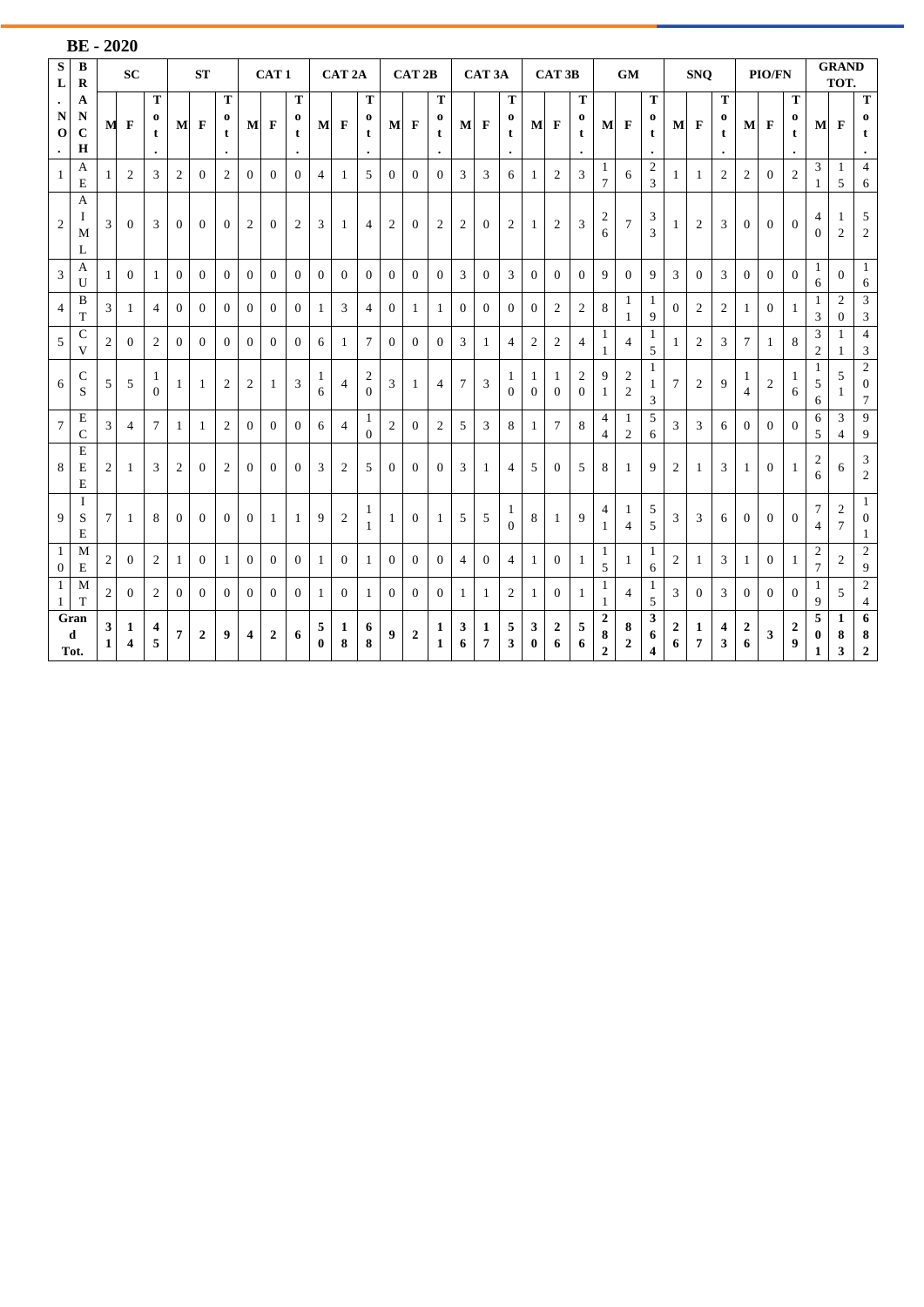| ${\bf S}$<br>$\mathbf L$<br>BR<br>$\bullet$ |                                                    | <b>SC</b>                      |                   |                                           | ST                       |                |                                | CAT <sub>1</sub>                     |                |                     | CAT <sub>2A</sub>                                             |                |                                                                                 | CAT <sub>2B</sub>              |                         |                                         | CAT 3A                                 |                                   |                     | CAT 3B                         |                                        |                                  | <b>GM</b>                                                   |                                           |                                                                   | <b>SNQ</b>                             |                                       |                                       | <b>PIO/FN/S</b><br><b>AARC</b> |                  |                              | <b>GRAND</b><br>TOT.                        |                                                   |                                                       |
|---------------------------------------------|----------------------------------------------------|--------------------------------|-------------------|-------------------------------------------|--------------------------|----------------|--------------------------------|--------------------------------------|----------------|---------------------|---------------------------------------------------------------|----------------|---------------------------------------------------------------------------------|--------------------------------|-------------------------|-----------------------------------------|----------------------------------------|-----------------------------------|---------------------|--------------------------------|----------------------------------------|----------------------------------|-------------------------------------------------------------|-------------------------------------------|-------------------------------------------------------------------|----------------------------------------|---------------------------------------|---------------------------------------|--------------------------------|------------------|------------------------------|---------------------------------------------|---------------------------------------------------|-------------------------------------------------------|
| ${\bf N}$<br>$\mathbf 0$<br>$\bullet$       | AN<br>CH                                           |                                | M F               | T<br>$\bf{0}$<br>t.                       |                          | M F            | Т<br>$\bf{0}$<br>t.            |                                      | M F            | т<br>$\bf{0}$<br>t. |                                                               | $M$ F          | т<br>$\bf{0}$<br>t.                                                             |                                | M F                     | т<br>$\mathbf 0$<br>t.                  |                                        | M F                               | Т<br>$\bf{0}$<br>t. |                                | M F                                    | т<br>$\mathbf 0$<br>t.           | M F                                                         |                                           | т<br>$\mathbf 0$<br>t.                                            |                                        | M F                                   | т<br>$\mathbf 0$<br>t.                |                                | M F              | т<br>$\mathbf 0$<br>t.       | $M \mid F$                                  |                                                   | T<br>$\mathbf 0$<br>t.                                |
| $\mathbf{1}$                                | AE                                                 | 2                              | -1                | 3                                         | $\overline{2}$           | $\overline{0}$ | 2                              | $\overline{0}$                       | 1 <sup>1</sup> | $\mathbf{1}$        | $4\phantom{.}$                                                | 2              | 6                                                                               | $\overline{0}$                 |                         | $0 \mid 0$                              | 3 <sup>7</sup>                         | $\overline{0}$                    | 3                   | $\mathbf{1}$                   | 2                                      | 3                                | 2<br>$\overline{c}$                                         | 6                                         | 2<br>8                                                            | $\mathbf{1}$                           | $\overline{2}$                        | $\mathfrak{Z}$                        | 3                              | $\overline{0}$   | $\mathbf{3}$                 | 3<br>8                                      | -1<br>$\overline{4}$                              | $5\overline{)}$<br>$\overline{2}$                     |
| $\overline{2}$                              | AI<br>ML                                           | 3                              | -1                | $\overline{4}$                            |                          | $01$ 0         | $\overline{0}$                 | $\overline{0}$                       | 1 <sup>1</sup> | -1                  | 3 <sup>1</sup>                                                | 2              | 5 <sup>5</sup>                                                                  | $\vert$ 1                      |                         | $0 \mid 1$                              | 3 <sup>1</sup>                         | 2                                 | 5                   | $1\vert$                       | $\overline{0}$                         | $\mathbf{1}$                     | 3<br>$\tau$                                                 | 6                                         | 4<br>3                                                            | 3 <sup>7</sup>                         | $\overline{0}$                        | 3                                     | $\overline{0}$                 | $\theta$         | $\overline{0}$               | 5<br>$\mathbf{1}$                           | -1<br>2                                           | 6<br>$\mathfrak{Z}$                                   |
| $\mathbf{3}$                                | AU                                                 | $\overline{2}$                 | $\overline{0}$    | $\overline{c}$                            | $\overline{0}$           | $\overline{0}$ | $\mathbf{0}$                   | $1\vert$                             | $\overline{0}$ | -1                  | 1                                                             | $\overline{0}$ | $\mathbf{1}$                                                                    | $\overline{0}$                 | $\overline{0}$          | $\mathbf{0}$                            | $\mathbf{1}$                           | -1                                | $\overline{2}$      | $\overline{0}$                 | $\overline{0}$                         | $\mathbf{0}$                     | $\mathbf{1}$<br>$\overline{2}$                              | $\overline{0}$                            | -1<br>$\overline{2}$                                              | 3                                      | $\overline{0}$                        | $\mathbf{3}$                          | $\mathbf{1}$                   | $\mathbf{0}$     | -1                           | $\overline{\mathbf{c}}$<br>$\mathbf{1}$     | $\mathbf{1}$                                      | $\overline{c}$<br>$\sqrt{2}$                          |
| $\overline{4}$                              | <b>BT</b>                                          | 1                              | 3                 | $\overline{4}$                            | $\overline{0}$           | $\overline{0}$ | $\overline{0}$                 | $\overline{0}$                       | $\overline{0}$ | $\overline{0}$      | 3 <sup>1</sup>                                                | 6              | 9                                                                               | $\vert$ 1                      |                         | $1 \vert 2$                             | $\overline{2}$                         | 2                                 | $\overline{4}$      | $\overline{2}$                 | 3                                      | 5                                | $\overline{0}$                                              | $\perp$<br>$\Omega$                       | 1<br>$\Omega$                                                     | $\overline{0}$                         | 3                                     | 3                                     | $\overline{0}$                 | $\theta$         | $\overline{0}$               | 9                                           | 2<br>8                                            | 3<br>$\tau$                                           |
| 5                                           | <b>CV</b>                                          | 5                              | $\overline{2}$    | 7                                         | $\mathbf{1}$             | $\overline{0}$ | -1                             | $2^{\circ}$                          | $\overline{0}$ | 2                   | 2 <sup>1</sup>                                                | $\overline{0}$ | $\overline{2}$                                                                  | $\overline{0}$                 | $\overline{0}$          | $\overline{0}$                          | $\mathbf{1}$                           | -1                                | $\overline{2}$      | $1\vert$                       | $\overline{1}$                         | 2                                | $\mathbf{1}$<br>$\mathbf{0}$                                | $\mathbf{0}$                              | 1<br>$\Omega$                                                     | 3                                      | $\overline{0}$                        | 3                                     | 5                              | $\mathbf{0}$     | $5\overline{)}$              | 3<br>$\Omega$                               | $\overline{4}$                                    | $\mathbf{3}$<br>$\overline{4}$                        |
| 6                                           | <b>CS</b>                                          | 9                              | $\overline{c}$    | $\mathbf{I}$<br>-1                        | 1                        | $\lceil$ 1     | 2                              | 3 <sup>1</sup>                       | $1\vert$       | $\overline{4}$      | $7\overline{ }$                                               | 5 <sup>5</sup> | -1<br>2                                                                         | $\overline{2}$                 | $\overline{2}$          | $\overline{4}$                          | $\overline{4}$                         | 6                                 | 1<br>$\Omega$       | 9 <sup>1</sup>                 | 6                                      | 1<br>5                           | 9<br>9                                                      | $\overline{\mathbf{c}}$<br>$\overline{5}$ | 1<br>$\sqrt{2}$<br>$\overline{4}$                                 | $\overline{c}$                         | $7\phantom{.0}$                       | -9                                    | $\mathbf{1}$<br>$\mathbf{Q}$   | 6                | $\sqrt{2}$<br>5              | 1<br>$\sqrt{5}$<br>5                        | 6<br>$\mathbf{1}$                                 | $\overline{c}$<br>$\mathbf{1}$<br>6                   |
| $7\overline{ }$                             | EC                                                 | 4                              | 4                 | 8                                         | $\overline{2}$           | $\overline{0}$ | 2                              | 3 <sup>1</sup>                       | $\overline{0}$ | 3                   | $\mathbf{1}$<br>$\mathbf{1}$                                  | $\overline{2}$ | $\mathbf{1}$<br>3                                                               | $2\vert$                       | $\overline{0}$          | 2                                       | $\mathfrak{Z}$                         | $\vert$ 1                         | $\overline{4}$      | $\mathbf{1}$<br>6              | $\sqrt{6}$                             | 2<br>$\overline{2}$              | 4<br>8                                                      | $\mathbf{1}$<br>$\tau$                    | 6<br>5                                                            | $\overline{c}$                         | $\overline{4}$                        | 6                                     | 8                              | -1               | 9                            | 9<br>$\overline{9}$                         | 3<br>5                                            | $\mathbf{1}$<br>$\sqrt{3}$<br>$\overline{4}$          |
|                                             | $8 \mid \stackrel{\text{EE}}{\sim}$<br>$\mathbf E$ |                                |                   |                                           |                          |                |                                |                                      |                |                     |                                                               |                | $4$   2   6   1   0   1   2   0   2   2   2   4   2   0   2   3   1   4   2   3 |                                |                         |                                         |                                        |                                   |                     |                                |                                        | 5 <sup>1</sup>                   |                                                             |                                           |                                                                   |                                        |                                       |                                       |                                |                  |                              |                                             | $1 \mid 3$<br>$\sqrt{2}$                          | $\,8\,$                                               |
| 9 <sup>1</sup>                              | $\operatorname{ISE}$                               |                                | $5 \mid 1$        | 6                                         | $\overline{2}$           | 1 <sup>1</sup> | 3 <sup>1</sup>                 | $\overline{1}$                       | $1\vert$       | $2^{\circ}$         |                                                               | $5 \quad 5$    | $\mathbf{1}$<br>$\Omega$                                                        | $2^{\circ}$                    |                         | $0 \quad 2$                             | 6                                      | $\overline{2}$                    | 8                   | 3 <sup>1</sup>                 | $\overline{4}$                         | $\boldsymbol{7}$                 | 5<br>$6\overline{6}$                                        | $\frac{2}{4}$                             | 8<br>$\theta$                                                     | $4\overline{ }$                        | $\overline{2}$                        | 6                                     | $\sqrt{2}$                     | $\overline{0}$   | 2                            | $\begin{array}{c} 8 \\ 6 \end{array}$       | $\overline{4}$<br>$\boldsymbol{0}$                | $\mathbf{1}$<br>$\begin{array}{c} 2 \\ 6 \end{array}$ |
| $\overline{1}$<br>$\overline{0}$            | $\rm ME$                                           | $\overline{0}$                 | $\overline{0}$    | $\mathbf{0}$                              | $\vert 0 \vert$          | $\overline{0}$ | $\overline{0}$                 | 2                                    |                | $0\quad 2$          |                                                               |                | 101000                                                                          |                                |                         |                                         | $\overline{4}$                         | $\overline{0}$                    | $4 \mid$            |                                | $0 \quad 0$                            | $\mathbf{0}$                     | $\mathbf{1}$<br>$\mathcal{I}$                               | $\boldsymbol{0}$                          | $\mathbf{1}$<br>$\overline{7}$                                    | 3 <sup>1</sup>                         | $\overline{0}$                        | $\overline{3}$                        | $\mathbf{1}$                   | $\overline{0}$   | $\overline{1}$               | $\begin{array}{c} 2 \\ 8 \end{array}$       | $\overline{0}$                                    | $\begin{array}{c} 2 \\ 8 \end{array}$                 |
| $\mathbf{1}$<br>$\mathbf{1}$                | $\operatorname{MT}$                                | $\mathfrak{Z}$                 | $\overline{0}$    | $\overline{3}$                            | $1\vert$                 |                | $0 \quad 1$                    | $\overline{0}$                       |                | $0 \quad 0$         |                                                               |                | $3 \t0 \t3 \t1$                                                                 |                                |                         | $0\quad1$                               |                                        | $5 \mid 1$                        | $6-1$               | $\vert$ 0                      | $\overline{0}$                         | $\boldsymbol{0}$                 | $\mathbf{1}$<br>6                                           | $\boldsymbol{0}$                          | $\mathbf{1}$<br>6                                                 | $\overline{c}$                         | $\mathbf{1}$                          | $\mathfrak{Z}$                        | $\overline{0}$                 | $\boldsymbol{0}$ | $\overline{0}$               | $\ensuremath{\mathfrak{Z}}$<br>$\mathbf{1}$ | $\sqrt{2}$                                        | $\mathbf{3}$<br>$\overline{3}$                        |
|                                             | Grand<br>Tot.                                      | $\mathbf{3}$<br>8 <sub>1</sub> | $\mathbf{1}$<br>6 | $\overline{5}$<br>$\overline{\mathbf{4}}$ | $\mathbf{1}$<br>$\bf{0}$ | $\mathbf 2$    | $\mathbf{1}$<br>$\overline{2}$ | $\vert$ 1<br>$\overline{\mathbf{4}}$ | $\vert$        |                     | $\begin{array}{ c c c }\n1 & 4 & 2 \\ 8 & 2 & 4\n\end{array}$ |                | 6 <sup>1</sup><br>$6\overline{6}$                                               | $\vert 1 \vert$<br>$\mathbf 1$ | $\overline{\mathbf{3}}$ | $\mathbf{1}$<br>$\overline{\mathbf{4}}$ | $\begin{bmatrix} 3 \\ 5 \end{bmatrix}$ | $\vert 1 \vert$<br>$\overline{7}$ | $\frac{5}{2}$       | $\mathbf{3}$<br>5 <sup>1</sup> | $\begin{bmatrix} 2 \\ 5 \end{bmatrix}$ | $\boldsymbol{6}$<br>$\mathbf{0}$ | $\mathbf{3}$<br>$\boldsymbol{2}$<br>$\overline{\mathbf{3}}$ | $\boldsymbol{9}$<br>$\boldsymbol{0}$      | $\overline{\mathbf{4}}$<br>$\mathbf 1$<br>$\overline{\mathbf{3}}$ | $\begin{bmatrix} 2 \\ 4 \end{bmatrix}$ | $\begin{array}{c} 2 \\ 1 \end{array}$ | $\begin{array}{c} 4 \\ 5 \end{array}$ | $\frac{4}{2}$                  | $\boldsymbol{7}$ | $\overline{\mathbf{4}}$<br>9 | $\frac{5}{7}$<br>$\overline{\mathbf{4}}$    | $\boldsymbol{2}$<br>$\pmb{0}$<br>$\boldsymbol{9}$ | $\overline{7}$<br>$\boldsymbol{8}$<br>$\mathbf{3}$    |

## BE 2021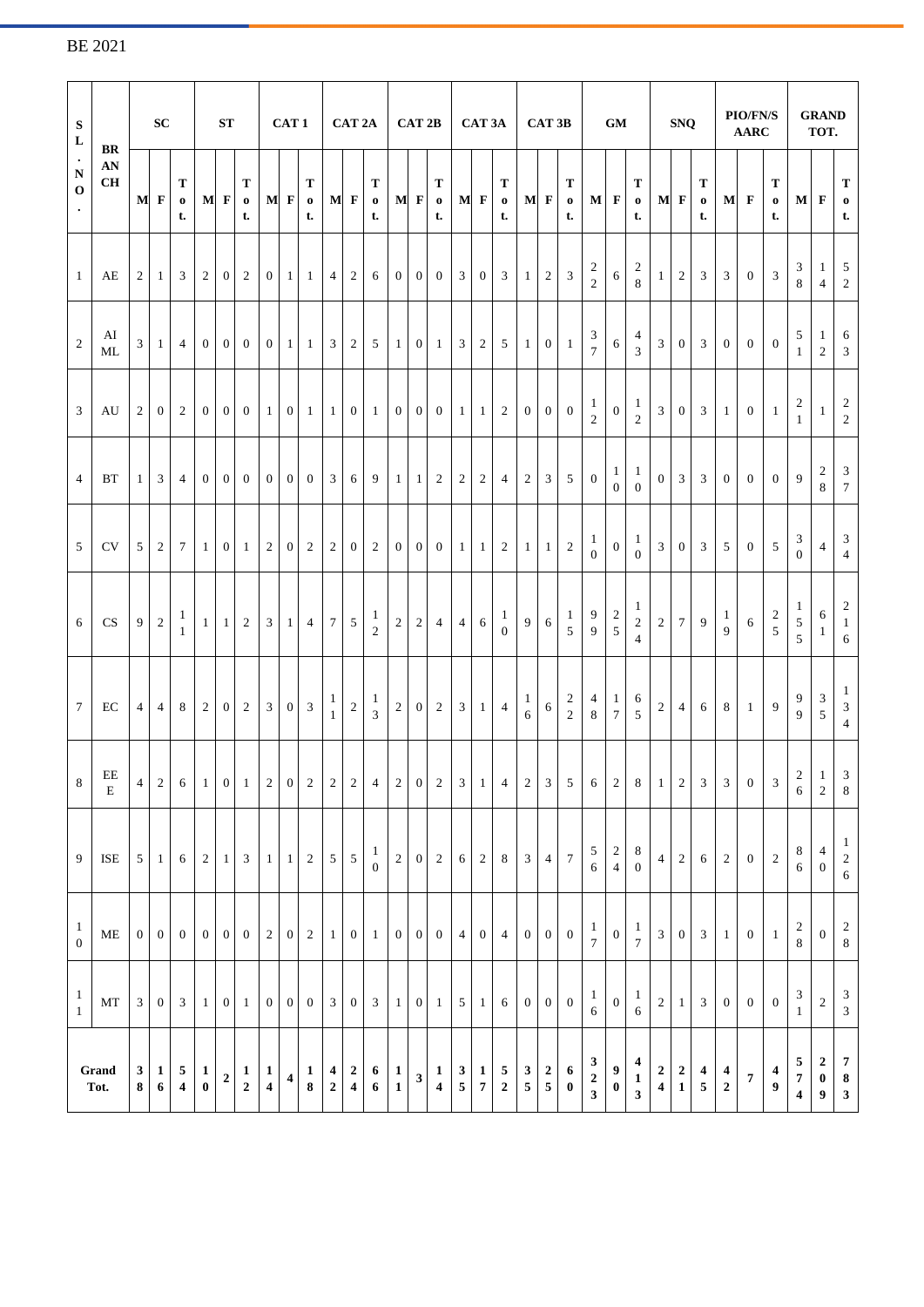| $\mathbf{s}$<br>L.<br>${\bf N}$<br>$\mathbf 0$<br>$\bullet$ | <b>BR</b><br>AN<br>CH   | <b>SC</b>                        |                | <b>ST</b>                                  |              | CAT <sub>1</sub> |                                 |                 | CAT <sub>2A</sub> |                                | CAT <sub>2B</sub>              |                | CAT <sub>3</sub> A               |              | CAT <sub>3B</sub> |                                 | <b>GM</b>        |                | <b>PIO/FN</b>                           |                | <b>GRAND</b><br>TOT. |                                 |                             |                |                                 |                |                |                                 |                                   |                  |                                   |
|-------------------------------------------------------------|-------------------------|----------------------------------|----------------|--------------------------------------------|--------------|------------------|---------------------------------|-----------------|-------------------|--------------------------------|--------------------------------|----------------|----------------------------------|--------------|-------------------|---------------------------------|------------------|----------------|-----------------------------------------|----------------|----------------------|---------------------------------|-----------------------------|----------------|---------------------------------|----------------|----------------|---------------------------------|-----------------------------------|------------------|-----------------------------------|
|                                                             |                         | M                                | $\mathbf F$    | T<br>$\bf{0}$<br>t<br>$\ddot{\phantom{0}}$ | $\bf{M}$     | $\mathbf{F}$     | T<br>$\bf{0}$<br>t<br>$\bullet$ | $\mathbf{M}$    | $\mathbf{F}$      | T<br>$\bf o$<br>t<br>$\bullet$ | M                              | $\mathbf F$    | T<br>$\bf{0}$<br>t<br>$\bullet$  | $\mathbf{M}$ | $\mathbf{F}$      | T<br>$\bf{0}$<br>t<br>$\bullet$ | M                | $\mathbf{F}$   | ${\bf T}$<br>$\bf{0}$<br>t<br>$\bullet$ | $\mathbf{M}$   | $\mathbf{F}$         | T<br>$\bf{0}$<br>t<br>$\bullet$ | $\mathbf{M}$                | $\mathbf{F}$   | T<br>$\bf{0}$<br>t<br>$\bullet$ | $\mathbf{M}$   | $\mathbf{F}$   | T<br>$\bf{0}$<br>t<br>$\bullet$ | M                                 | $\mathbf F$      | T<br>$\bf{0}$<br>t<br>$\bullet$   |
| $\overline{1}$                                              | MB<br>$\mathbf{A}$      | $\mathbf{1}$<br>$\boldsymbol{0}$ | $\tau$         | 1<br>$\overline{7}$                        | 3            | 2                | 5                               | $7\phantom{.0}$ | $\overline{0}$    | $\tau$                         | $\mathbf{1}$<br>$\overline{c}$ | 9              | 2<br>$\mathbf{1}$                | 6            | 1                 | $\tau$                          | $7\phantom{.0}$  | 13             | $\boldsymbol{2}$<br>$\mathbf{0}$        | 8              | 8                    | 1<br>6                          | 5<br>5                      | 25             | 8<br>$\theta$                   | $\overline{2}$ | $\overline{0}$ | 2                               | 1<br>$\mathbf{1}$<br>$\mathbf{0}$ | 65               | $\mathbf{1}$<br>$\tau$<br>5       |
|                                                             | <b>MTECH</b>            |                                  |                |                                            |              |                  |                                 |                 |                   |                                |                                |                |                                  |              |                   |                                 |                  |                |                                         |                |                      |                                 |                             |                |                                 |                |                |                                 |                                   |                  |                                   |
| 2                                                           | <b>BB</b><br>T          | $\overline{0}$                   | $\mathbf{0}$   | $\mathbf{0}$                               | $\mathbf{0}$ | $\Omega$         | $\overline{0}$                  | $\overline{0}$  | $\overline{0}$    | $\overline{0}$                 | $\mathbf{0}$                   | $\theta$       | $\overline{0}$                   | $\mathbf{0}$ | $\mathbf{0}$      | $\overline{0}$                  | $\mathbf{0}$     | $\Omega$       | $\overline{0}$                          | $\overline{0}$ | $\Omega$             | $\overline{0}$                  | $\mathfrak{2}$              | $\mathbf{1}$   | 3                               | $\overline{0}$ | $\theta$       | $\overline{0}$                  | 2                                 | $\mathbf{1}$     | $\mathfrak{Z}$                    |
| $\overline{\mathbf{3}}$                                     | ${\rm SC}$<br>${\bf S}$ | $\overline{0}$                   | $\mathbf{0}$   | $\overline{0}$                             | $\mathbf{0}$ | $\Omega$         | $\theta$                        | $\mathbf{0}$    | $\Omega$          | $\overline{0}$                 | $\mathbf{0}$                   | $\theta$       | $\overline{0}$                   | $\theta$     | $\mathbf{0}$      | $\overline{0}$                  | $\mathbf{0}$     | $\overline{0}$ | $\overline{0}$                          | $\overline{0}$ | $\Omega$             | $\overline{0}$                  | -1                          | $\theta$       | 1                               | $\mathbf{0}$   | $\overline{0}$ | $\overline{0}$                  | 1                                 | $\mathbf{0}$     | $\mathbf{1}$                      |
| $\overline{4}$                                              | M<br>MD                 | $\overline{0}$                   | $\mathbf{0}$   | $\overline{0}$                             | $\theta$     | $\overline{0}$   | $\overline{0}$                  | $\overline{0}$  | $\overline{0}$    | $\overline{0}$                 | $\overline{c}$                 | $\overline{0}$ | $\overline{2}$                   | $\mathbf{0}$ | $\overline{0}$    | $\overline{0}$                  | $\boldsymbol{0}$ | $\overline{0}$ | $\overline{0}$                          | $\overline{0}$ | $\theta$             | $\overline{0}$                  | $\mathbf{0}$                | $\overline{0}$ | $\overline{0}$                  | $\Omega$       | $\theta$       | $\overline{0}$                  | 2                                 | $\boldsymbol{0}$ | $\overline{2}$                    |
| Grand<br>Tot.                                               |                         | $\mathbf{1}$<br>$\bf{0}$         | $\overline{7}$ | $\mathbf{1}$<br>7                          | 3            | $\mathbf{2}$     | 5                               | $\overline{7}$  | $\bf{0}$          | $\boldsymbol{7}$               | $\mathbf{1}$<br>4              | 9              | $\boldsymbol{2}$<br>$\mathbf{3}$ | 6            | $\mathbf{1}$      | 7                               | $\overline{7}$   | 13             | $\boldsymbol{2}$<br>$\bf{0}$            | 8              | 8                    | $\mathbf{1}$<br>6               | $\overline{5}$<br>${\bf 8}$ | 26             | 8<br>$\overline{4}$             | $\overline{2}$ | $\mathbf{0}$   | $\overline{2}$                  | 1<br>$\mathbf{1}$<br>5            | 66               | $\mathbf{1}$<br>8<br>$\mathbf{1}$ |

#### PG 2020

### • **Number of applications received during last two year for admission under Management Quota And number admitted**

2020- UG - B.E, 692 applications received -  $194 + (21+4) = 219$  admitted 2021- UG - B.E, 408 applications received -  $185 + (25+18)$  43 = 228 admitted

#### **• Admission Procedure**

• Mention the admission test being followed,name and address of the Test Agency/State Admission Authorities and its URL(website)

CET - Karnataka Examination Authority, Sampige road, Malleshwaram, Bangalore- 560012 <https://cetonline.karnataka.gov.in/kea/>

COMED K - # 132, Second Floor, 11th main, 17th cross, Malleshwaram, Bangalore 560055 <https://www.comedk.org/>

PGCET - KEA, Sampige road, Malleshwaram, Bangalore- 560012 <https://cetonline.karnataka.gov.in/kea/>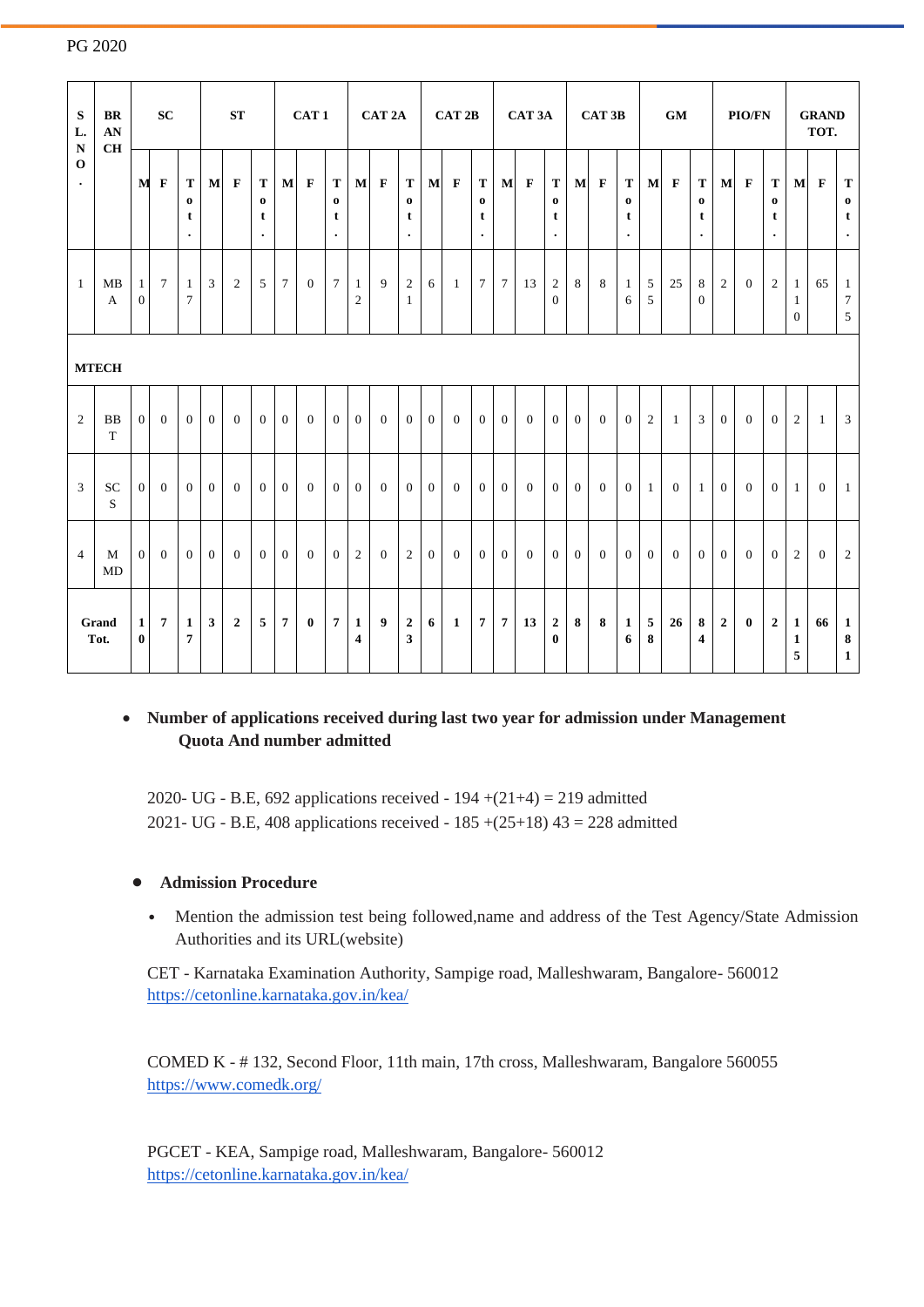#### • **Calendar for admission against Management/vacant seats:**

The Institute follow the calendar in line with KEA and COMED K

#### **The following calendar followed for 2021 Admissions**

- Last date of request for applications 30.12.2021
- Last date of submission of applications 31.12.2021
- Dates for announcing final results -
- Release of admission list main list and waiting list shall be announced on the same day
- Date for acceptance by the candidate time given shall in no case be less than 15 days
- Last date for closing of admission –As per Admission authority of the State
- Starting of the Academic session As per VTU calendar of Events
- The waiting list shall be activated only on the expiry of date of main list yes
- The policy of refund the Fee, in case of withdrawal, shall be clearly notified yes
- **Criteria and Weightages for Admission**

**Passed second PUC/12th standard /equivalent examination with English as one of the languages and obtained a minimum of 45% of marks in aggregate in physics and mathematics along with chemistry/Biology/Bio-Technology/Electronics/Computer**

- **List of Applicants**
	- **Maintained**
	- Admission procedure for management quota are followed as per Statutory authority admission authority of the state.
- **Information of Infrastructure and Other Resources Available**

Tot. Built up area:76,523 Sq.Mtr.

- **Number of Class Rooms and size of each**
- Classrooms: 97
- **Number of Tutorial Room And Size Of Each-**
- **Tot. Tutorial - 29**
- **Number of Laboratories And Size Of Each**

Tot. Laboratories:151, each room size > 66 Sqm.

- **Number of Drawing Halls with capacity of each**
- Drawing Hall: 02
- **Number of Computer Cente With Capacity Of Each**
- Each of the Department has computer labs and \institute has Computer centre
- Tot. Computers:1300
- Internet Bandwidth:1000 MBPs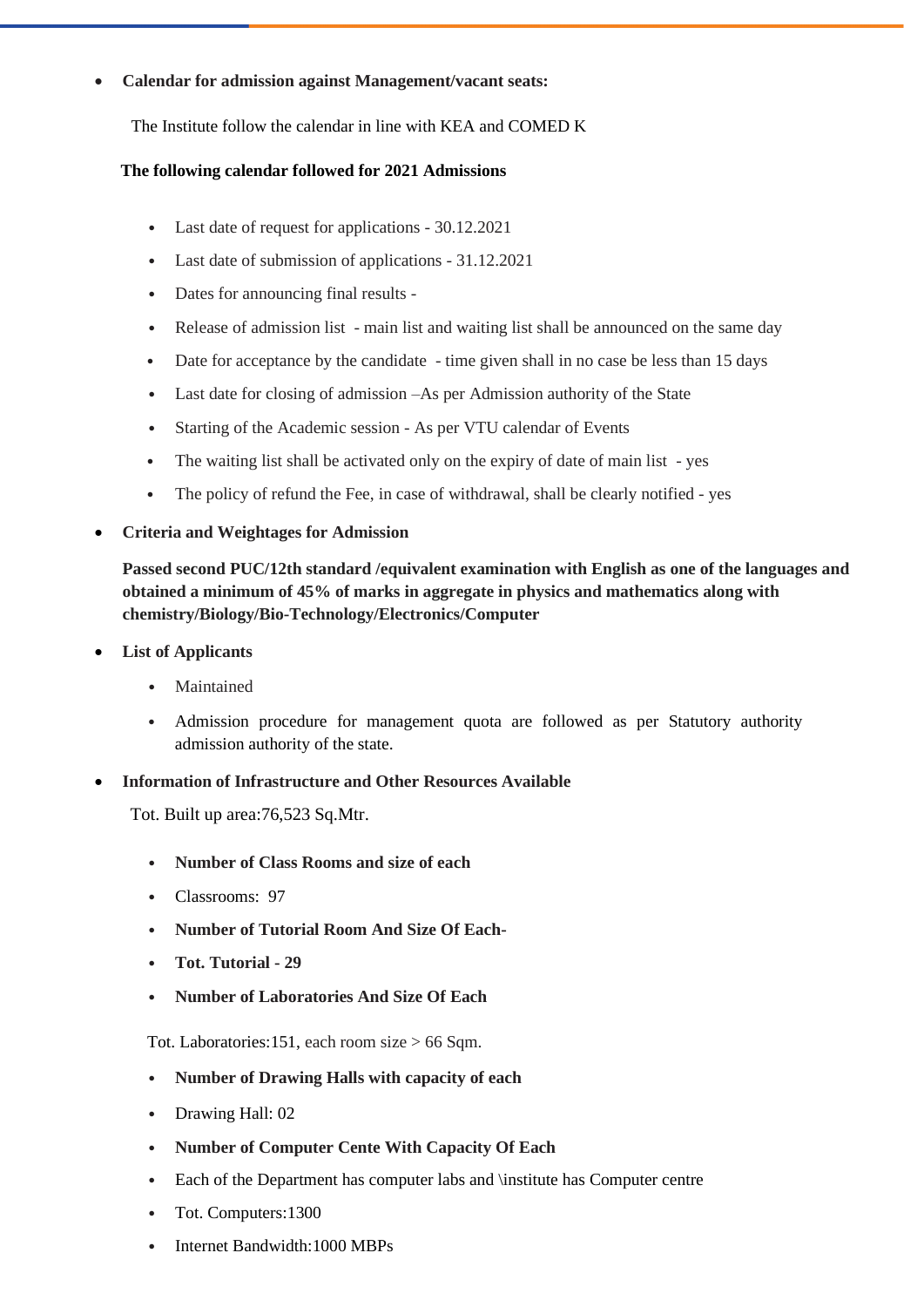- $\bullet$  LAN $\cdot$ 1 $\cdot$ 1
- Secured Wi-Fi Connection Yes
- Mail Server Client facility Yes
- **Central Examination Facility - Yes Available**
- **Online Examination Facility – Yes Available to accommodate 300 No at a time**
- **Barrier Free Built Environment for disabled and elderly persons – Yes**
- **Occupancy Certificate - Yes available**
- **Fire and Safety Certificate - Yes available issued by Competent Authority**

#### **Hostel Facilities**

Hostel Area:12618 Sq.Mtr To Accommodate: 950 students ( Single per room to four per room ) With Wi fi Facilities

•

#### **Library Facilities**

- **• Number of Library books /Titles / Journals available**
	- Tot. Titles: 17,765
	- Tot. Volumes: 82,424

#### **List of online National /International Journals subscribed**

- Elsevier (296), 2. Springer Nature (690), 3.Taylor & Francis (555), 4.IEEE-P
- **E-Library Facilities:** EBooks:2,000

National Digital Library(NDL): Registered Member

#### **Laboratory and Workshop**

List of Major Equipment/Facilities in each Laboratory/Workshop

List of Experimental Setup in each Laboratory/Workshop

Computing Facilities

Internet Bandwidth : Currently using 500 Mbps, Campus Wifi:1 Gbps

Number and configuration of System : I3 & I5,

- Tot. number of system connected by LAN : 1300
- Major Software Packages : Available
- Special Purpose Facilities Available :
- Facilities For Conduct of classes/courses in online mode (Theory &Practical) [:](file:///C:/Users/Chaithra/Downloads/%20https/alive.university,%20Y%20Tube%20Channel) Institute's Own Plat form : [https://alive.university, Y Tube Channel](file:///C:/Users/Chaithra/Downloads/%20https/alive.university,%20Y%20Tube%20Channel)
- Innovation Cell : Yes available, MIC IIC
- Social Media Cell: Yes Available

#### **Games and Sports Facilities**

- Indoor Sports facilities : TableTennis,Chess,Carom,etc.,
- Outdoor Sports facilities: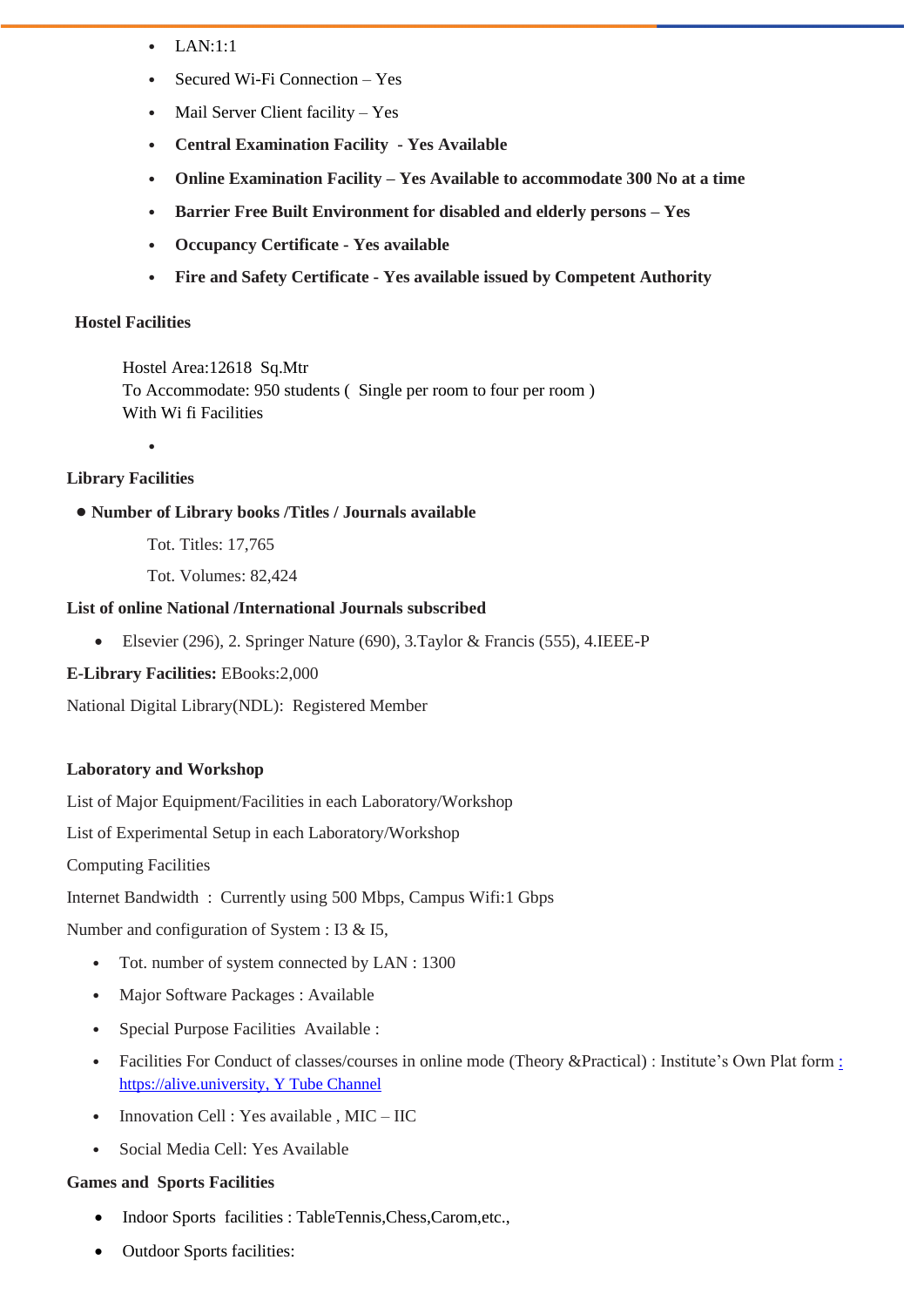• Football, Volleyball (2 courts),Basketball (two courts), Lawn Tennis(two courts), Throw ball, Hand ball, Kho-Kho, Kabaddi,200Mtr Athletic Track, Stadium

#### **Extra-Curricular Activities : Cultural Cell available**

Soft Skill Development Facilities : Placement Cell and Pre placement cell is available

#### **Teaching Learning Process :**

- Curricula and syllabus for each of the Programmes as approved by the University [www.vtu.ac.in](http://www.vtu.ac.in/)
- Academic Calendar the University as per VTU .
	- •Academic Time Table : Available
	- •Teaching Load of each Faculty : As per Standard Norms
	- •Internal Continuous Evaluation System and place : Yes
	- •Student's Assessment of Faculty, System in place : Yes

#### **For each Post Graduate Courses given the following:**

- Title of the Course
- Curricula and Syllabi
- Laboratory facilities exclusive the Postgraduates Course

#### **Special Purpose**

- Software, all design tools incase Available
- Academic Calendar And Framework As per Institute and VTU.
- **• Enrolment and placement details of students in last 3 year** UG - 2020-21 -316
	- 2019-20 407 2018-19 - 215

PG - 2020-21 - 35 2019-20 - 96 2018-19 -138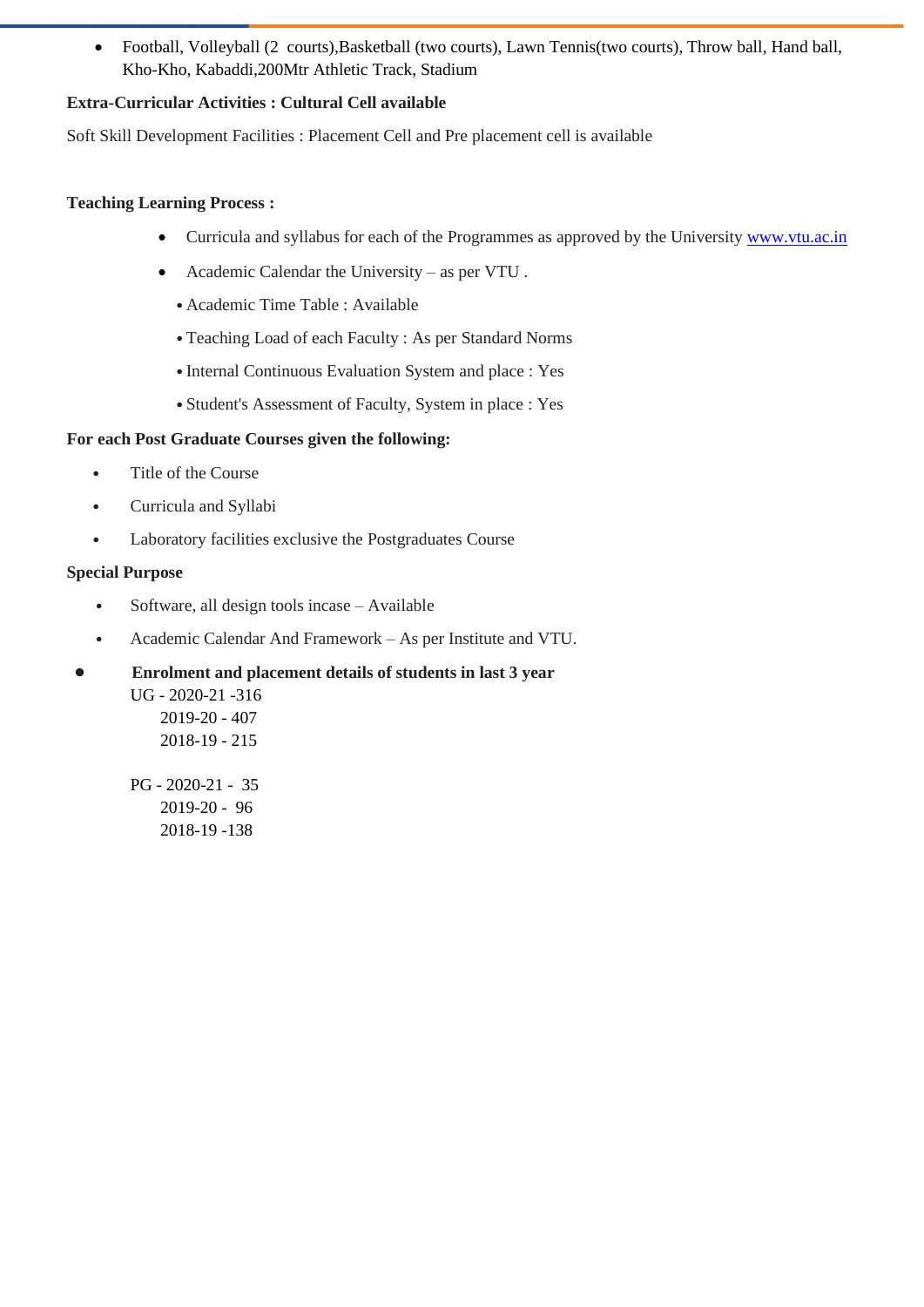## **• List of Research Projects/Consultancy Works**

• Number of Projects Carried Out, funding agency, Grants Received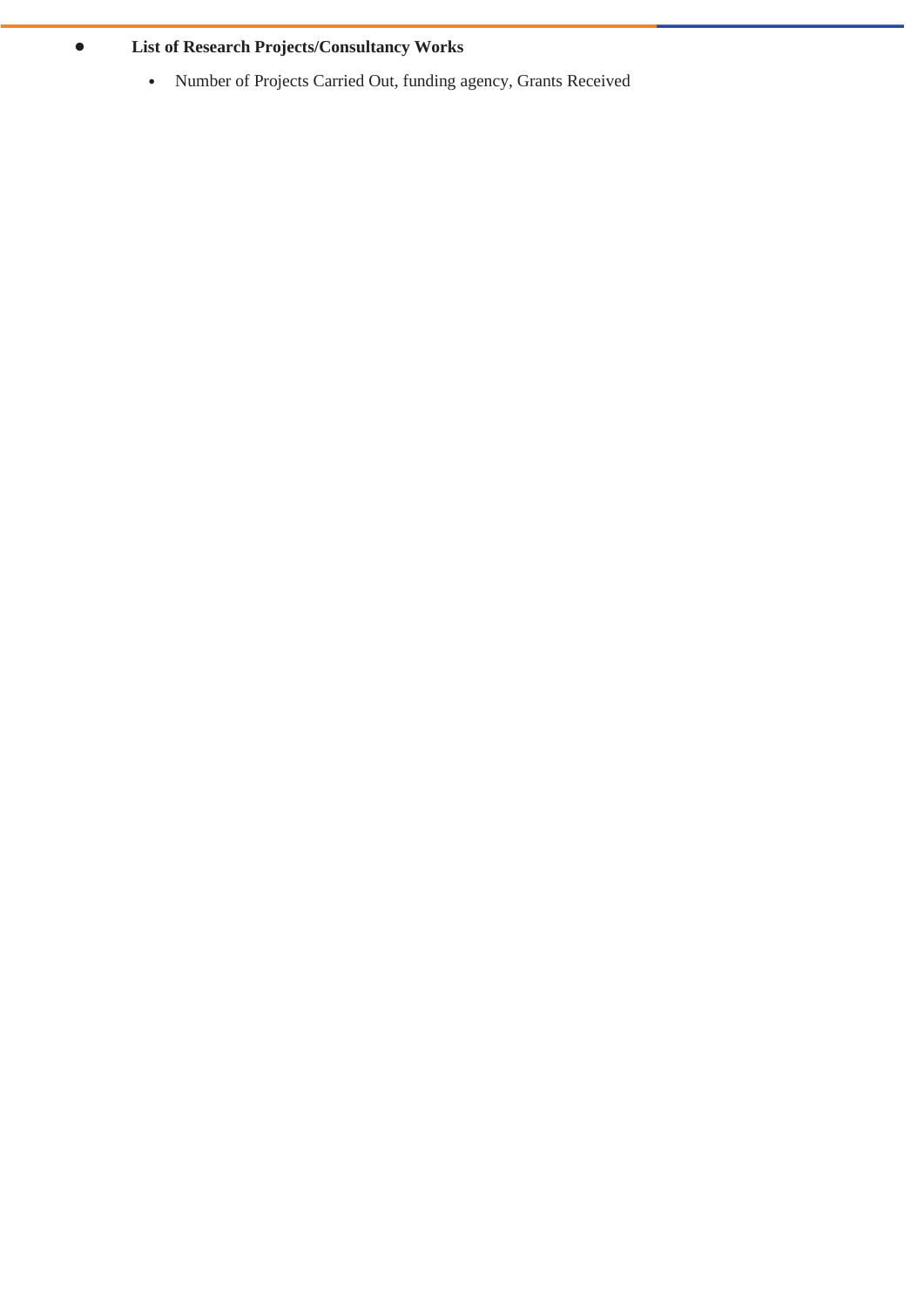| 1              | DST-<br><b>NIMA</b><br>$\mathbf T$          | Entrepreneurship Awareness Camp (EAC)                                                                                                            | $2018 - 19$              | <b>ME</b>  | Mr. Pakkirappa H                                       | Rs. 80,000/-                |
|----------------|---------------------------------------------|--------------------------------------------------------------------------------------------------------------------------------------------------|--------------------------|------------|--------------------------------------------------------|-----------------------------|
| $\overline{c}$ | <b>SERB</b>                                 | Green Electrode Materials: Renewable<br>Natural Products Derivatized High<br>Performance Organic Electrode Material for<br><b>Energy Storage</b> | $2018 - 19$ -<br>2019-20 | Chemistry  | Dr. Harish M. N. K                                     | Rs.<br>22,93,000/-          |
| 3              | DST-<br><b>ICPS</b>                         | National Level Seminar under Scheduled<br>Tribes (ST) Category                                                                                   | $2019 - 20$              | AE         | Ms. Varsha N                                           | Rs. 7,00,000/-              |
| $\overline{4}$ | <b>AICTE</b>                                | GOC (Emerging Multidisciplinary Trends in<br>Biotechnology Engineering: A Future<br>Perspective                                                  | $2019 - 20$              | <b>BT</b>  | Dr. S M Gopinath                                       | Rs. 5,00,000/-              |
| 5              | <b>DBT</b>                                  | Low Cost Point of Care Vitamin - D<br>Detection Kit                                                                                              | $2019 - 20$              | Chemistry  | Dr. Muthukumar<br>Chockalingam                         | Rs.<br>44,01,560/-          |
| 6              | <b>AICTE</b>                                | FDP (Noise and Vaibration Control of<br>Engineering System)                                                                                      | $2019 - 20$              | <b>ME</b>  | Dr. Venkategowda                                       | Rs. 4, 46,<br>$667/-$       |
| 7              | <b>AICTE</b>                                | MODROB (Modernization of Computer<br>Integrated Manifacturing (CIM) Lab)                                                                         | $2019 - 20$              | <b>ME</b>  | Dr. Prakash S<br>Dabeer                                | Rs.<br>12,54,902/-          |
| 8              | <b>VGST</b>                                 | Design and develop high power fast<br>chraging DC charger for Electric vehicle                                                                   | 2019-20                  | <b>EEE</b> | Dr.Lakshmikanth.S<br>$(PI)/$ Sunil<br>Kumar.A.V(Co-PI) | Rs. 3,00,000 /-             |
| 9              | VTU,<br><b>TEQIP</b><br><b>CELL</b>         | Influence of Textile Properties on Fatigue<br>and Thermo Mechanical Analysis of Woven<br>natural Fibre Composites                                | 2019-20                  | <b>ME</b>  | Dr. NagMadhu.M                                         | Rs. 200000/-                |
| 10             | <b>TATA</b><br>Green<br>battarie<br>s, pune | Battary testing and simulation for new<br>development(e-bike)                                                                                    | 2019-20                  | <b>MT</b>  | Dr.Devarajaiah                                         | Rs. 495000/-                |
| 11             | DST-<br><b>SERB</b>                         | Green Electrode Materials: Renewable<br>Natural Products Derivatized High<br>Performance Organic Electrode Material for<br><b>Energy Storage</b> | 2019-20                  | Chemistry  | Dr. Harish MNK                                         | Rs. 18,98,700<br>$\sqrt{-}$ |
| 12             | <b>DBT</b>                                  | Low Cost Point of Care Vitamin D<br>Detection Kit                                                                                                | 2019-20                  | Chemistry  | Dr. C Muthukumar                                       | Rs. 40,05,829<br>$/$ -      |
| 13             | <b>AICTE</b>                                | RPS(Biogenic Nanoparticles as effective<br>agents for combating Antimicrobial<br>Resistance (AMR)                                                | 2020-21                  | <b>BT</b>  | Dr. Ismail Shareef<br>M                                | Rs. 7,43,579/-              |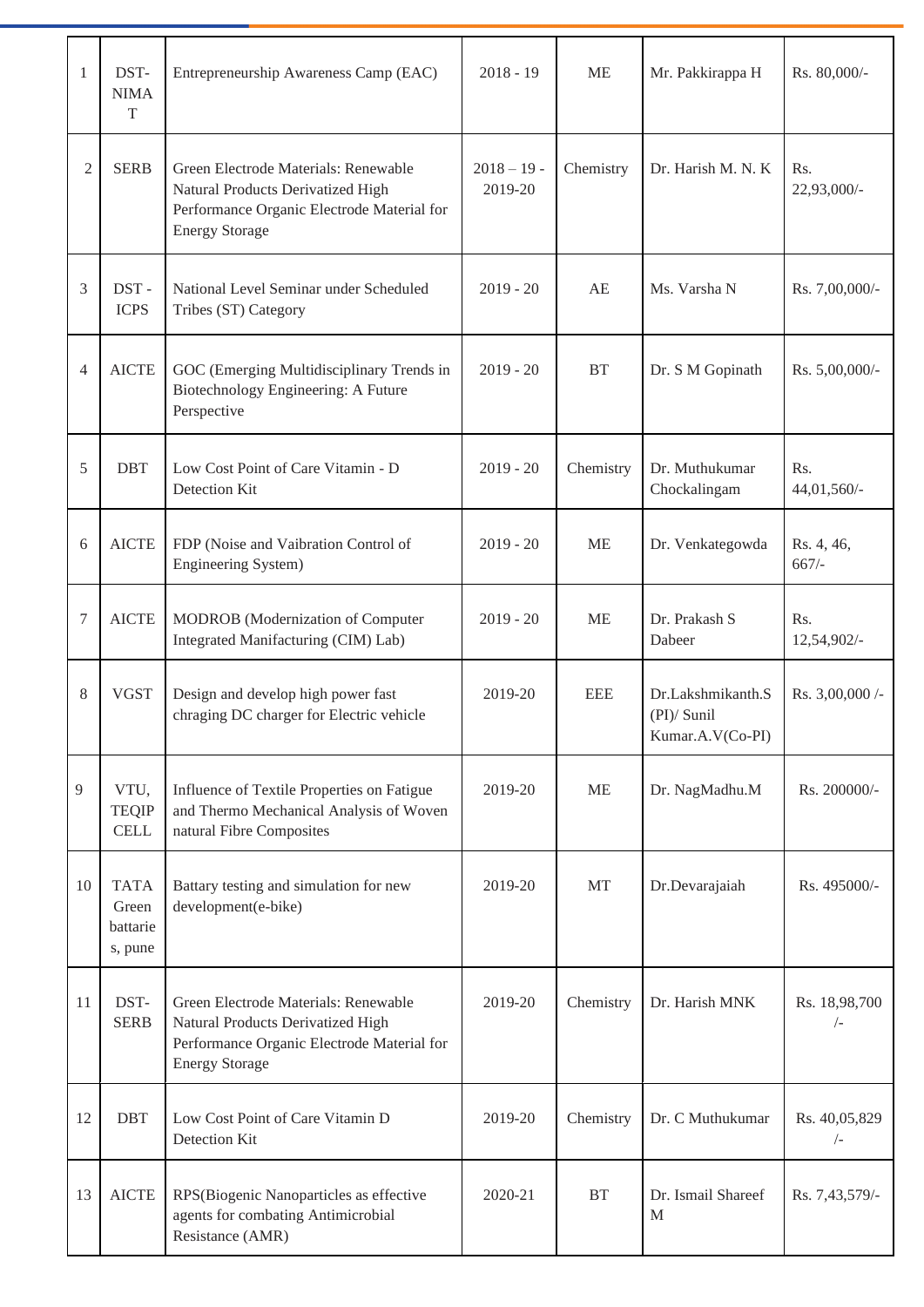| 14 | <b>AICTE</b> | Modernization of upstream bioprocess<br>technology laboratory (Sanction order<br>No.09-50/RIFD/MODROB/POLICY/2017-<br>18) | $2020 - 21$ | <b>BT</b>  | Dr. Suneetha T b       | Rs. 13,63,200 |
|----|--------------|---------------------------------------------------------------------------------------------------------------------------|-------------|------------|------------------------|---------------|
| 15 | <b>AICTE</b> | FDP on Smart Cities                                                                                                       | $2020 - 21$ | <b>ECE</b> | Mr. Devasis<br>Pradhan | $Rs.93000/-$  |
| 16 | <b>AICTE</b> | AICTE training and Learning (Atal)<br>Academy Online FDP                                                                  | $2020 - 21$ | <b>ECE</b> | Mrs. Sumalatha S       | Rs, 93000/-   |
| 17 | <b>VTU</b>   | Development of Unmanned aerial vehicle<br>(UAV) for air quality monitoring in<br>industrial areas in                      | 2021-22     | AE         | Mr. Somashekar V       | Rs.800000     |

- **Publications(ifany)out of research in last three year out of master projects: Yes**
- **Industry Linkage: MoUs with Industries**
	- 1. Infosys
	- 2. Durga Foundation
	- 3. G K Machineries
	- 4. CDAC
	- 5. NDRF
	- 6. SASKIN
	- 7. Kennametal
	- 8. Throttle Aerospace System
	- 9. AVISTRAT ACADEMY OF AEROSPACE AND DESIGN
- **LoA and subsequent EoA till the current Academic Year - Yes available since inception up to date**
- **Accounted Audited Statement For The Last Three Yes- Available**
- **Best Practices adopted,**

#### Title: **SOCIAL SPACES IN LIBRARY FOR NEW GENERATION USERS**

a. Objectives: To provide the required space to on their desks and mobile gadgets, the 'Physical Space', the 'Third Space' in the libraries to access physical and digital resources, quality of services and staff, specific learning needs and other facilities are the prime concern in present changing scenario.

b. The Context:-It is observed that there is a considerable decline in circulation of print materials, reduced use of reference services, falling gate counts in libraries and the New generation users want libraries, a place meant for group interaction/learning, hold meetings, study in groups, use mobiles/laptops/other learning devices, hold discussions over a cup of tea/coffee and a silent place for self study. Librarians are concerned now how physical libraries increasingly serve an important role as a 'social space', reflecting the changing nature of teaching/learning. Thus there is a need for a more "social" approach in academic libraries by expanding group study spaces and developing 'Information Commons' 'Makerspaces' 'Academic Commons' 'Knowledge Commons' 'Creative Commons' space for 'Ideators, Tinkerers and Makers' 'Collaborative Work Spaces' 'Learning Commons' etc.

c. The Practice:To meet the changing needs of the users and learning attitudes the Learning Resource Centre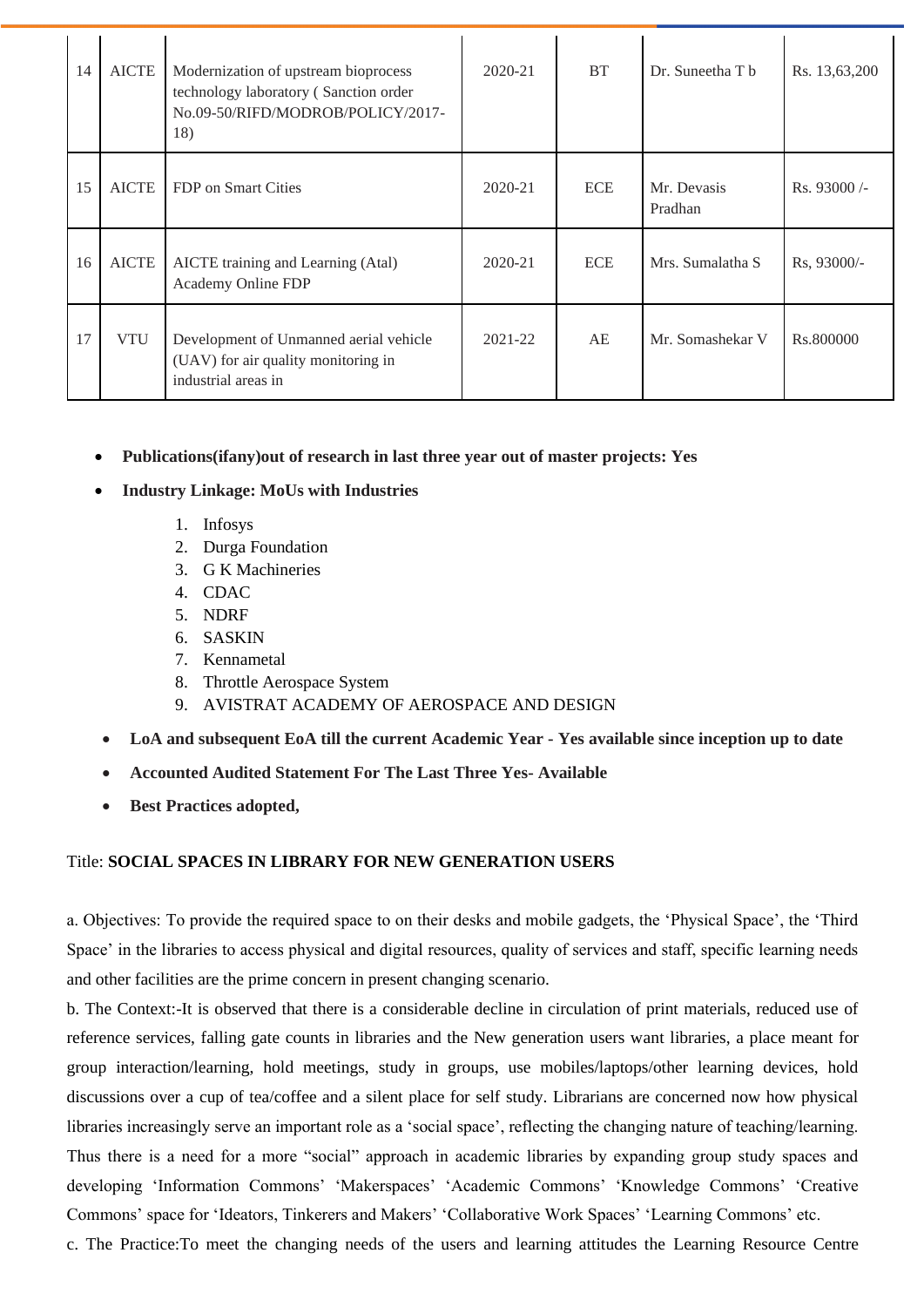considered introducing following four important spaces. Social space for Interaction and Knowledge exchange. Quiet space for contemplation. Makerspace for Innovation. Neutral and trusted space for use and a peaceful place for insightful work. After deliberations a few following unique best practices/facilities of Social Spaces have been introduced. Makerspaces, Information Commons, Study Carrel, Creative Commons, Collaborative Workspace to turn the knowledge into action. Group interaction space for social, creativity, brain storming, problem solving, idea generation etc. Internet, Wi-Fi, Power plugs points provided in study carrels, reading/study zones. Support material required for project work, classroom assignments, demos, presentations etc. Multiple User Spaces to explore, learn, and use tools, materials both physical and virtual to develop scientific temper and creativity. Discussion Rooms converted into Ideators, Tinkerers, Makers etc. Users allowed to carry personal Laptops, Cell phones, iPads, Kindle e-readers, Tabs and other gadgets inside the library. Coffee/Tea/Snacks Bar, Relax/Comfort/Casual Reading areas with Newspaper and Magazine zone, separated from main reading/study area to facilitate more social interaction. Library Users can relax, rejuvenate and use their cell phones in this area. 'Ask-the-Librarian – eQuestion Point Service' a complete e-reference management system for increased use of library resources, borrowing, visits to the Library by the users and greater participation in development. Virtual Learning Resource Lab for independent, interactive and self learning. Facilities for data analysis, software for RD, MOOCS, and Audio/Video lessons have been established. One hundred apple computers have been installed in Virtual Learning Resource Lab, a unique facility as a social space for group learning and independent/interactive learning. Reading Room tables and chairs are specially designed to break monotonousness of continuous sitting. Seating arrangements and Sound Masking in reading hall provide privacy for small group discussions/interactions and possible distractions.

d. Evidence of Success: The Best Practice has largely contributed in attracting more demanding complex users and offering them new experiences, empathy, learning, activity, contemplation, seriousness in reading/reference etc. The visitors count at the Gate has drastically increased and the Library has emerged as first stop contact point for information and one of the prime learning centers on campus. These new approaches and Best Practice adopted have resulted in receiving LibTech Award - 2019 for Best Technology Enabled Library and TCSiONEdTechReview - Best Use of Technology in Higher Education Award – 2019.

e. Problems Encountered and Resources Required: While planning the new facilities following aspects were considered to ensure increased efficiency and greater impact. • Reasons for decreasing trend of less of library dependence/usage and identify issues by conducting a survey. • Introducing multipurpose facilities without losing core focus of information and knowledge provider/delivery. Separate space for Internet Wi-Fi, power plug points and informal sitting facilities. • Attractive interior design, amenities, improved ambiance etc. New designs and congenial atmosphere to new breed of users who are impatient, creative, expressive and social. Providing social spaces and information in the format that the users community needs.

## 2. Title of the Practice: **ALIVE virtual classroom, an effective and user friendly online learning environmentis self-Designed by Academicians for Academia.**

**Objectives of the Practice**: From the onset of 2020 due to pandemic, online courses, live streaming classes and live events conducted around the world grew rapidly. Many existing meeting Software altered their existing webinar hosting platforms to suit the growing demand. However, this was never going to be a permanent solution for academics. Alive, on the other hand, was designed and developed along with hundreds of academicians to overcome the shortcomings of the regular live webinar platforms. The best feature of Alive is that the platform can be customized to suit needs. Alive – Virtual online classroom platform is